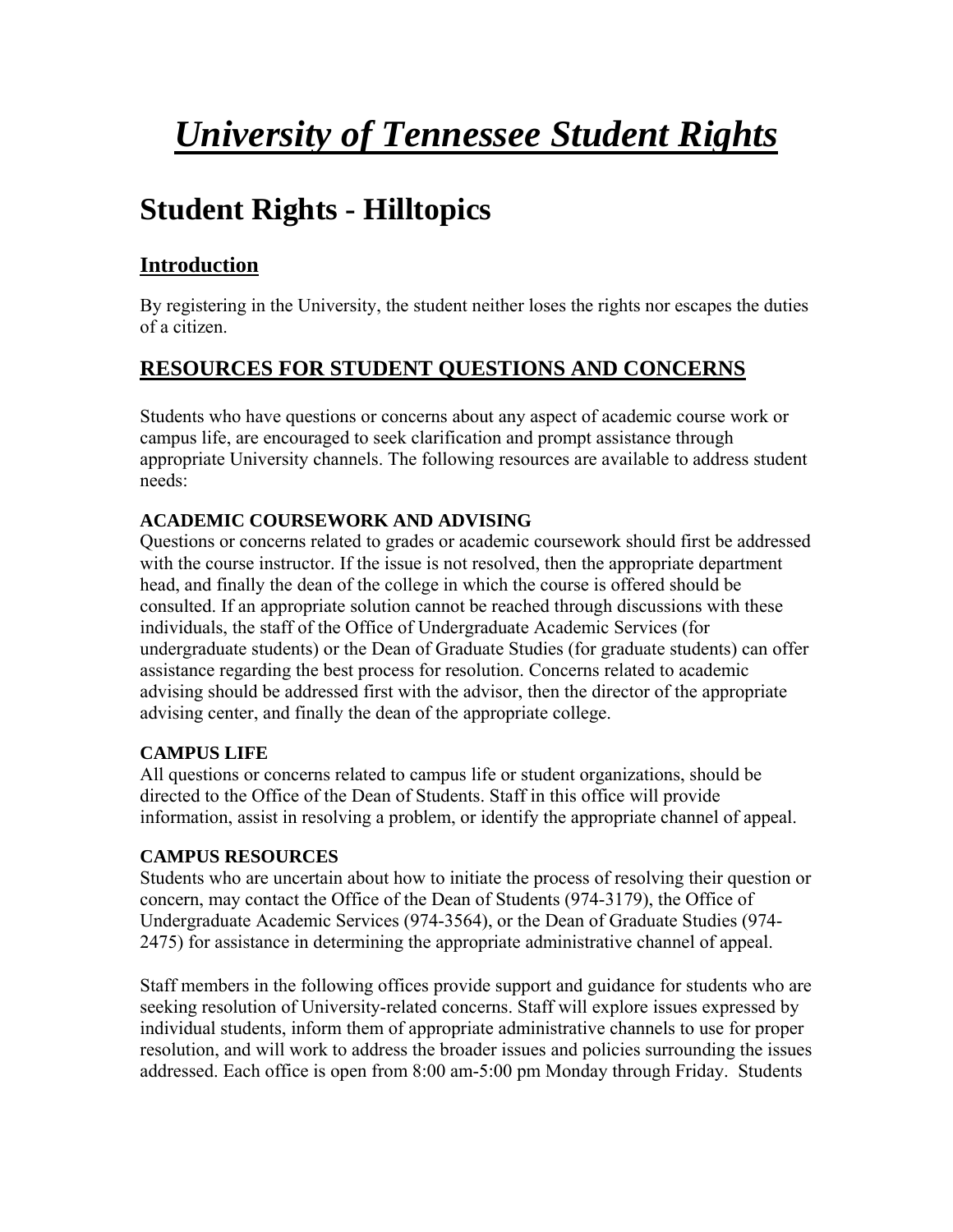are encouraged to visit any of these offices in order to ask questions, share their concerns, or ask for assistance.

# **Office of Undergraduate Academic Services**

# *(812 Volunteer Boulevard, 974-3564)*

Undergraduate Academic Services helps students with academic problem resolution. The office works with the Undergraduate Council to assist in the administration of appeals for academic dismissals, grade appeals that have gone through the college Dean's level, readmission of students who were academically dismissed after their previous enrollment at UT, and late drop appeals for individual courses. In addition, UAS educates students about an array of opportunities available to enhance their educational experiences. The office is directly responsible for the administration of First Year Studies, National Student Exchange, and the academic component of the Living-Learning Communities.

# **Dean of Graduate Studies**

# *(P-105 Andy Holt Tower, 974-2475)*

The Dean of Graduate Studies is available to assist graduate students who are experiencing difficulties or have concerns related to their graduate programs.

# **Office of the Dean of Students**

# *(413 Student Services Building, 974-3179)*

The Office of the Dean of Students sponsors and coordinates activities that focus on student growth and development. The office advocates on behalf of all students, supplements existing channels of appeal, and helps students resolve a variety of concerns. The Office of the Dean of Students is comprised of: Student Judicial Affairs, Student Orientation and Leadership Development, Fraternity Affairs, Panhellenic Affairs, Student Activities, Disability Services, the University Center, Adult Student Services, RecSports, and Student Publications.

# *Incidents of Bias*

The Office of the Dean of Students, in conjunction with other offices on campus, assists students and student groups to resolve incidents of bias. Students should report incidents of bias to the proper University authority, i.e. UT Police Department, Residence Hall Director, etc. The report will then be forwarded to the Office of the Dean of Students. Students may contact the Office of the Dean of Students at 865-974-3179 with any questions or concerns.

# **Office of Equity and Diversity**

# *(1840 Melrose Avenue, 974-2498)*

The Office of Equity and Diversity (OED) serves the campus in two primary roles. First, OED provides leadership, resources, services and support to the University community for the enhancement of diversity programs campus-wide. Second, OED fulfills an important compliance function by working under the various legal mandates set out by state and federal law and University policies, as they relate to civil rights, equal employment and affirmative action.

# **DISCIPLINARY REGULATIONS AND PROCEDURES**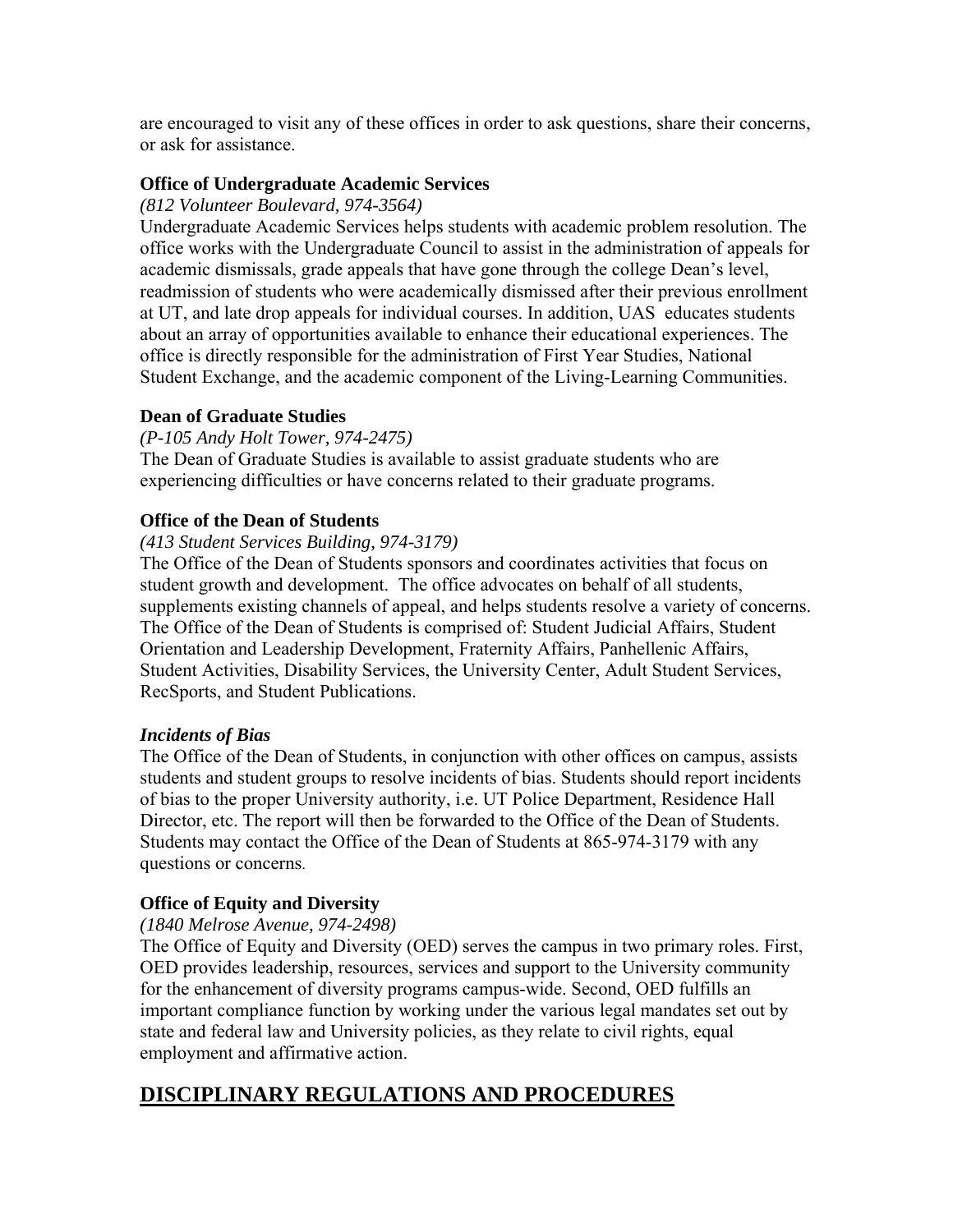# **FUNDAMENTAL RIGHTS OF THE ACCUSED**

Persons accused of violations of existing rules and/or regulations of The University of Tennessee, University Housing, dining services, the Interfraternity Council, or the Panhellenic Council are entitled to the following rights under The University of Tennessee Judicial System:

- 1. Written notice of the charge(s),account of the alleged misconduct, witnesses, and notice of the scheduled hearing delivered 72 hours before the hearing. The student may request additional time by showing good cause.
- 2. The right to a public hearing. A public hearing can involve only a limited number of spectators, and appropriate control measures will be established by the Dean of Students. If there is difficulty with crowd control, the hearing board chairperson can designate those parties to be present.
- 3. Notice of the maximum allowable penalty (i.e., permanent dismissal).
- 4. The assistance of the counsel of his/her choice.
- 5. The right to testify or remain silent at his/her option.
- 6. The right to present witnesses.
- 7. The presumption of innocence. The burden of proof rests with the University, such that the University must prove the student's guilt by a preponderance of the evidence.
- 8. A written decision specifying the rule violated, penalty assessed, and right of appeal.
- 9. The right to challenge the seating of any board member for good cause. The dismissal of a challenged hearing board member shall be at the discretion of the hearing board chairperson. If the chairperson is challenged, he/she may be excused at the discretion of the majority of the hearing board.
- 10. The right to have his/her case heard only on the misconduct specified in the written notice.
- 11. The right to challenge the admissibility of evidence.
- 12. The right to remain silent or confront or cross-examine all available adverse witnesses.
- 13. The right to appeal to the next higher board.

# **HEARING PROCEDURES:**

The following procedures are followed for Student Judicial Board hearings:

- 1. A quorum of three board members must be present in order to hear a case. A majority vote of the members present is required for all decisions of the board.
- 2. Any board member who cannot hear the evidence fairly and objectively for any reason is obligated to dismiss himself/herself from the case.
- 3. The chairperson shall ascertain that the accused has been advised of his/her rights and shall then read the statement of charges. A student who fails to appear before the Student Disciplinary Board in accordance with proper notification shall be deemed to have waived his/her rights to be present during the presentation of evidence to the board, to know the evidence against him/her, to present evidence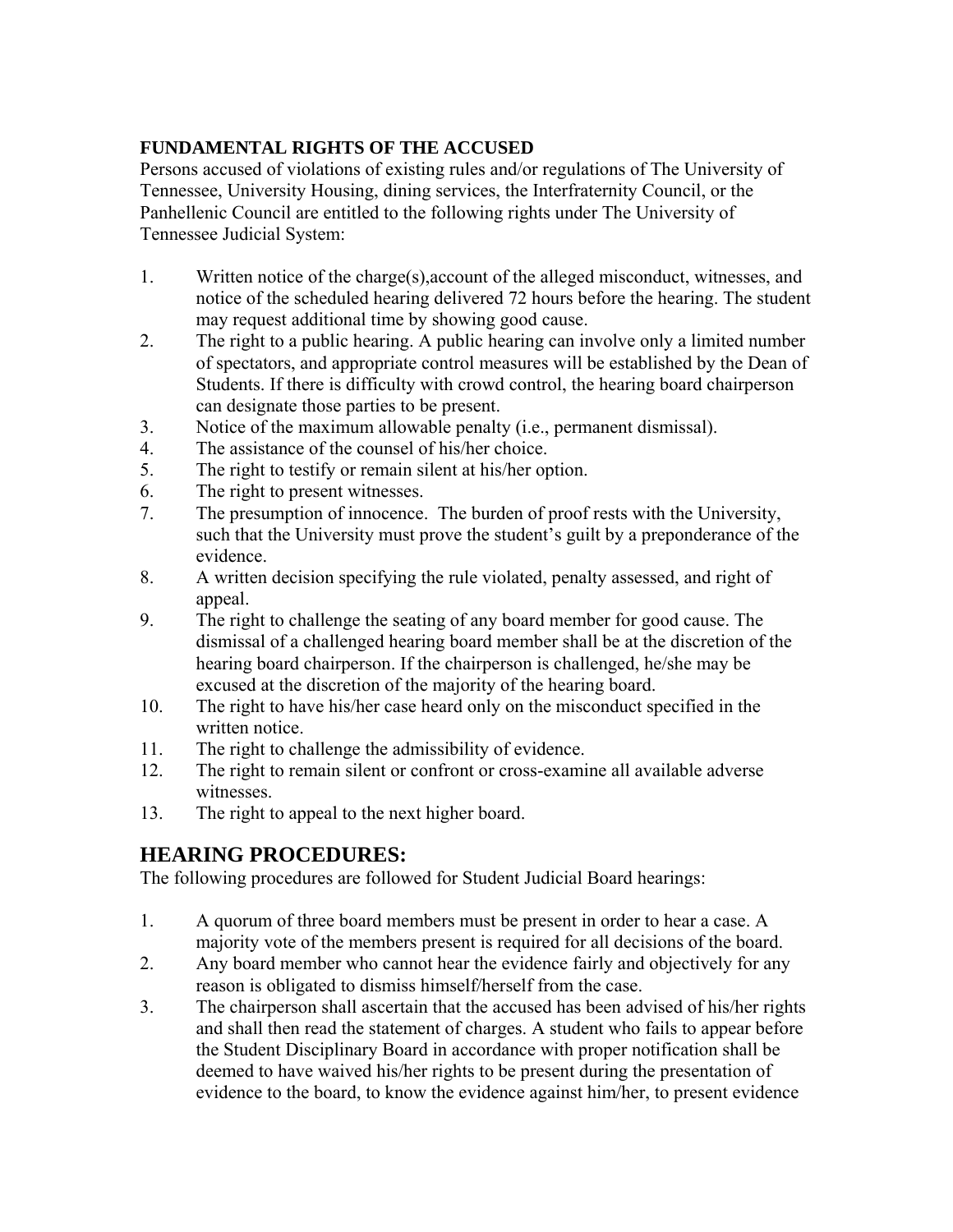in his/her own behalf, and to exercise reasonable cross-examination of witnesses appearing against him/her. This waiver shall become effective if the student fails to appear at the designated time and place of the hearing unless prior to the time set for the hearing, the student communicates in writing to the Dean of Students good cause for granting a continuance of a scheduled hearing.

- 4. The accused shall enter a plea of guilty or not guilty. If a guilty plea is entered, he/she shall be advised of the maximum penalty.
- 5. The chairperson is in charge of maintaining an orderly discussion throughout the hearing. Proceedings should be conducted with fitting dignity and should reflect the importance and seriousness of the hearings. Any person who fails to follow the instructions of the chairperson after a warning shall be referred to the Dean of Students for appropriate disciplinary action.
- 6. In the event that the accused pleads guilty, the board shall review the circumstances of the case and make appropriate decisions or recommendations regarding the penalty.
- 7. The Dean of Students or his/her designee shall present such evidence as he/she has at the hearing, including any witnesses. He/she shall not present written statements as evidence unless circumstances make such presentation necessary and unavoidable. Under similar restrictions, the accused may present written statements in his/her defense. Unsigned statements shall not be admitted as evidence. Hearsay evidence is, however, admissible.
- 8. After the presentation of evidence by the Dean of Students, or his/her designee, the accused shall be allowed to present all relevant evidence. If a not guilty plea has been entered, evidence in mitigation of the alleged offense shall be presented only after the board has determined the issue of innocence or guilt.
- 9. During board deliberations, all persons except the board members shall be excused from the hearing room. All matters upon which the decision may be based must be introduced at the hearing, and the decision shall be based solely upon the evidence presented. No mention will be made during the hearing on innocence or guilt of the student's previous disciplinary record unless appropriate as rebuttal to character evidence introduced by the accused.
- 10. After a determination of guilt by the board, the previous disciplinary record of the accused, if any, shall be given to the board together with the recommendation of the Dean of Students as to an appropriate penalty.
- 11. After the Board determines the penalty, the accused shall be advised in writing of its decision.
- 12. The results of the board's decision shall be kept on official University judicial forms, and such a record will be considered sufficient. If a verbatim record of the hearing is prepared, it shall be retained in the custody of the Dean of Students and considered a confidential disciplinary record. If necessary for adjudication of an appeal, the Dean of Students may prepare a summary certified by the chairperson of the Student Disciplinary Board or that portion of the record that has been designated by the Tribunal or Student Affairs Council as material to the appeal.
- 13. A board member shall not discuss cases prior to or after the hearing. The information received by members of a judicial board during a case is considered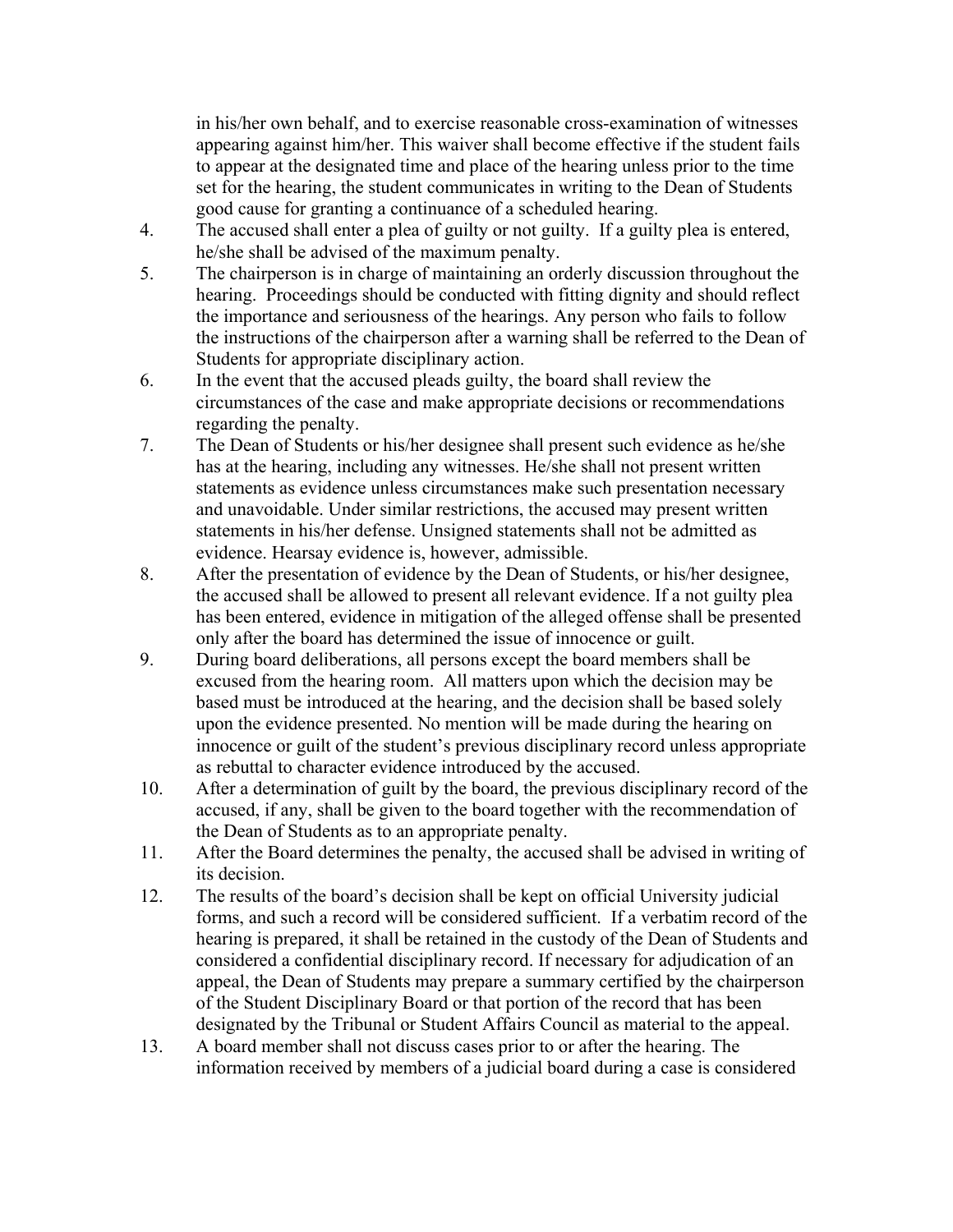strictly confidential. Violations of this confidence by any board member could result in disciplinary action.

# **APPEAL AND SCOPE OF REVIEW**

# **Appellate Process**

The disciplinary action of any board may be appealed to the next higher board. The standard procedure for an appeal is as follows:

- 1. In all cases, the request for appeal must be submitted in writing to the Dean of Students within seven (7) calendar days of written notice of the board decision. If the seventh day falls on a weekend or holiday, the time is extended to the next regular workday.
- 2. If written briefs are submitted or if required by the appellate board's by-laws, they must be submitted within the same time allowed for filing a request for appeal. Under normal circumstances, appeals will be heard within fourteen (14) days after they have been filed.
- 3. All appeals (except those to the Student Affairs Council which may elect to hear the case de novo) must be taken upon the record made before the original board.
- 4. The appellate board will review the request for appeal together with any written briefs or other supporting documents to determine if the appeal presents a substantial question within the scope of review. The scope of review shall be limited to the following:
	- A. Appropriateness of the Penalty: In cases appealing the appropriateness of the penalty, the appeal board shall uphold the penalty unless the penalty is shown to be "clearly unreasonable"(i.e.,"that which has been clearly and fully proven to have no sound basis or justification in reason").
	- B. New Evidence: In cases appealed on grounds of new evidence, the moving party must show that such evidence is material to the decision of the board on the issue of innocence or guilt and that said evidence could not have been discovered by due diligence prior to the original hearing.
	- C. Due Process: In cases appealed on the grounds of denial of due process, the moving party must show that the adjudicatory process of the initial hearing was not conducted in conformity with properly prescribed procedures. In this regard, the moving party must also show that the alleged discrepancy was materially adverse to the moving party's Interest. Nothing contained in the foregoing shall be construed as limiting the right of the Dean of Students to request the Student Affairs Council to review the decision of any judicial board.
- 5. Pending the outcome of an appeal, the penalty specified in the original decision shall not be imposed.

# **ADDITIONAL PROCEDURES**

# **Academic Dishonesty**

Student classroom conduct, including academic dishonesty, is the immediate responsibility of the instructor. He/she has full authority to suspend a student from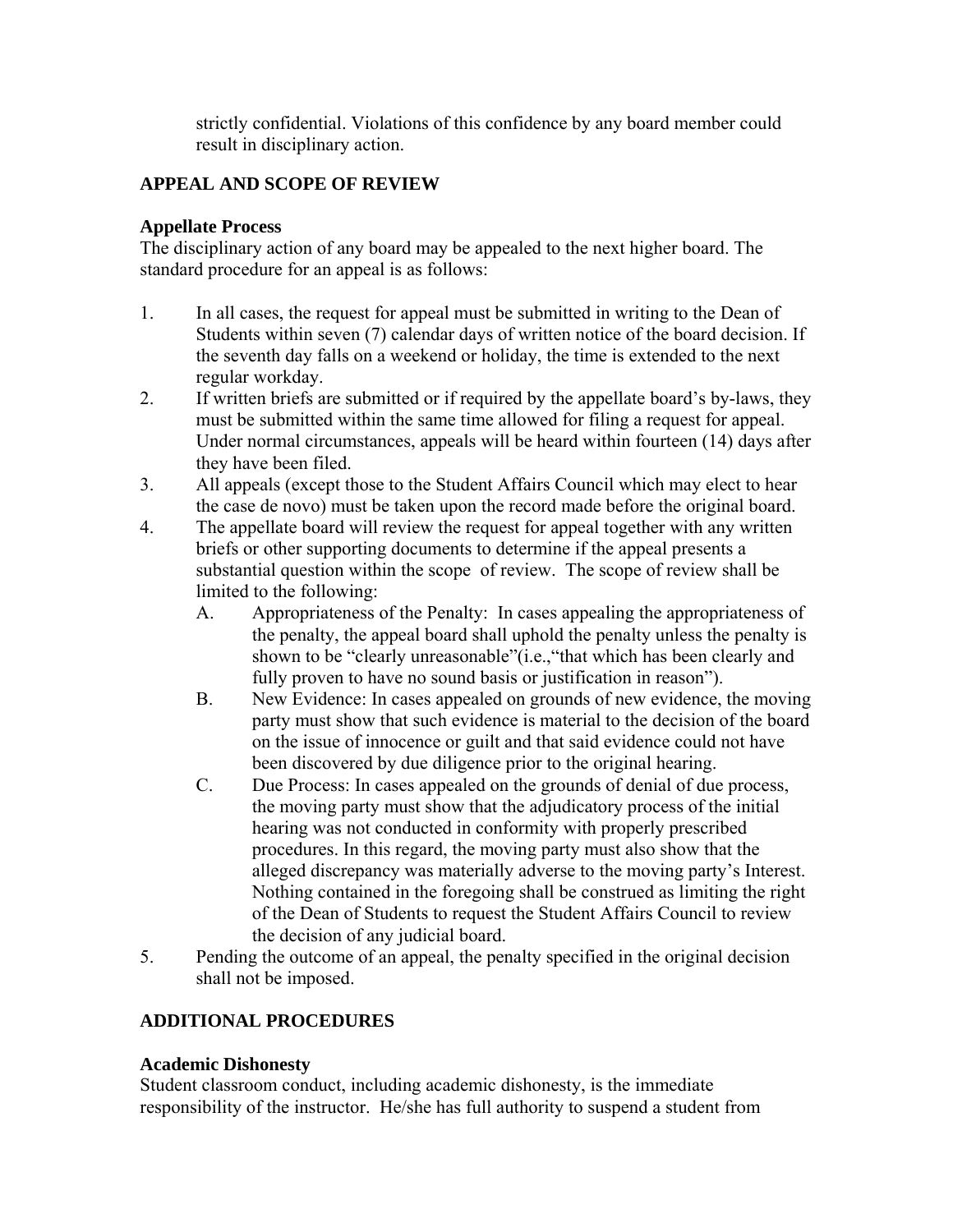his/her class, to assign an "F" in an exercise or examination, or to assign an "F" in the course. In addition to or prior to establishing a penalty, the instructor may refer the case to an Academic Review Board by notifying the administrative head of his/her academic unit and the Office of the Dean of Students, which shall prepare and present the case to the appropriate Academic Review Board. In all cases involving suspension of a student from his/her class, the student must be provided a hearing, as hereinafter described, prior to the effective date of such suspension.

### *Notification*

An instructor shall notify, in writing, countersigned by the department head, any student to whom a penalty is assigned, pointing out to the student the penalty and the route of appeal. Copies shall go to the Office of the Dean of Students, the administrative head of the instructor's academic unit, and where different, the head of the academic unit in which the student is enrolled.

# *Appeal of Professorial Penalty*

Initially a student shall discuss the penalty with the instructor involved and, if necessary, the department head.(When no department exists within the academic unit, the administrative head may appoint an individual to fulfill this responsibility). If the student is unable to resolve the penalty with the instructor and department head, he/she may appeal said penalty to the Academic Review Board by notifying the Dean of Students within seven calendar days of receipt of written notice of the penalty from the instructor.

### *Academic Review Board Hearing*

The procedure for adjudication of alleged acts of academic dishonesty by the Academic Review Board shall be in accordance with the rules governing other violations of University Standards of Conduct. The procedure shall be established by the Academic Review Board with the approval of the Student Affairs Council. The procedure adopted shall provide necessary safeguards to ensure that fundamental fairness is extended both to the student and the instructor involved. The hearing procedure shall also provide for a two-step process as follows:

*Step One:* The Academic Review Board shall review all written documentation and, if necessary, conduct a preliminary investigation to determine if a full evidentiary hearing by the board is necessary.

*Step Two:* If a formal hearing is approved by the Academic Review Board, the procedure for that hearing shall include the right to counsel, the right to cross examination, the right to a closed hearing, the right to challenge members of the board for cause, and the right to receive a written decision of the board.

DECISION AND RIGHT OF APPEAL: If the board supports the determination made by the instructor, the case is terminated. However, an appeal based upon procedural due process may be made to the Student Tribunal in accordance with its prescribed procedure. If the board makes findings and recommendations at variance with the determination of the instructor, these recommendations shall be forwarded to the instructor and the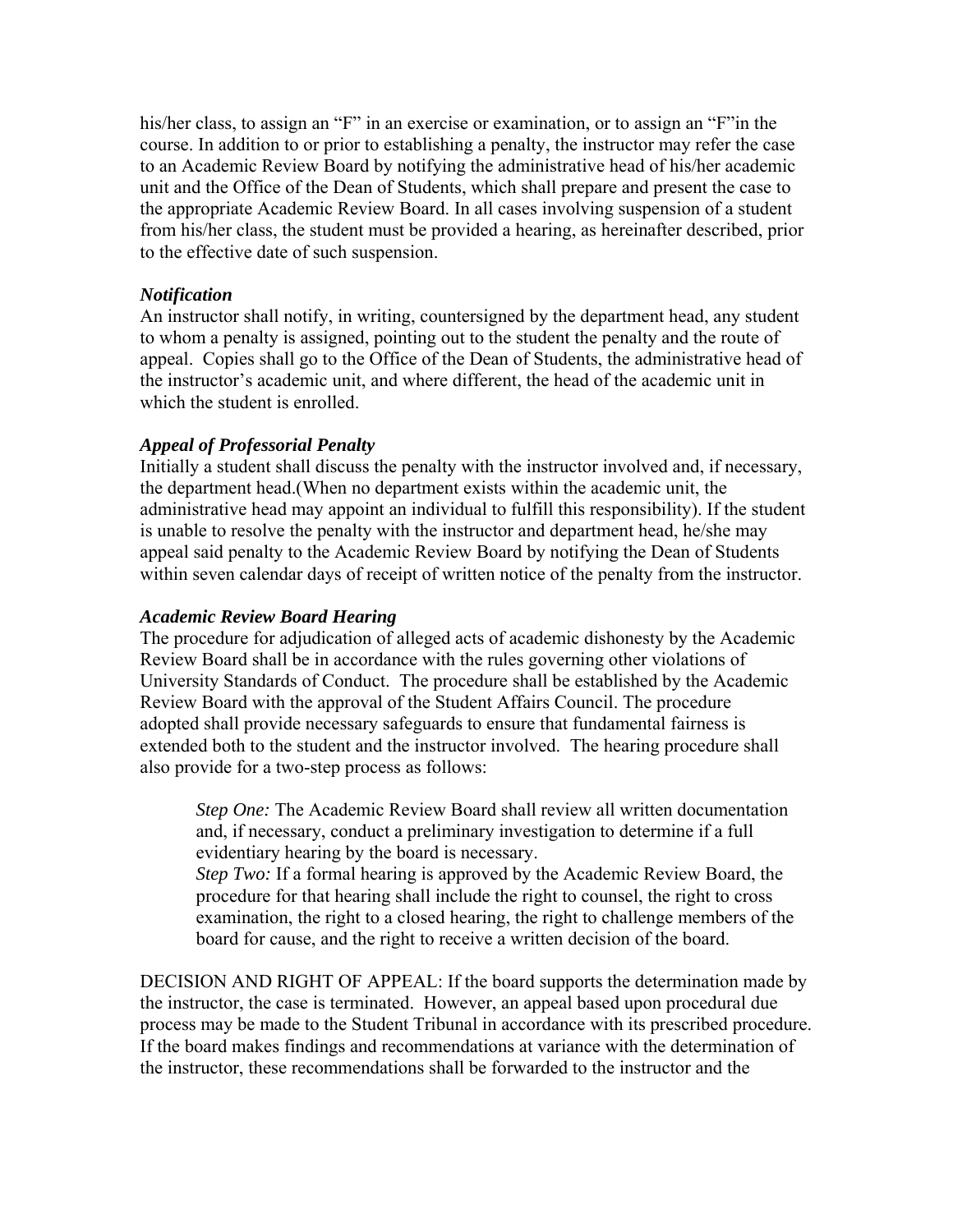administrative head of the academic unit. The instructor may choose to either accept or not accept the recommendations of the Academic Review Board.

*Instructor Accepts Recommendation:* If the instructor accepts the recommendations of the board, the case is terminated.

*Instructor Does Not Accept Recommendation:* If the instructor elects not to follow the recommendations of the Academic Review Board, the student may appeal the penalty to the Student Affairs Council by notifying the Office of the Dean of Students.

# **Violation of Residence Hall Regulations**

Initially, violations of residence hall regulations will be handled by the Hall Director of the appropriate residence hall. Based upon the nature of the alleged violations and the past conduct of the accused, the Hall Director shall determine if the Hall Director Option is appropriate or refer the case to the Dean of Students. If the Hall Director Option is deemed appropriate, it will be administered as follows:

- 1. The accused student will be notified in writing:
	- A. That he/she is suspected of an alleged violation;
	- B. Of the circumstances of the violation;
	- C. Of his/her rights under the judicial system;
	- D. Of his/her rights to have his/her case heard by a Student Disciplinary Board;
	- E. That the Hall Director Option does not include imposition of a penalty;

and

- F. That acceptance of the Hall Director Option constitutes an admission of guilt which may be introduced at any subsequent disciplinary hearing.
- 2. If the student accepts the Hall Director Option, he/she shall reply, in writing:
	- A. Acknowledging his/her participation in the alleged offense;
	- B. Waiving his/her right to a hearing before the Student Disciplinary Board; and
	- C. Waiving a right to appeal the administrative decision.
- 3. If the student requests that his/her case be heard by a Student Disciplinary Board, the case shall be referred to the Dean of Students for action in accordance with violations of Standards of Conduct. When allegations of individual misconduct are referred to the Dean of Students, the student will be scheduled for a conference. In the event that the student wishes to waive his/her right to a hearing before the Student Disciplinary Board and have his/her case determined administratively, he/she may request the Dean of Students to assume jurisdiction. If the Dean accepts jurisdiction, he/she may, after determining that a violation was committed, impose an appropriate penalty. Once a student has been informed of his/her rights and has voluntarily waived in writing his/her right to a hearing before the board, the action of the Dean of Students shall be final except in cases of indefinite suspension or permanent dismissal which may be appealed to the Student Affairs Council. If the matter is not resolved by the conference, the Dean of Students shall refer it to an appropriate board.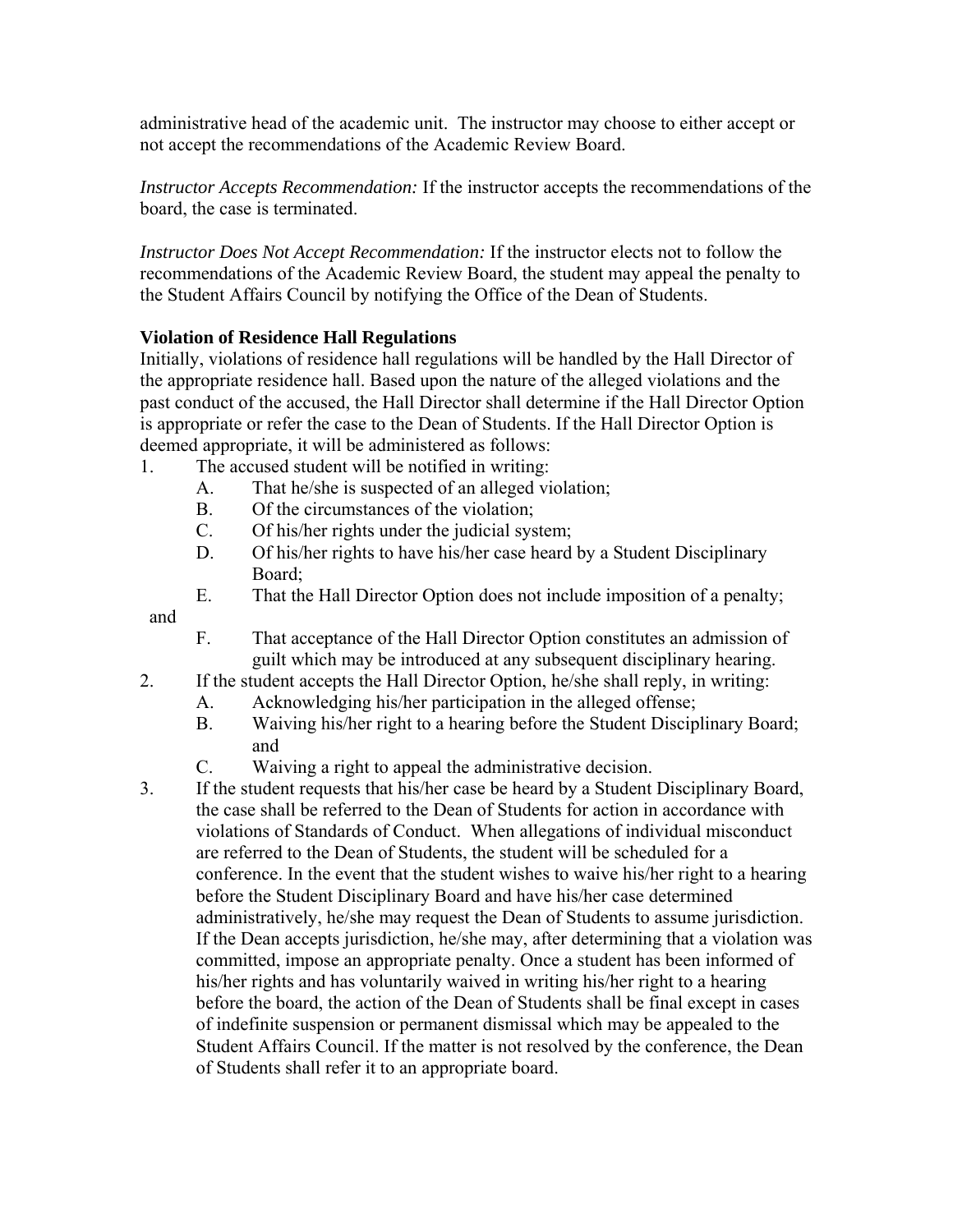# **Investigations**

All University investigations shall be conducted in an ethical manner. The policies governing searches of student rooms and effects and interrogations are outlined below. Facts and information concerning an alleged incident of misconduct involving a student or students are gathered and studied by responsible staff or faculty members. If the results of the investigation suggest a violation of University policy or standards, or if an unfounded report jeopardizes a student's reputation, the student is called for an interview concerning the report and the results of the investigation. During this interview the student is informed that the interview is a matter of record and the information given may be used against him/her but will be treated in confidence by the University.

# **Inspections & Searches**

Entry by University authorities into occupied rooms in residence halls will be divided into three categories: inspection, search, and emergency.

# *Inspection*

Inspection is defined as the entry into an occupied room by University authorities in order to ascertain the health and safety conditions in the room, to check the physical condition of the room, to make repairs on facilities, or to perform cleaning and janitorial operations. Scheduled inspections by on-campus authorities with the exception of daily janitorial operations shall be preceded, if possible, by twenty-four hours notice to the residents. During the inspection there will be no search of drawers, closets, or personal belongings. This policy is applicable for residence halls and fraternity houses.

# *Search*

Search is defined as the entry into an occupied room by on-campus authorities for the purpose of investigating suspected violations of campus regulations and/or city, state, or federal law. On-campus authorities will not enter a room for purposes of search without permission from the resident(s) or prior permission from a) the Dean of Students, b) the Vice Chancellor for Student Affairs, c) their designees, or d) in compliance with federal or state law.

SEARCH OF A RESIDENCE HALL ROOM:A request for permission to search may be made by a Hall Director, Assistant Hall Director, or their superiors when reasonable cause exists to suspect that a violation is occurring or has occurred. If permission to search is verbally authorized, it must be verified in writing to the occupant(s) of the facility searched by the hall staff member requesting the search. A copy of the authorization form shall be presented to the occupant(s) or left in the room if the occupant(s) is absent. The authorization form shall contain the following: a) description of the place to be searched; b) name of the person authorizing the search; c) description of the item(s) sought; and d) name of the person requesting the search authorization.

SEARCH OF A FRATERNITY HOUSE: For purposes of search, the fraternity house will be divided into open and closed areas. The closed areas will be the dorm section and chapter room. University authorities may enter the open areas for purpose of inspection or search without permission, but there will be no search of personal belongings.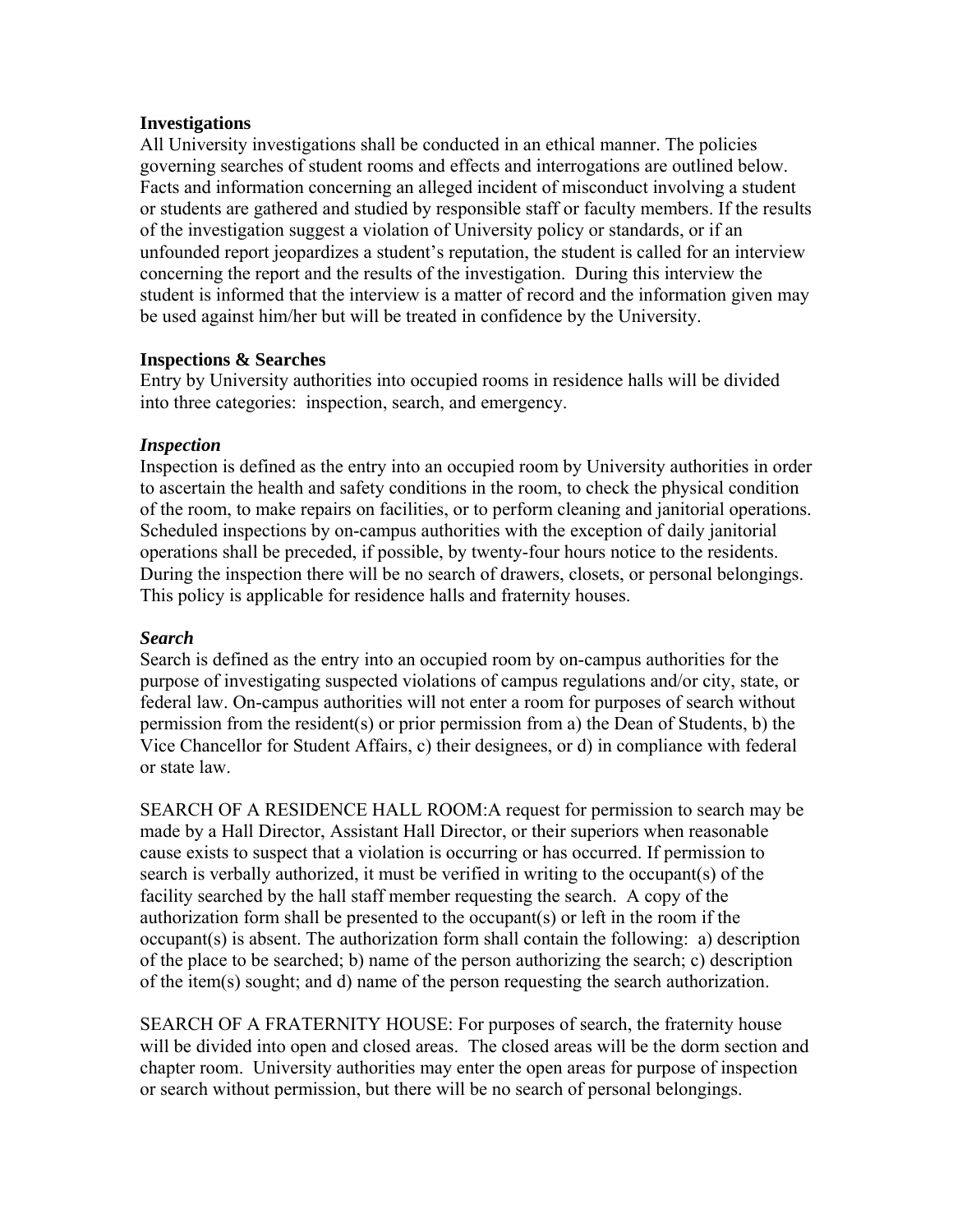University authorities will not enter the closed areas without written permission of a) the Dean of Students, b) the Vice Chancellor for Student Affairs, c) their designees, or d) in compliance with federal or state laws.

Should a resident believe that a University staff member has misused or abused his/her authority to inspect his/her room, the resident should file a complaint. He/she may prepare a written statement for review by the Judicial Advisory Board. The statement should be delivered to the Office of the Dean of Students. Or, if he/she prefers, the resident may state his/her complaint to an Area Coordinator or to a staff member of the Office of the Dean of Students. The complaint will then be investigated, appropriate action will be taken, and the student will be informed in writing of the results of the investigation.

# **Arrests**

Arrests of students on campus may be made by police officers… A student arrested in the course of an infraction of the law will be informed of his/her rights, which are: He/she may remain silent; Any statement he/she makes may be used against him/her in further disciplinary or legal proceedings; He/she may have the assistance of counsel during questioning; Counsel will be provided before questioning if the student cannot afford to hire counsel. Before interrogating a student, the police must obtain a written waiver from the student stating that he/she understands his/her rights but wishes to answer questions without the assistance of counsel. No form of intimidation or harassment will be used by University police to obtain the waiver or to coerce an admission of guilt. If he/she waives his/her right to have counsel, the student may still stop answering questions or request an attorney at any time. A student will not be deprived of his/her liberty without arrest.

# **UNIFORM ADMINISTRATIVE PROCEDURES ACT**

The University, with the assistance and advice of students, employees and other members of the University community, has developed procedures for handling a variety of situations involving student rights and privileges… An alternative to these procedures, however, is the Uniform Administrative Procedures Act (Public Acts, 1974, Ch. 725 Tennessee Code Annotated §4-5-101 *et seq.*), which became effective July 1, 1975. This act provides that any party whose legal rights, duties or privileges are required by any statute or constitutional provision to be determined after an opportunity for a hearing, shall be afforded an opportunity for such a hearing in accordance with the provisions of T.C.A. §4-5-301 *et seq.* Whenever a student, employee, or other person, requests a hearing to which he/she is legally entitled by virtue of the Uniform Administrative Procedures Act, that hearing will be conducted in accordance with the provisions of the "contested cases" section of the Uniform Administrative Procedures Act (T.C.A.§4-5-301 *et seq.*), unless the student or employee executes a waiver of his/her right to proceed under the Act and elects to follow the procedures set forth in the student or faculty handbook or Personnel Policy and Procedure Manual or procedures otherwise in use. If a student or employee elects to invoke the hearing procedures of the Act, no right exists to pursue the University's procedures herein stated, or to appeal through the Chancellor and to the President, since the Act provides a method of review of agency action. Appropriate waiver forms are available to students or employees desiring to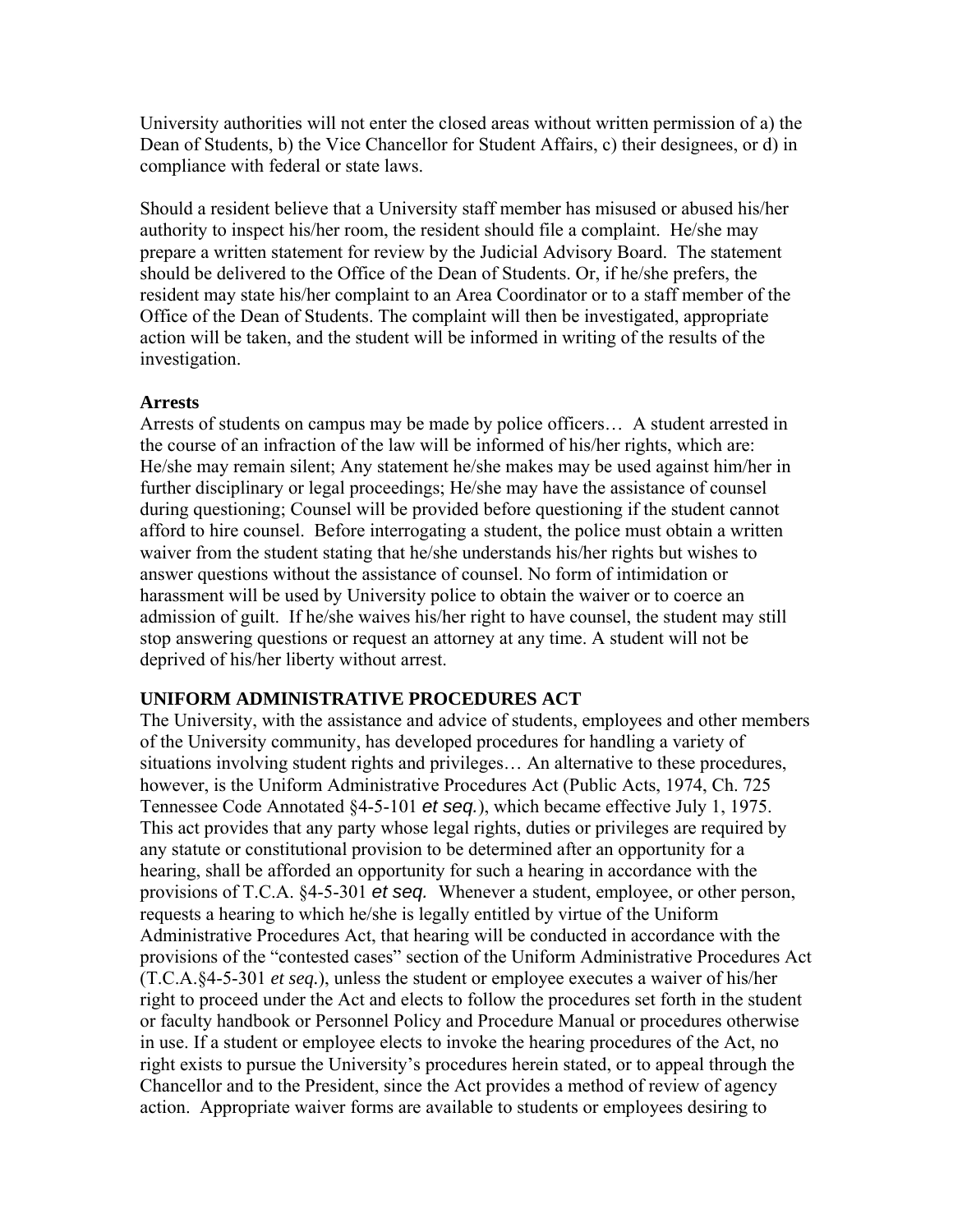proceed under the University's procedures. Contact the Office of Student Judicial Affairs, 409 Student Services Building.

# **FREEDOM OF ASSEMBLY AND DEMONSTRATION**

Because free inquiry and free expression are indispensable to the attainment of the goals of a university, The University of Tennessee encourages students to develop the capacity for critical judgment and to engage in an independent search for truth. The institution supports the rights of students and other members of the University of Tennessee community to express freely their views for or against actions and opinions with which they agree or disagree. The University of Tennessee also recognizes a concurrent obligation to develop policies and procedures which safeguard this freedom of expression but which, at the same time, will maintain on the campus an atmosphere conducive to academic work, preserving the dignity and seriousness of University ceremonies and public exercises and respecting the private rights of all individuals. The right of peaceable assembly is a guaranteed constitutional right and one which this institution does not intend to abrogate. Students, faculty and staff are encouraged to report violations of policies associated with freedom of assembly and/or expression to the Office of Student Judicial Affairs or the Office of the Dean of Students.

The following regulations are intended to enumerate the essential provisions necessary to reconcile freedom of assembly with responsibility in any campus meeting conducted for the purpose of expressing opinions of the participants.

- 1. Student gatherings may be conducted in areas which are generally available to the public, provided such gatherings:
	- A. Are conducted in an orderly and peaceful manner.
	- B. Do not obstruct in any way vehicular or pedestrian traffic.
	- C. Do not interfere with classes, scheduled meetings, events and ceremonies or with other essential processes of the University.
	- D. If inside a building, are held in an assigned meeting room.
- 2. Only meetings which have been approved in advance by the proper office may be held:
	- A. Within University buildings.
	- B. Within University stadia.
	- C. Adjacent to residential or academic facilities of the campus.
- 3. Meetings which would impose an unusual demand upon staff or facilities must have approval regardless of where they are held on campus.

Violations of the above University policy will result in appropriate disciplinary action.

# **FREEDOM OF EXPRESSION AND SPEECH**

The University of Tennessee considers freedom of inquiry and discussion essential to educational development and recognizes the right of students to engage in discussion, to exchange thoughts and opinions, and speak freely on any subject in accord with the guarantees of our state and national constitutions. Additionally, the University endeavors to develop in students a realization that citizens not only have the right but the obligation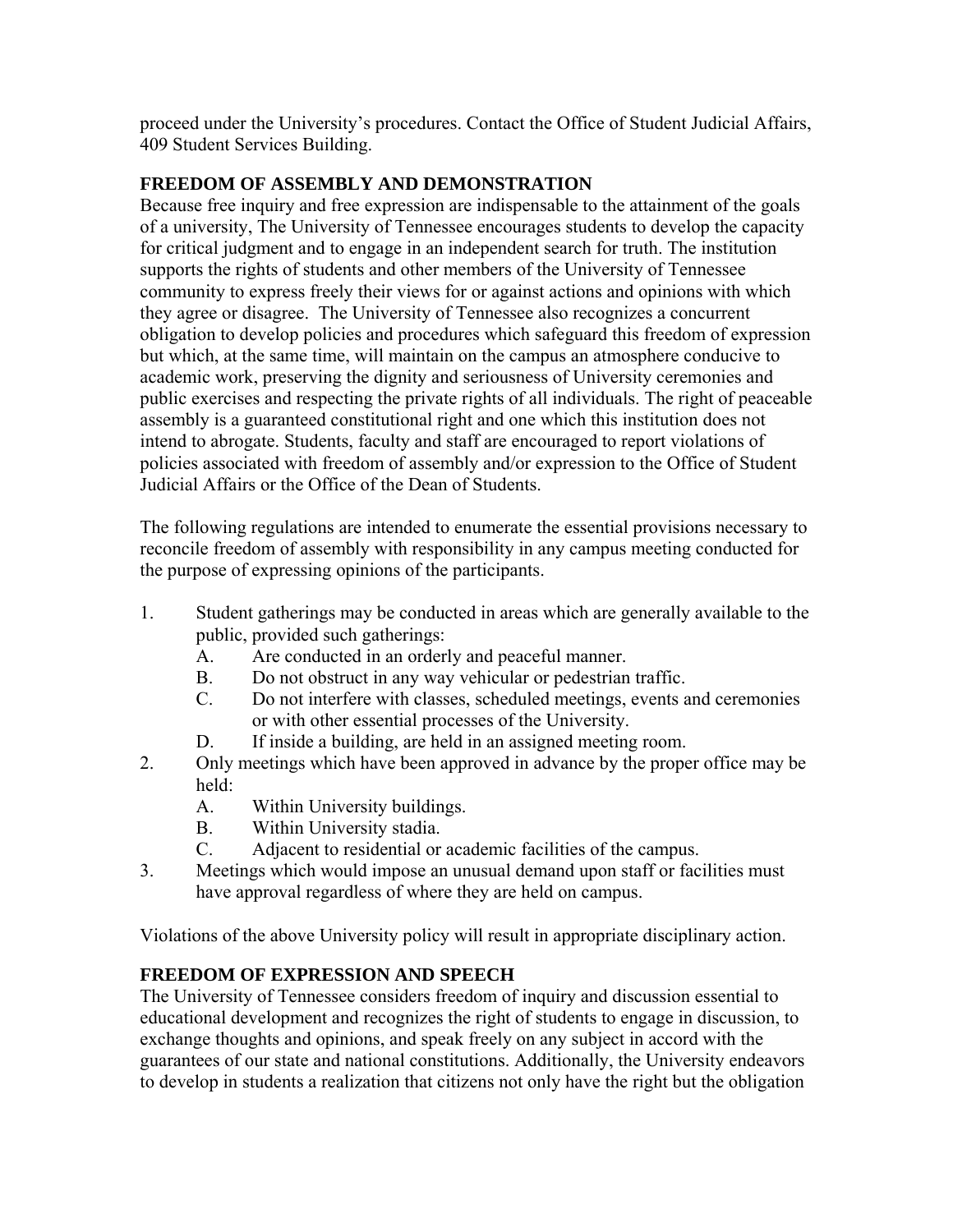to inform themselves regarding issues and problems of the day, to formulate stands regarding these issues and problems, and to give expression to their views. In discharging these rights and obligations, however, students must also recognize their responsibilities to other individuals, to the University, to the state, and to the nation. The University of Tennessee takes pride in the fact that its campus is open to free discussion and examination of views with the condition that such discussion be accompanied by peaceful methods and under peaceful conditions consistent with the scholarly nature of an academic community.

To these ends, registered student organizations on campus may freely select, without prior restraints, persons they wish to invite as guest speakers. There are no restrictions to control the point of view expressed by speakers other than those imposed by local, state and federal laws. Any person sponsored by a registered campus organization is free to speak. This openness of forum does not release speakers and sponsors from accountability to campus and civil authorities under University regulations, local, state, and federal laws; and it does not countenance disruption of the University, injury to persons or property, obscene or indecent behavior, or incitement to riot as defined by these regulations.

# **LITERATURE DISTRIBUTION**

The distribution of leaflets and handbills and the circulation of petitions on campus shall be free and unhindered. Any material to be distributed should be in accordance with the applicable local, state, and federal laws.

Traffic and specialized usage of certain facilities dictate the following specialized guidelines:

IN THE CLASSROOM - generally not permitted; special requests should be presented to the professor using the classroom.

IN ACADEMIC BUILDINGS - requests should be presented to the academic officer in charge of the facility.

IN THE UNIVERSITY CENTER - booths are provided for organizations in the lobby of the first floor; bulletin boards and literature distribution racks are numerous. Traffic usually precludes wholesale distribution in other areas. Consult the Director of the University Center in special cases.

IN RECSPORTS FACILITIES - requests should be presented to the front desk of the T-RECS facility for approval by RecSports administration. Requests for the T-RECS, Student Aquatic Center, Bubble, Intramural Field, HPER Building and surrounding grounds must be submitted to this location for approval.

IN RESIDENCE HALLS - distribution is limited to the main bulletin board and/or literature distribution racks in the main lobby. Distribution may not take place in the living areas of the residence hall. Postal boxes may not be used unless the material is considered U.S. Mail . For special pamphlet/leaflet distribution in lobby areas, approval of the hall student government and the Hall Director is required.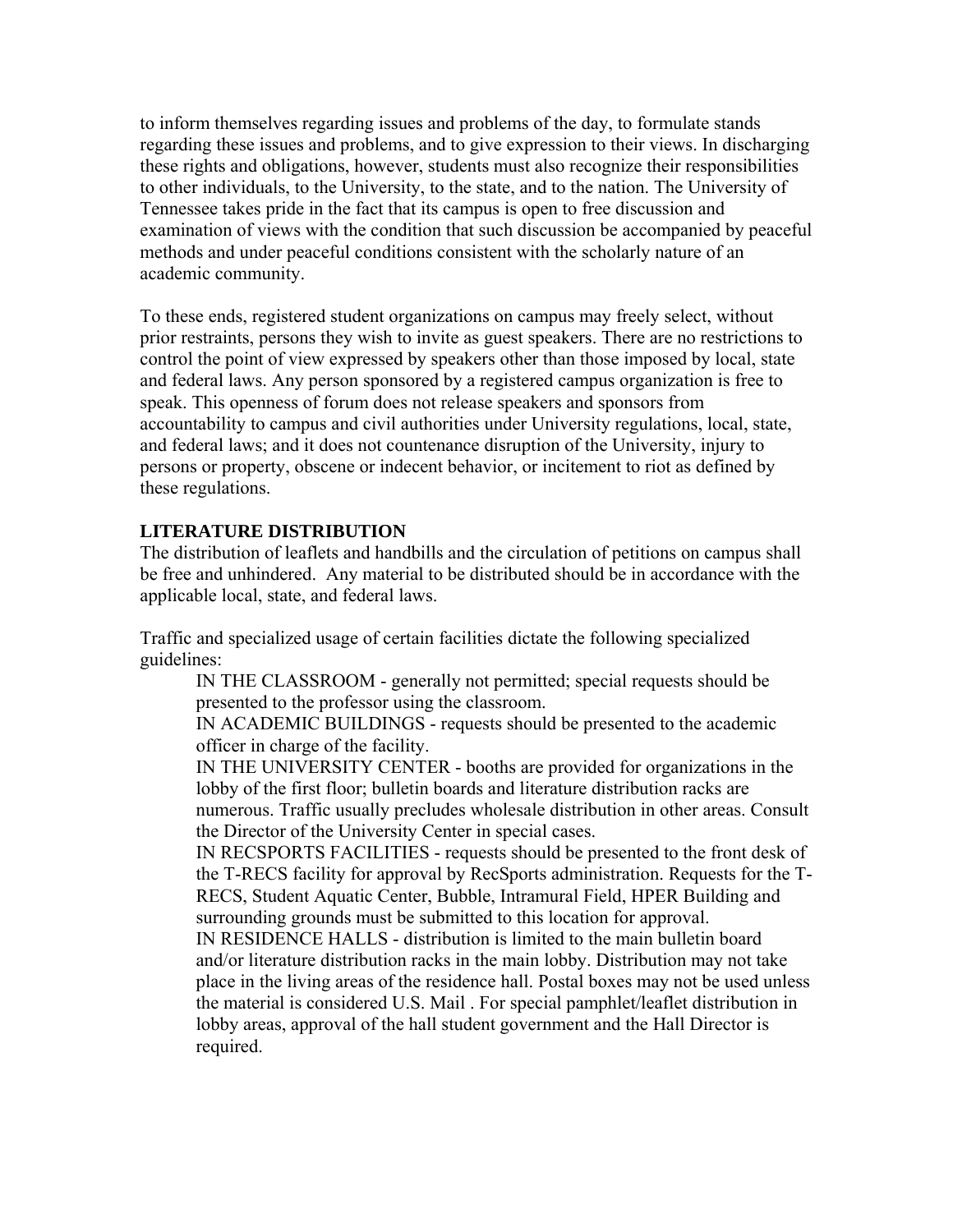IN OUTSIDE AREAS OF CAMPUS – requests necessitating special facilities should be brought to the attention of the Dean of Students or the Director of Facilities Services.

### **NON-DESCRIMINATION (EEO/ Title IX/Section 504 Statement/ADA)**

The following policy extends to both employment by and admission to the university. All qualified applicants will receive equal consideration for admissions and employment without regard to race, color, national origin, religion, sex, pregnancy, marital status, sexual orientation, gender identity, age, physical or mental disability, or covered veteran status. Eligibility and other terms and conditions of employment benefits at the University of Tennessee are governed by laws and regulations of the State of Tennessee, and this non-discrimination statement is intended to be consistent with those laws and regulations.

The university affirmatively states that it does not discriminate on the basis of race, sex or disability in its education programs and activities in accordance with the requirements of Title VI of the Civil Rights Act of 1964,Title IX of the Education Amendments of 1972, Section 504 of the Rehabilitation Act of 1973, and the Americans with Disabilities Act (ADA) of 1990.

Inquiries and charges of violation concerning Title VI , Title IX, Section 504,ADA, or the Age Discrimination in Employment Act (ADEA), sexual orientation, or veteran status should be directed to the Office of Equity and Diversity (OED), 1840 Melrose Avenue, Knoxville,TN 37996-3560, telephone (865) 974-2498 (V/TTY available) or 974-2440. Requests for accommodation of a disability should be directed to the ADA Coordinator at the Office of Equity and Diversity (OED), 1840 Melrose Avenue, Knoxville,TN 37996-3560.

The University of Tennessee is an EEO/AA/Title IX/Section 504/ADA/ADEA institution in the provision of its education and employment programs and services.

The University of Tennessee, Knoxville, in its efforts to ensure a welcoming environment for all persons, does not discriminate on the basis of sexual orientation in its campus-based programs, services, and activities. Inquiries and complaints should be directed to the Office of Equity and Diversity.

# **POLITICAL ACTIVITY**

The University of Tennessee recognizes and appreciates the growing interest of students in the political processes related to local, state, and federal governments. Student participation in political campaigns is a natural and desirable result of the enfranchisement of all students. Accordingly, it is the intent of the University to provide, within the constraints of University regulations and local, state, and federal laws, a campus environment in which students may participate fully in appropriate political activity. Toward that end, the following guidelines shall apply to the political activity of students on UT campuses:

Registered student organizations may invite candidates for public office to speak on or in University property facilities so long as reasonably equal speaking opportunities are available to all other candidates for the same political office. Scheduling of politically related activities shall be handled in accordance with applicable University regulations.

# **SECURITY INFORMATION**

In accordance with The Tennessee College and University Security Information Act of 1989 and the Student Right-to-Know and Campus Security Act (1999 Clery Act), the University of Tennessee has prepared a report containing campus security policies and procedures, data on campus crimes and other related information. The UT Security Brochure for the Knoxville campus is available on the Office of the Dean of Students web page at http://dos.utk.edu/ where you may print the entire document for your use. In addition a free printed copy of this report may be obtained by any student employee or applicant for admission or employment from the Office of the Dean of Students, 413 Student Services Building.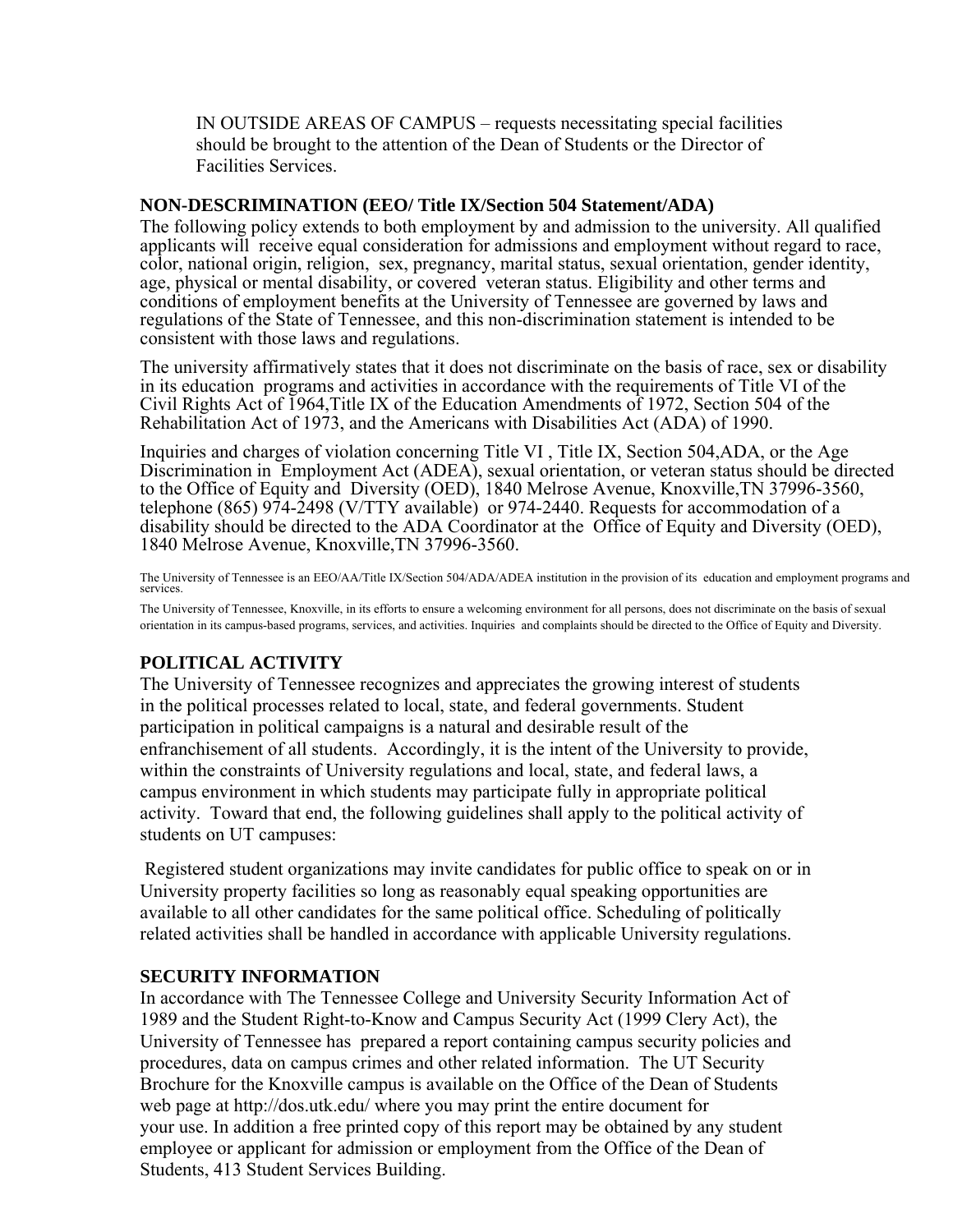# **SEXUAL HARASSMENT**

The University of Tennessee, Knoxville, is committed to ensuring an environment which prevents sexual harassment. Sexual harassment by any member of the University is a violation of both law and University policy and will not be tolerated in the University community.

Any University employee or applicant for employment may file a complaint alleging violation of the sexual harassment policy with the Office of Equity and Diversity (OED), 1840 Melrose Avenue. Complaints of sexual harassment follow the regular UT Knoxville complaint procedures. The complainant may, at his/her discretion, make initial contact with a member of the Office of Human Resources. All complaints of sexual harassment, however, must be referred to the Office of Equity and Diversity for processing and/or central record keeping.

Any student who alleges sexual harassment by University personnel may file a complaint with the Office of Equity and Diversity or Office of the Dean of Students. All complaints of sexual harassment must be referred to the Office of Equity and Diversity for processing and/or central record keeping.

# **Victim's Rights**

Special rights attach to the victim if a suspect in a sexual offense case is a student and that suspect is charged with violating Standard of Conduct #8.Both the accuser and the accused are entitled to the same opportunities to have others present during a campus disciplinary hearing. The victim, therefore, has the right to have counsel of his/her choice present during a Student Disciplinary Board hearing. In the event a student defendant elects to have a public hearing, both the accuser and the accused have the right to have counsel as well as others present. In addition, both the accuser and the accused shall be informed of the outcome of any campus disciplinary proceeding brought as a result of these charges.

# **STUDENT RECORDS AND DATA**

The University's policy regarding the use and release of student records is governed by Public Law 93-380, the Family Educational Rights and Privacy Act and the Tennessee Public Records Act (FERPA).Under the terms of those laws, the University and its employees are charged with protecting the confidentiality of the educational records of its prospective, current, and former students. The University will disclose educational records to individuals other than the student in accord with the limited exceptions set forth under federal and state law. All exceptions to this policy, including disclosure to non-University persons or agencies, shall be administered by the Vice Chancellor for Academic Affairs or Vice Chancellor for Student Affairs, the Dean of Students, the Dean of Enrollment Services, or the University Registrar. The student has the right to file complaints concerning alleged failures of the University to comply with the Act or the regulations. Such complaints may be filed with SEPPA,U.S. Department of Education, Rm. 5411, Switzer Building, 400 Maryland Avenue, SW, Washington, D.C. 20202- Phone (202) 245-0233.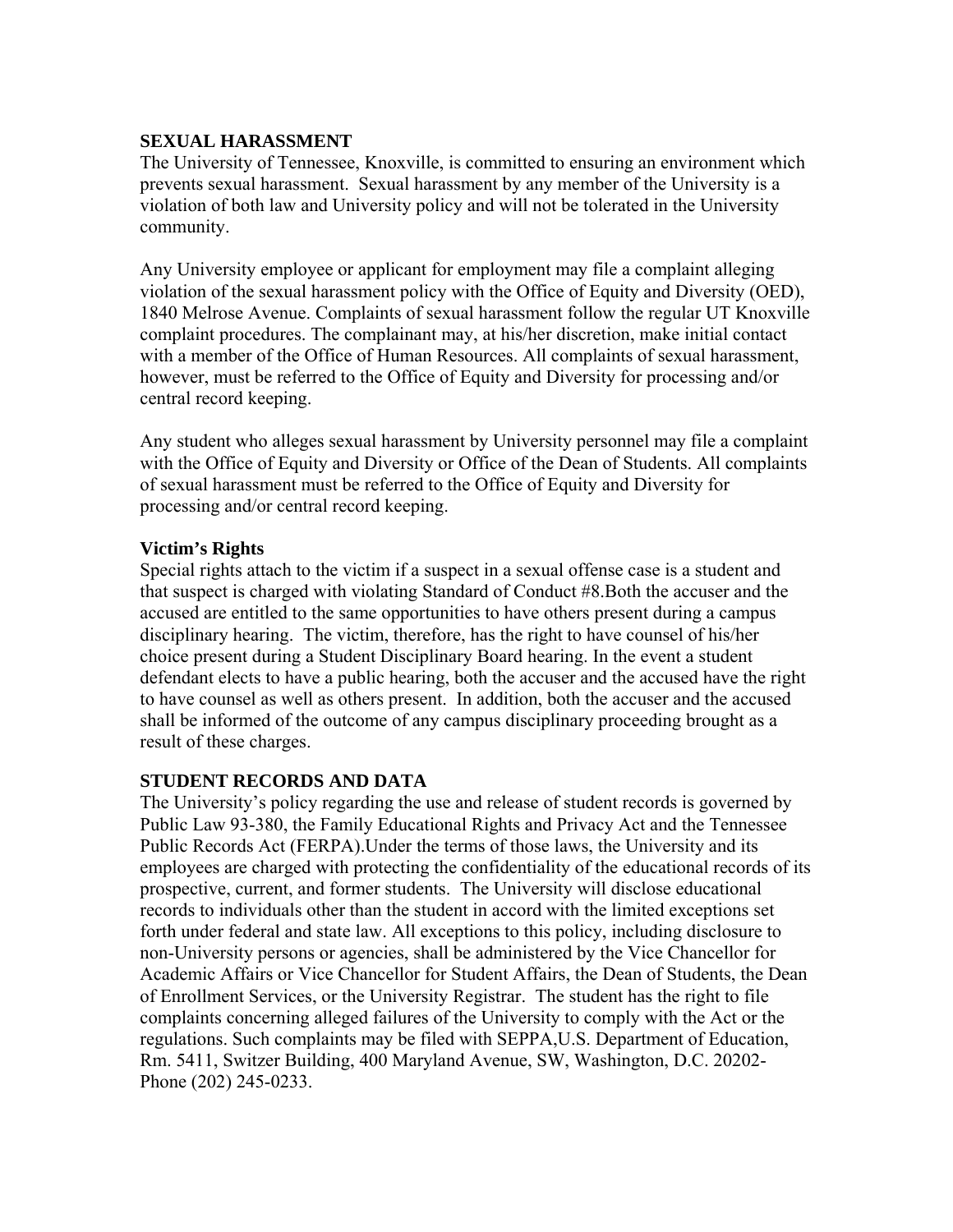# **Access by Student**

A student shall be permitted to inspect and review his/her records within forty-five days following the date on which he/she notifies the University that he/she desires access to such records. Reasonable requests by a student for an explanation or interpretation of records shall be granted.

A student shall be provided, upon request, with a copy of any part or all of his/her records but may be charged an amount not to exceed the University's cost of producing the copy as a condition to receiving it.

A student shall be entitled to challenge the content of his/her records. Disputes concerning the content of a student's education record may be settled informally between the University and the student. However, either the University or the student shall have the right to request a hearing in order to resolve the dispute. When a formal hearing is requested by a student, it shall be granted through adherence to the following procedures:

- 1. A challenge by a student of his/her records shall be submitted in writing by the student to the University official immediately in charge of the office or department wherein the particular records challenged are maintained.
- 2. The written challenge shall specify as briefly and precisely as possible the nature of the claimed inaccuracy or other defect in the records and the date of submission.
- 3. The challenge shall be signed by the student.
- 4. The University official in charge of the office or department to which the challenge is submitted shall mark the date of submission on the front page of the challenge.
- 5. Within 10 days after receipt of the challenge, the official shall notify the student in writing:
	- A. When the hearing will be conducted (no later than thirty days from the date on which notification is given or mailed to the student).
	- B. Where the hearing will be conducted.<br>C. Who will conduct the hearing (the off
	- Who will conduct the hearing (the official in charge of the office or department or his/her designee may act as hearing examiner. The hearing examiner shall not have an interest in the outcome of the hearing).
- 6. The student shall be provided with a reasonable period of time for the hearing and shall be permitted to offer evidence in support of his/her challenge of any records, testimony or witness, or other evidence which the student reasonably believes to support his/her challenge. The student has the right to be assisted or represented by any individual of his/her choice, including an attorney. Material which is redundant or immaterial need not be accepted or considered as evidence. The hearing examiner may require that voluminous material be summarized if he/she deems such action appropriate.
- 7. The hearing examiner may request the presence at the hearing of witnesses in addition to those called by the student. In reaching a decision, the hearing examiner shall consider the testimony of witnesses and all other evidence available to him/her. The student shall be made aware of and have an opportunity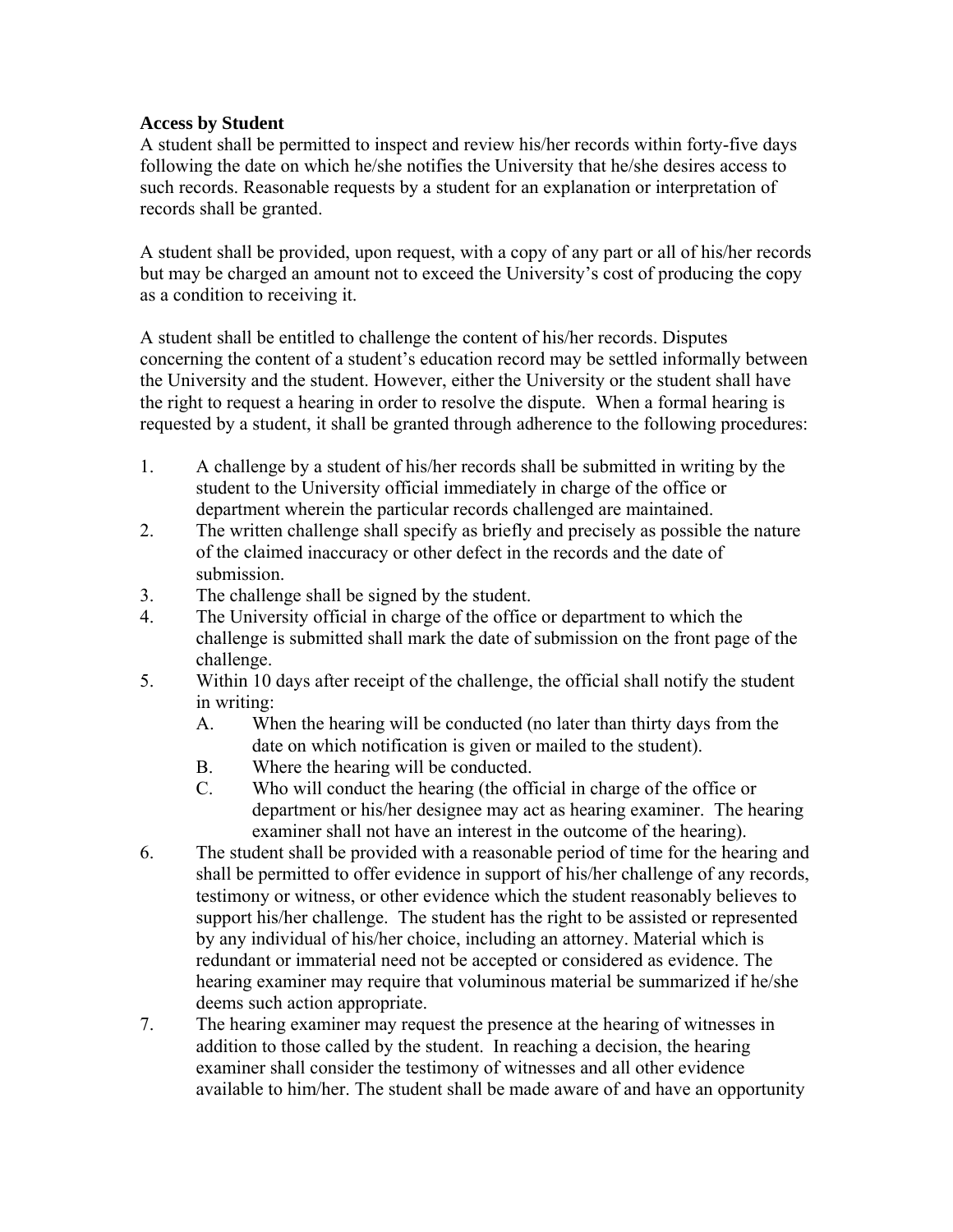to rebut any evidence considered by the hearing examiner which would serve to disprove the student's challenge.

- 8. Within 30 days of the conclusion of the hearing, the hearing examiner shall notify the student in writing of the decision reached.
- 9. A record of the hearing shall be maintained in the office or department concerned which notes all particulars of the challenge including date received, date of hearing, name of hearing examiner, names of witnesses, decision reached, and date on which notification of decision was sent. The record shall include a copy of the challenge, the decision, and any written or other tangible evidence submitted.
- 10. Decisions of examiners shall be subject to review by the Student Affairs Council.
- 11. If the result of the hearing is to deny the student's request for amendment of the records, the student is permitted to insert a written statement commenting on information in the records he/she believes to be incorrect and setting forth his/her reasons for such belief. The appropriate University of Tennessee official may also insert an accompanying statement giving reasons for maintaining the written material as is recorded. Both statements will accompany the educational record whenever it is released to any third party and will be maintained as long as the educational record is maintained by the University.

# **Release of Records to Third Parties**

A student may request directory exclusion which prevents publication of any or all such information about him/her in the printed Student Directory and the Web Directory. To be excluded from the printed Student Directory published each fall, a student must make a request for directory exclusion no later than the 14th calendar day, beginning with the first day of classes. Exclusion of a student's directory information from the Web Directory is not tied to any deadline and the information is removed whenever a request for directory exclusion is made. A request is made by following the instructions on the University Registrar's website or in person in Student Data Resources (212 SSB) (http://web.utk.edu/~registra).

# **A student may request that additional stringent steps be taken to prevent disclosure of directory information to UT and/or non-UT entities. These requests must be made in person in Student Data Resources, 212 SSB.**

# **TERMINATION OF STUDENT EMPLOYMENT**

The provisions of this policy statement apply to all student employees except those on college work-study (see policy statement on termination of financial assistance.) The purpose of this statement is to provide procedures for the termination of student employees.

# **Notice**

# *Non-Contract Employees*

Whenever, in the opinion of the supervisor, a non-contract employee should be terminated, he/she shall be notified in writing setting forth the date of termination. If the reason for termination involves gross misconduct, the supervisor will, prior to termination, consult with the Vice Chancellor having administrative responsibility for the employee.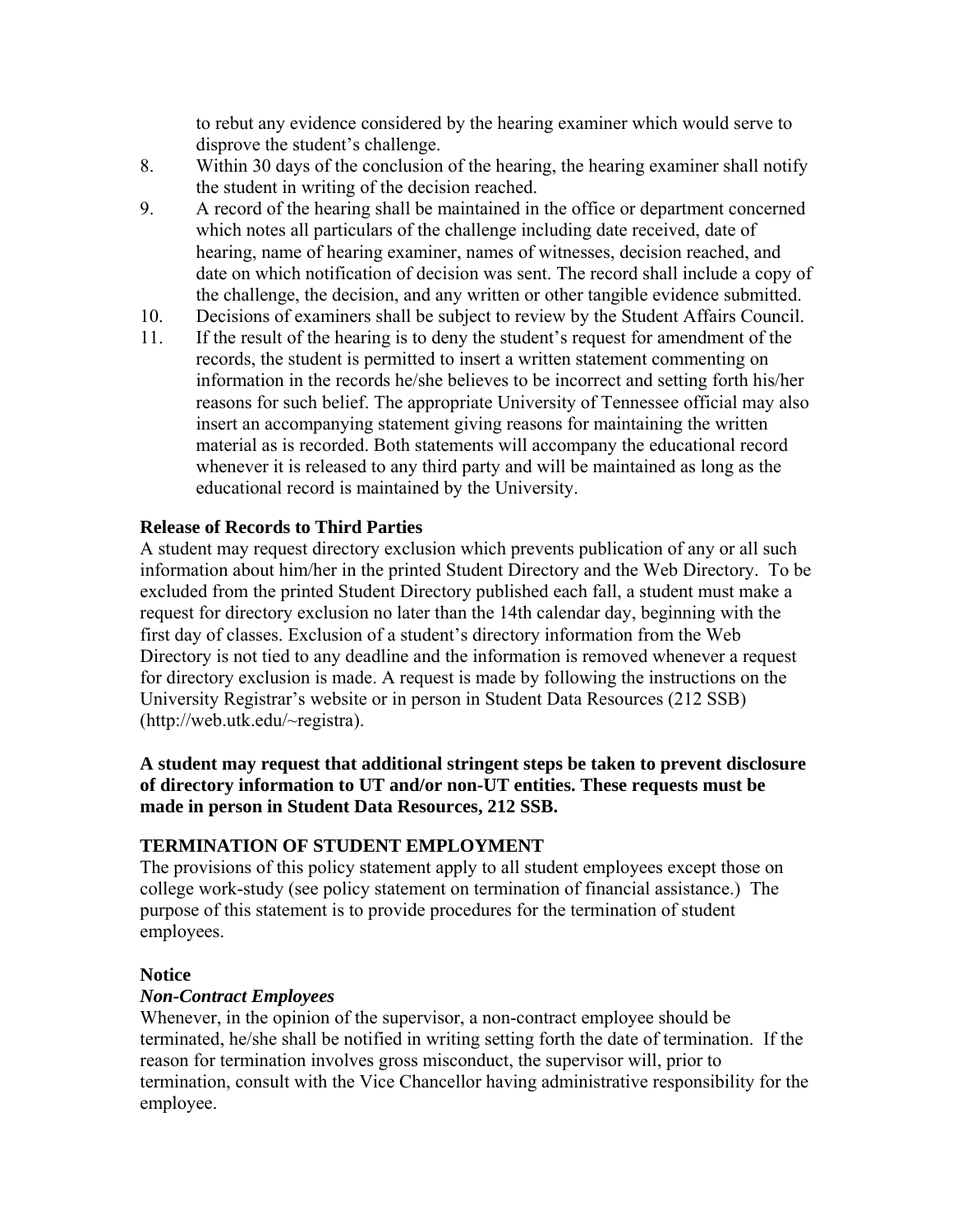# *Contract Employees*

Whenever a supervisor is of the opinion that a contract employee should be terminated, he/she shall notify the appropriate Vice Chancellor. The Vice Chancellor shall notify the employee in writing of the reasons for his/her immediate termination or suspension, as appropriate, and of his/her right to request a hearing in accordance with the Administrative Procedures Act (T.C.A.§4-507 *et seq.*) or as hereinafter provided.

# **Request for a Hearing**

# *Contract Employee*

The request of the employee together with his/her election of an Administrative Procedures Act hearing or one under this policy statement shall be forwarded in writing within five working days to the Vice Chancellor having administrative responsibility for the employee. If the employee elects a hearing under the provisions of the Administrative Procedures Act, the Vice Chancellor shall forward the file to the Chancellor for the appointment of a hearing officer. If the employee elects a hearing under this policy statement, the Vice Chancellor shall immediately thereafter establish a three-member hearing committee.

# *Non-Contract Employees*

Non-Contract employees may appeal their termination through the appropriate Dean/Director and Vice Chancellor to the Chancellor. No right to a hearing accompanies this right of appeal.

# **Responsibility Of The Hearing Committee**

It shall be the responsibility of the hearing committee to:

- 1. Conduct a hearing within ten working days of the employee's request for said hearing;
- 2. Make findings of fact and recommendations to the appropriate Vice Chancellor;
- 3. Notify the employee within five working days after the hearing of the committee's findings and recommendations;
- 4. Prepare and forward as soon as it is practicable a written report of the hearing to the appropriate Vice Chancellor.

# **Hearing Procedures**

Employees who are entitled to a hearing as provided above are entitled to the following procedural rights:

- 1. A written account of the alleged misconduct or grounds for inadequate work performance;
- 2. Reasonable notice of the time and place of the requested hearing;
- 3. The assistance of a representative of his/her choice; if the employee requesting a hearing desires to be represented by an attorney, the appropriate Vice Chancellor must be notified by the employee at least three days prior to the scheduled hearing;
- 4. To present all pertinent evidence including witnesses;
- 5. To confront and cross-examine all adverse witnesses.

**Decision and Appeal**  *Hearing Committee*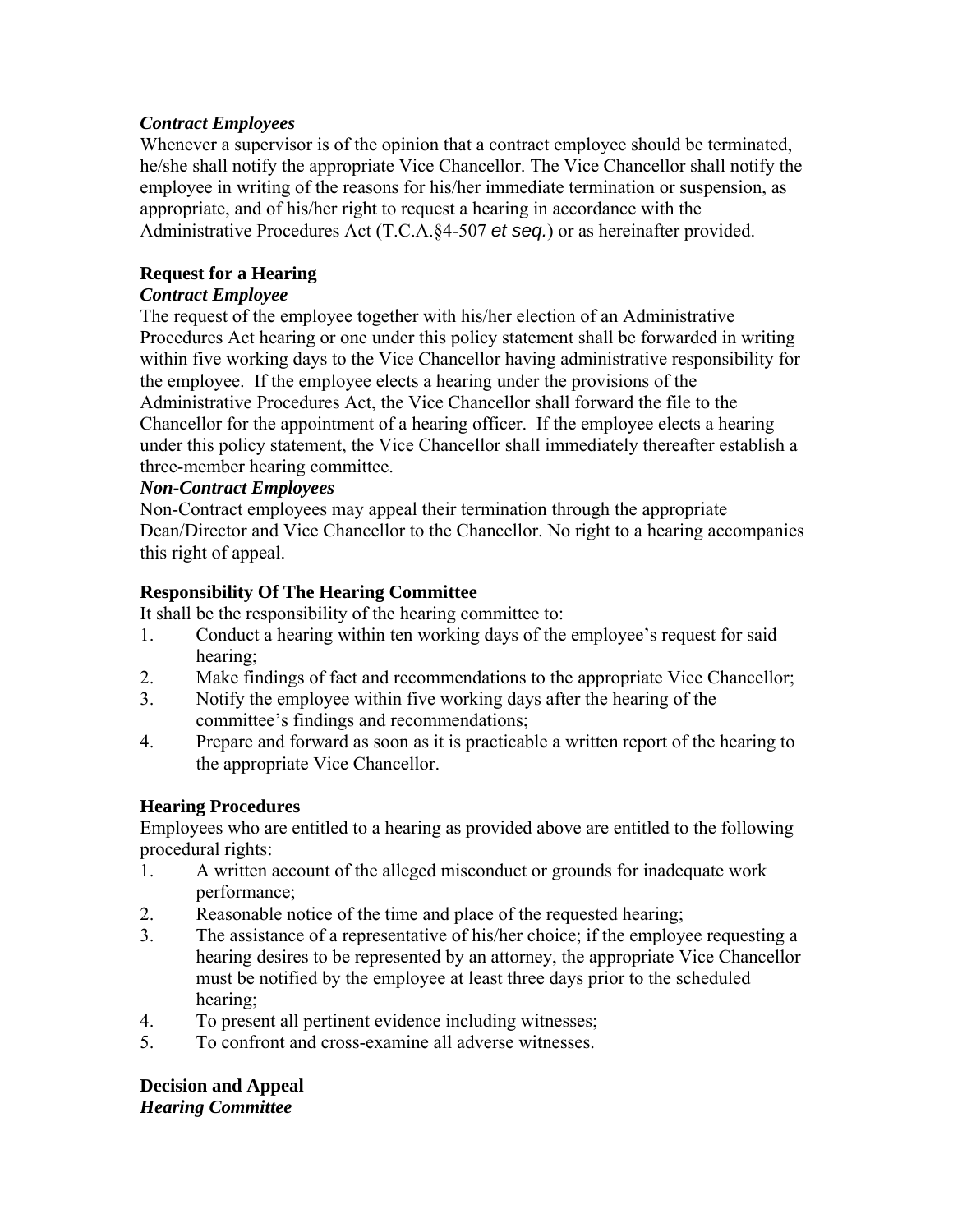The appropriate Vice Chancellor shall within five working days after receipt of findings and recommendations of the hearing committee notify the employee in writing of his/her decision and of the employee's right to appeal as provided by Article 5, Section 7 of the University Bylaws: Officers, faculty and staff members, students, employees, alumni, and all others who feel that they may have a grievance against the University shall have the right of appeal through the Chancellor to the President. An employee's appeal must be submitted in writing to the Chancellor within ten working days after receipt of the decision.

# *Administrative Procedures Act*

The decision of the Chancellor is final in all cases heard under the contested case provision of the Administrative Procedures Act. Further appeal shall be in accordance with the provisions of that Act.

# **TERMINATION OF FINANCIAL ASSISTANCE**

The provisions of this policy apply to student financial assistance except graduate assistantships and fellowships. The purpose of this policy is to provide procedures for the termination of financial assistance.

# **Notice**

# *Athletic Grant-In-Aid*

Whenever the Athletic Department proposes that the financial assistance be terminated within the contract period, the student shall be notified in writing by the Director of Financial Aid of the proposed termination. The notice shall contain the reasons for termination, the student's right to a hearing in accordance with the contested case provision of the Administrative Procedures Act or in accordance with the provisions hereinafter provided. Whenever athletic financial aid is not to be renewed at the end of the contract period, the student shall be notified of his/her right to a hearing, in accordance with the requirements of the Constitution of the National Collegiate Athletic Association, before the Financial Aid Hearing Committee (Article 3, Section 4 (d).

# *Financial Aid*

Whenever financial aid is to be modified or terminated, the student shall be notified of the reasons for the proposed modification or termination and of the right to appeal by contacting the Director of Financial Aid. If the Director of Financial Aid is unable to amiably resolve the student's appeal, it shall proceed as follows:

- 1. If the appeal concerns interpretation of policy, the student shall be afforded the right of further appeal through the Dean of Admissions and Records and the Vice Chancellor for Academic Affairs to the Chancellor.
- 2. If the appeal concerns a disputed question of fact, the student shall be advised of the right to a hearing before the Financial Aid Hearing Committee or in accordance with the Administrative Procedures Act.

# **Request For a Hearing**

The request for a hearing together with his/her election of an Administrative Procedures Act hearing or one under this policy shall be made in writing to the Director of Financial Aid within five (5) calendar days of receipt of the notice of proposed termination.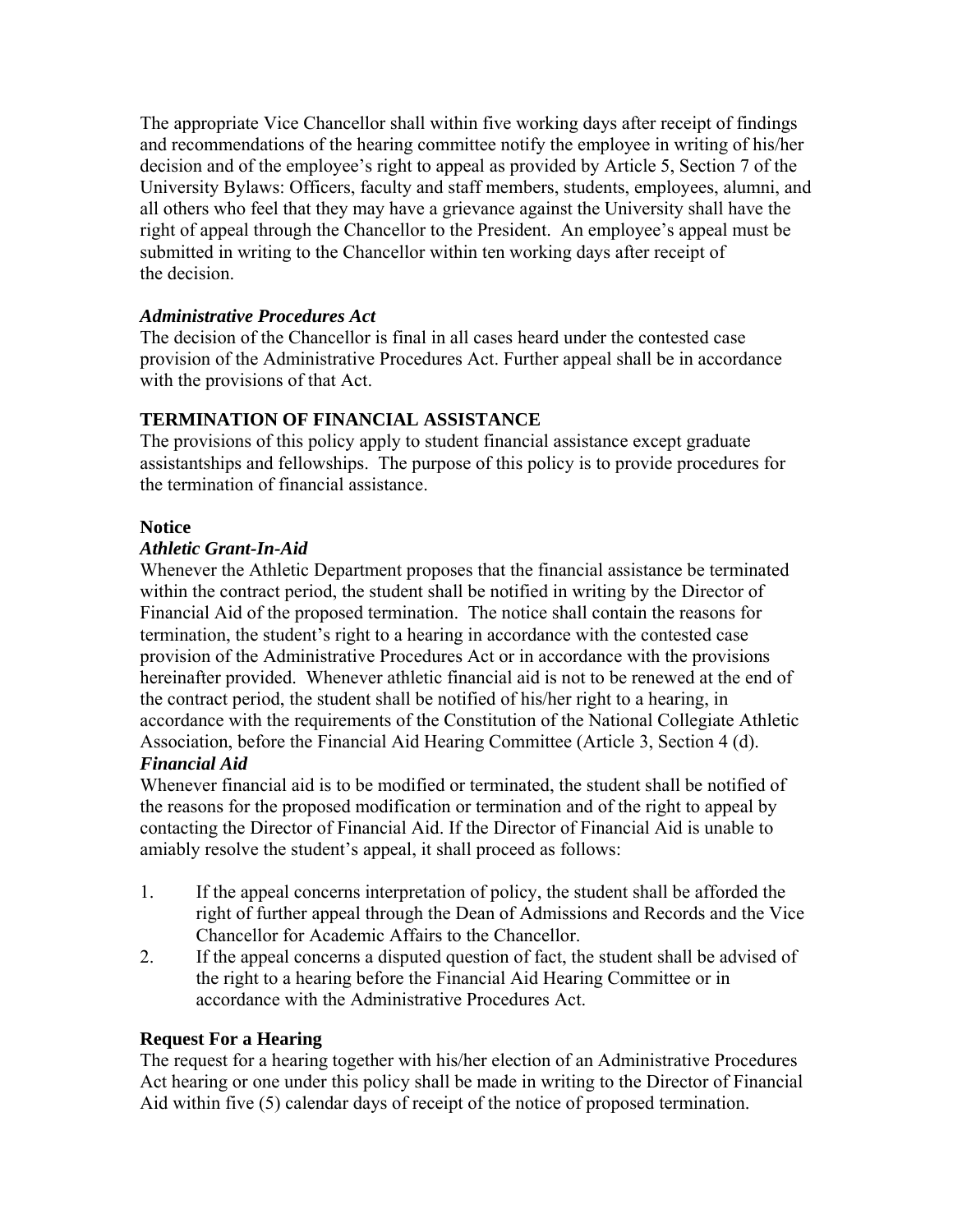- 1. If the student elects a hearing under the provisions of the Administrative Procedures Act, the Director of Financial Aid shall forward the file to the Chancellor for the appointment of a hearing officer.
- 2. If the student elects a hearing under this policy statement, the Director of Financial Aid shall immediately forward the request for a hearing together with a copy of the complete file to the Chairperson of the Advisory Committee on Student Financial Aid.

# **Hearing Committee**

At the beginning of each semester, the Chairperson of the Advisory Committee on Student Financial Aid shall appoint a hearing subcommittee of not less than three (3) persons who shall be charged with the responsibility of hearing all appeals during that semester.

# **Responsibility of the Hearing Committee**

It shall be the responsibility of the hearing committee to:

- 1. Conduct a hearing within ten working days of the student's request for said hearing. When the University is not in session, the hearing shall be held as soon as reasonably possible.
- 2. Make findings of fact and a determination as to the termination of financial aid.
- 3. Notify the student as soon as possible of the committee's decision.
- 4. Notify the student of his/her right to appeal, as indicated below.

# **Hearing Procedures**

Students who are entitled to a hearing as above provided are entitled to the following procedural rights:

- 1. A written notice of the alleged grounds for termination of financial assistance.
- 2. To reasonable notice of the time and place of the requested hearing.
- 3. The assistance of a representative of his/her choice. If the student requesting a hearing desires to be represented by an attorney, the University must be notified by the student at least three days prior to the scheduled hearing.
- 4. To present all pertinent evidence including witnesses.
- 5. To confront and cross-examine all adverse witnesses.

# **Appeal**

# *Hearing Committee Decision*

The student may appeal the decision of the hearing committee in accordance with Article V, Section 7 of the University By-Laws: Officers, faculty and staff members, students, employees, alumni and all others who feel that they may have a grievance against the University shall have the right of appeal through the Chancellor to the President. An appeal must be submitted in writing to the Chancellor within five (5) working days.

# *Administrative Procedures Act*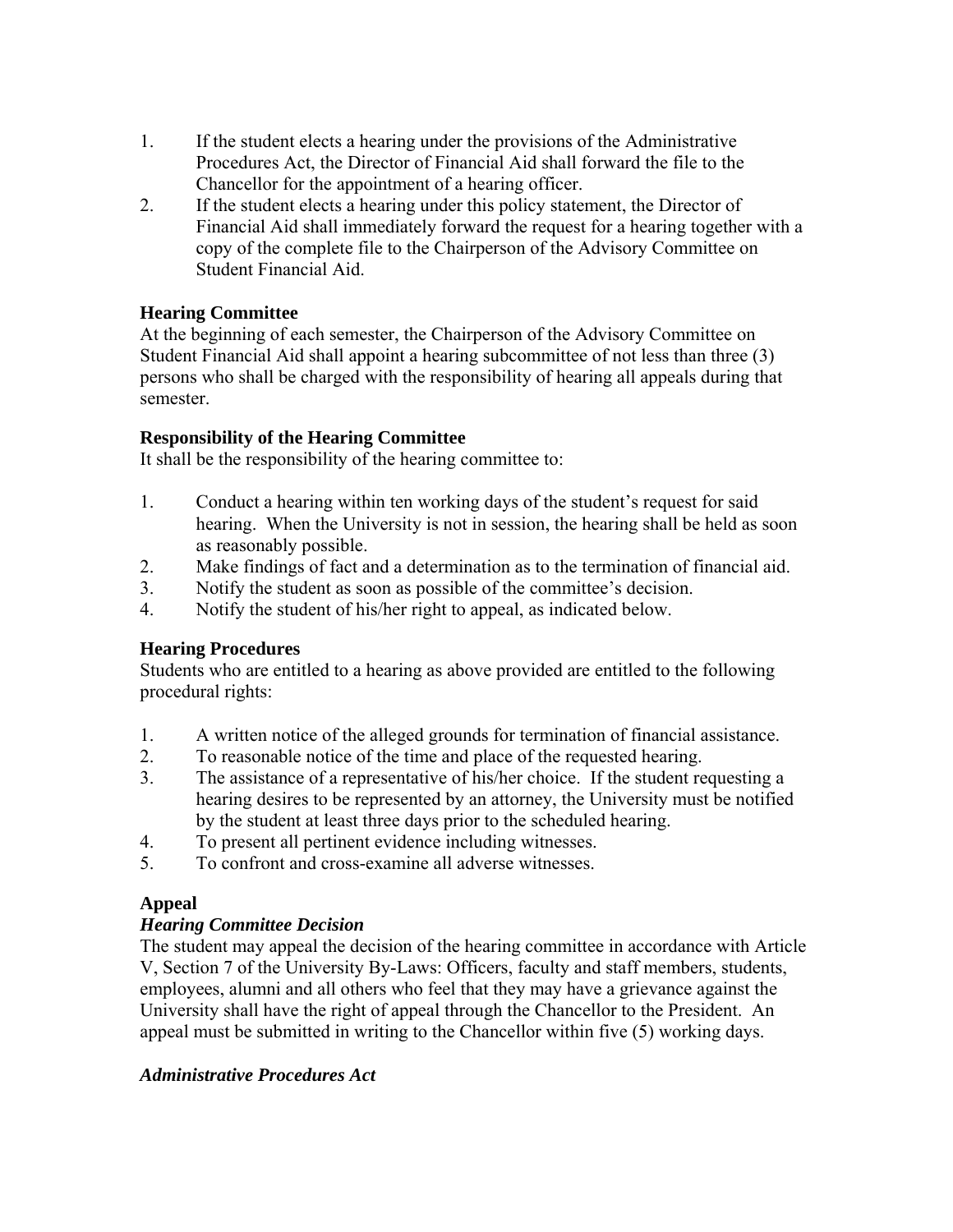The decision of the Chancellor is final in all cases heard under the contested case provision of the Administrative Procedures Act. Further appeal shall be in accordance with the provisions of that Act.

# **TERMINATION OF STUDENT HOUSING CONTRACT**

The Statement of Terms and Conditions of Occupancy of The University of Tennessee housing contract states that:

"The University may cancel the contract if the student fails to meet the full terms and conditions stated herein, for violation of University or Residence Hall regulations as stated in *Hilltopics* or G*uidebook For Residence Hall Life* which are made a part of this contract by reference hereto. Cancellation of the contract for the above reasons may result in the eviction of the student upon ten (10) days notice, except where the University determines that the continued residence of the student would pose a danger to the life, limb, health, or general well-being of other members of the residential community, in which case the student may be evicted upon twenty-four (24) hours notice."

The procedures followed by the University in terminating a housing contract and evicting a student from the residence hall are as follows:

- 1. An Assistant Director or Hall Director may recommend the termination of a housing contract. If an investigation indicates that a student has violated University or Residence Hall regulations which would justify the termination of the housing contract, the appropriate staff member shall forward a written recommendation of termination together with the findings of the investigation supporting that recommendation to the Director of University Housing.
- 2. If the Director of University Housing determines that the alleged misconduct would indicate that the continued residency of a student would pose a danger to the life, limb, health, or general well-being of other members of the residential community, the Director will advise the student in writing that his/her housing contract will be terminated twenty-four (24) hours from the date of the receipt of the notice, the specific reasons for this action, and the time and place of the preliminary hearing. The Director of University Housing will schedule a preliminary hearing prior to the twenty-four (24) hour termination date, the purpose of which will be to determine if sufficient grounds exist to support eviction upon twenty-four (24) hours notice as provided in the housing contract. At the conclusion of the preliminary hearing the student will be advised of the decision of the Director, and if immediate eviction is upheld, of the student's right to a full evidentiary hearing, as provided in paragraph three (3) below, as soon as practicable. If the student does not attend the preliminary hearing, the termination and eviction will become effective as set forth in the original letter of notification.
- 3. If the Director of University Housing determines that the alleged misconduct of the student would justify termination of the housing contract after ten (10) days notice, he/she shall notify the student in writing of the date of the proposed termination, the reasons therefore, and the student's right to an evidentiary hearing in accordance with the "contested case" section of the Administrative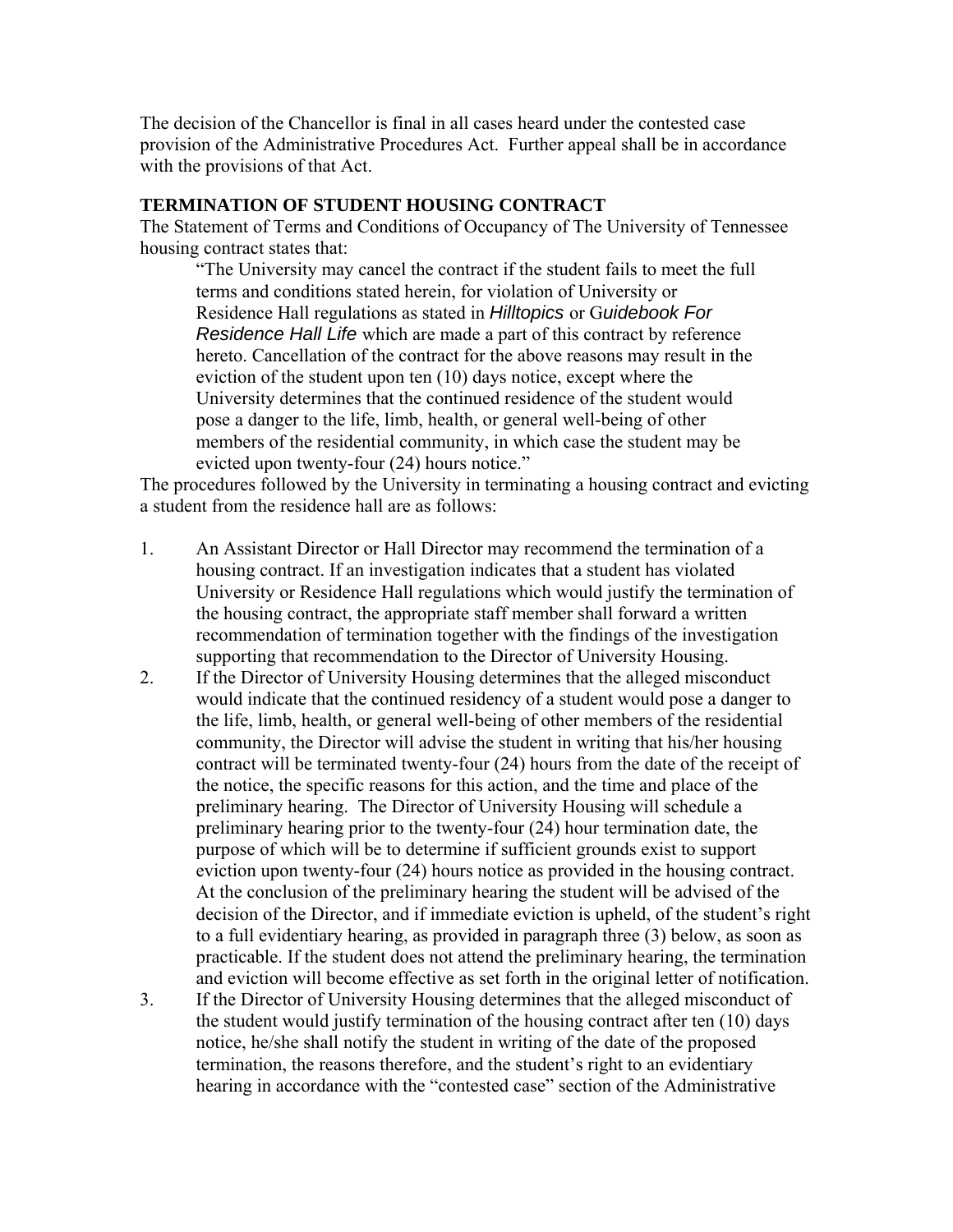Procedures Act,T.C.A.§4- 5-301 through 4-5-323,or by the Director of University Housing or his/her designated representative.

- A. If the student elects a hearing under the provisions of the Administrative Procedures Act, the Director of University Housing shall forward the file to the Chancellor of the University for the appointment of a hearing officer.
- B. If the student elects a hearing by the Director of University Housing, or his/her designated representative, he/she shall schedule a hearing prior to the effective date of the termination and notify the student in writing as follows:
	- 1) The date and time of the hearing;
	- 2) That the hearing will consider the allegations of misconduct contained in the original letter of notification;
	- 3) That at the hearing the student will have the right to make a personal appearance, to call witnesses, to present evidence, and to have avrepresentative of his/her choice;
	- 4) That the Director of University Housing will notify the student in writing of his/her decision prior to the effective date of the termination.
- 4. The student shall have the right of appeal as hereinafter provided:
	- A. The student may appeal the decision of the Director of University Housing to the Vice President for Operations by notifying him/her in writing within forty-eight (48) hours of receipt of the Director's written decision. In the event of an appeal, the eviction will not become final until acted upon by the Vice President for Operations. Article V, Section 7 of the University By-Laws allows further appeal through the Chancellor to the President.
	- B. The decision of the Chancellor or President is final in all cases heard under the "contested cases" provision of the Administrative Procedures Act. Further appeal shall be in accordance with the provision of that Act.

# **ACADEMIC POLICIES AND PROCEDURES**

# **Student/Faculty Relationships**

# *Freedom of Expression*

Free and pertinent discussion is welcome at the University. Students should feel free to take reasoned exception to the data or views offered in any course of study and to reserve judgment about matters of opinion. They are responsible, however, for learning the content of any course of study for which they are enrolled.

# *Academic Evaluation*

Students may expect their performance to be evaluated solely on an academic basis and not on opinions or conduct in matters unrelated to academic standards. Students are responsible for each course in which they are enrolled. A student alleging unfair evaluation should appeal first to the teacher, to the department head, and, if necessary, to the dean of the college in which the department is located. To pursue an appeal further, the student should submit a written request to the Undergraduate Council. Teachers are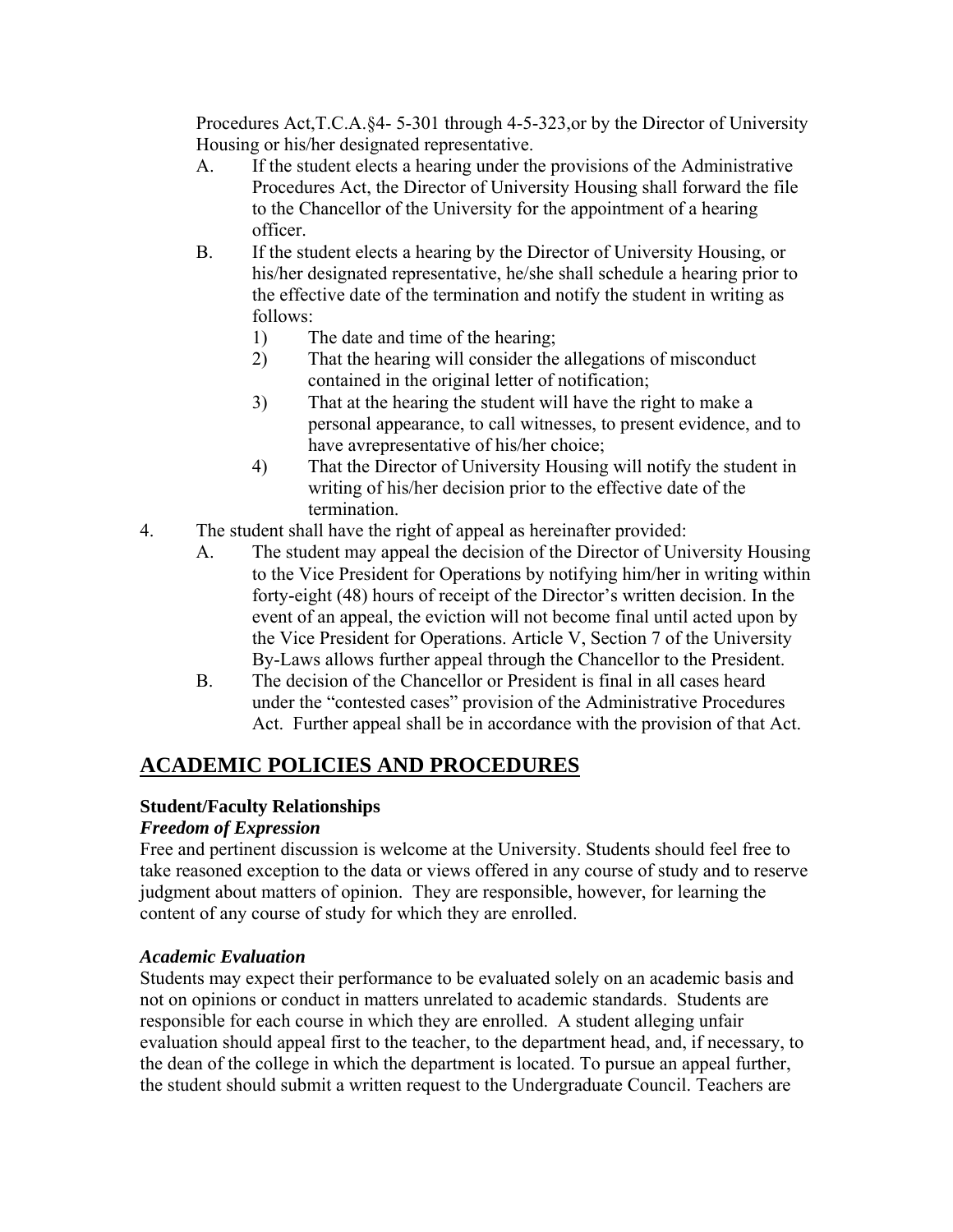expected to make honest, professional judgments on the academic performance of students and to make clear to them the basis for academic evaluation used in their classes.

# **GUIDELINES FOR FACULTY**

The brief statement that follows is intended to provide some guidelines for faculty members (all members of the University's academic teaching staff) with regard to the teaching/ learning process. The guidelines are offered in the form of advice and counsel; they are not so comprehensive as to cover every possible eventuality in the teaching/learning experience. There would be other equally good ways of handling some of the circumstances mentioned here. These guidelines are mainly a reminder of some of the principal aspects of the teaching/learning process which should be observed by the university teacher.

# **Course Organization**

It is the responsibility of the faculty member to organize class material as efficiently and effectively as possible at the beginning of each term of instruction. Course objectives should be made clear at the first session. At an early class meeting, the teacher should announce and discuss with the members of the class such matters as required readings, the approximate number of tests, the basis for the final grade with regard to the value to be placed on class recitation, major tests, minor tests, research papers, etc. Once such basic principles for the conduct of the course have been announced, the instructor should later make changes only after careful consideration and consultation with the students. The value assigned to tests and research papers should not be changed, unless the faculty member finds that his or her earlier expectations were unreasonable and that, for example, the number of tests, should be reduced because of the exigencies of time or a shortage of library resources. Faculty members should take great care to ensure that book orders are turned in on time so that sufficient copies of text materials can be available at the beginning of the term. Teachers should distinguish carefully between books and materials required and those recommended. The faculty member should also be concerned that the University libraries are appropriately notified about reserve materials.

# **Conducting the Course**

The faculty member should set an example for students in being faithful in attendance and punctual in starting and ending classes. Students should be informed of all planned absences as early as possible. When a faculty member must be away from class to attend a conference or deal with other professional matters, he or she should arrange for a colleague substitute, arrange a substitute class session or substitute an assignment, in consultation with the class. In an emergency, the faculty member should have the class notified through the departmental office that he or she is compelled to be absent. In presenting course content, the faculty member should endeavor at all times to adhere to his or her subject; the classroom should not be used as a theatre for expression of personal views which are not germane to the course. The faculty member should take care that the tests and all other devices for student evaluation are appropriate instruments for measuring course content. Ideally, the test will reflect the goals of the course and should serve the function of measuring the students' course progress as clearly as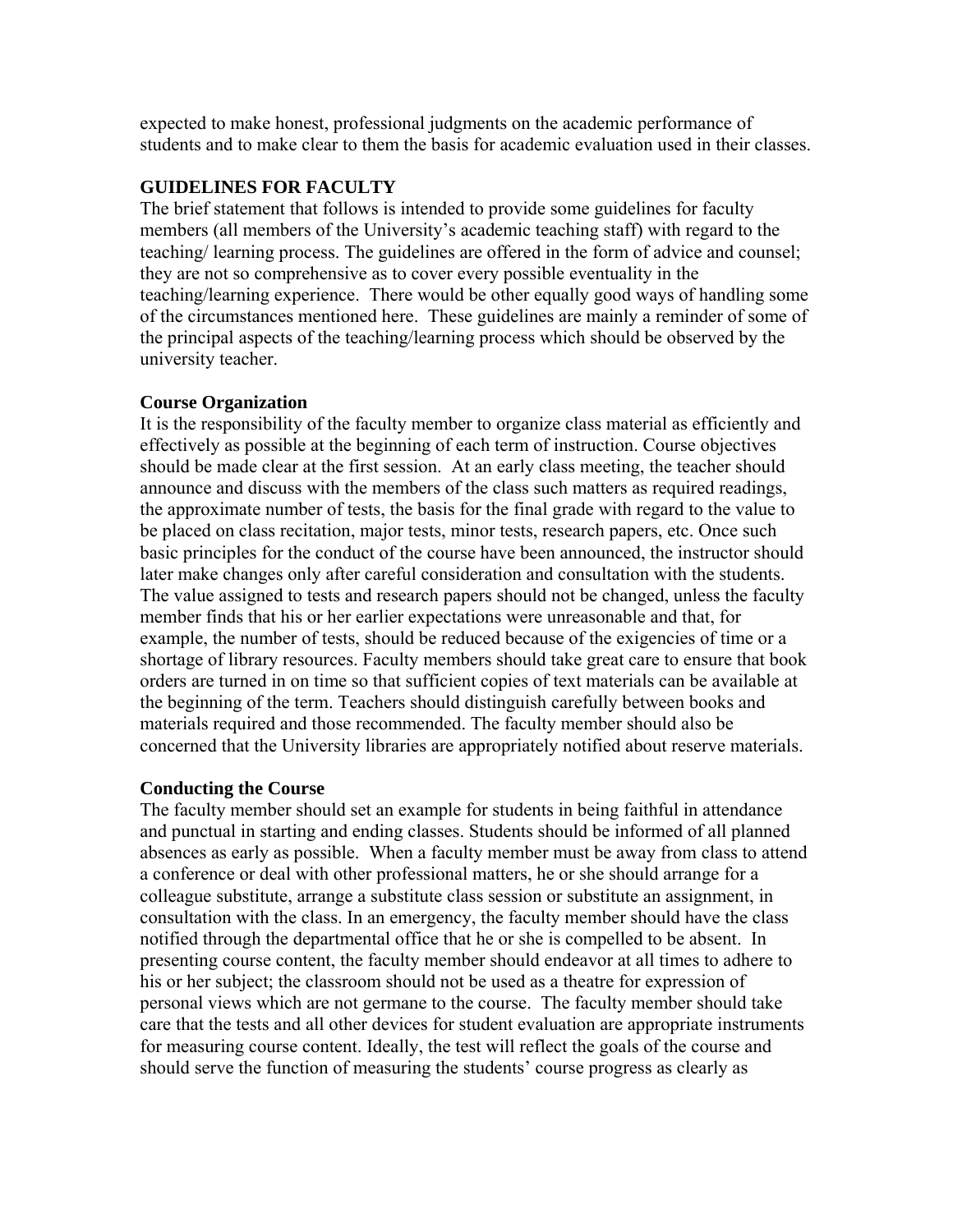possible. An instructor should be willing to discuss with a student his or her academic standing at any time during the term.

# **Atmosphere for Teaching and Learning**

It is very important that the faculty member create from the beginning, and preserve throughout the course, an atmosphere conducive to learning. Both teacher and student should feel that they have come together in the common cause of the pursuit of learning. In such a pursuit, the faculty member must be continually sensitive to students' needs, desires, and expectations and should exercise the kinds of judgments which demonstrate this kind of sensitivity. This does not mean that the faculty member is subject to the wills and whims of students enrolled in his or her course, but with such faculty awareness, unreasonable confrontations may be avoided. It is in the atmosphere of friendly and serious scholarship that the cause of learning can be most appropriately advanced. All faculty members, especially those who are official advisors, are urged to observe regularly scheduled office hours each term for consultation with students. Faculty members who supervise graduate teaching assistants should ensure that the teaching assistant has an appropriate level of competency in the classroom.

# **PROBLEM RESOLUTION FOR ISSUES RELATED TO ACADEMIC COURSEWORK**

Issues related to grades or academic coursework should first be addressed with the course instructor, then the appropriate department head, and finally the dean of the college in which the course is offered. If an appropriate solution cannot be reached through discussions with these individuals, the Director of Undergraduate Academic Services (for undergraduate students) or the staff of the Office of Graduate Student Services (for graduate students) can offer assistance regarding the best "next steps" for problem resolution. Issues related to academic advising should be addressed first with the advisor, then the director of the appropriate advising center, then the dean of the appropriate college, and finally with the coordinator of advising who reports to the Chancellor's Office.

# **UNDERGRADUATE GRADE APPEAL PROCESS**

A student may appeal grades on the basis of one or more of the following grounds:

1. A clearly unfair decision (such as a lack of consideration of circumstances beyond the student's

control, e.g., a death in the family, illness or accident);

2. Unacceptable instruction/evaluation procedures (such as deviation from stated policies on grading

criteria, incompletes, late paper, examinations, or class attendance);

- 3. Inability of instructor to deal with course responsibilities; or
- 4. An exam setting which makes concentration extremely difficult.

The student must take the following steps to appeal a grade:

- 1. First consult with the instructor and if an agreement cannot be reached, appeal to the department head.
- 2. The department head will review the circumstances surrounding the assignment of the grade and determine if the grade should be changed. If the department head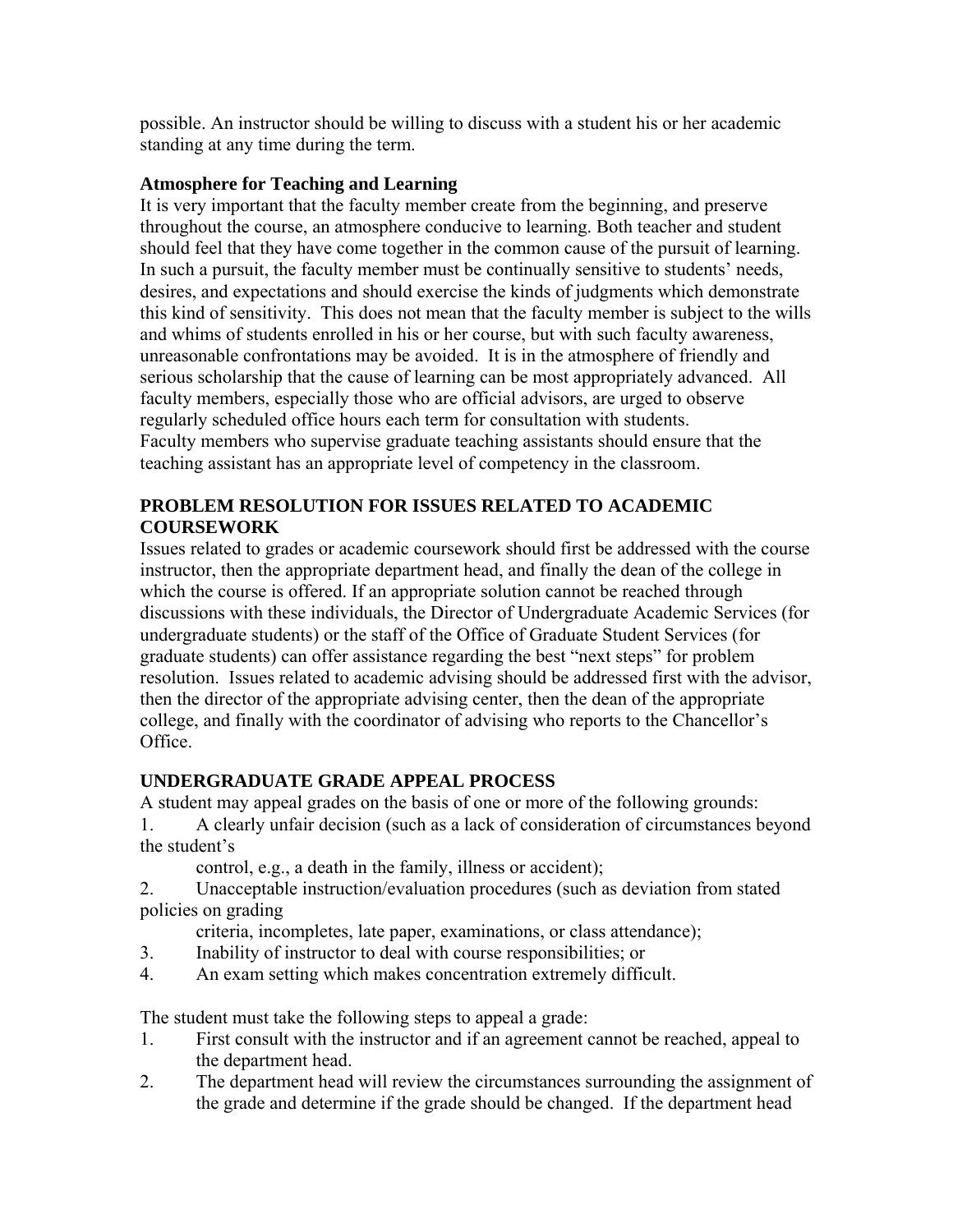recommends that a grade be changed and the instructor elects NOT to do so, the department head will appoint a committee of no less than three faculty members to review the matter.

- 3. If you wish to pursue appeal further, you may appeal in writing to the Dean of the college in which the department is located.
- 4. If the issue is still unresolved, you may initiate the formal Undergraduate Council appeals procedure by forwarding a written request to the Appeals Committee at 812 Volunteer Blvd., Room 200, 37996-4225.Appeal information may be found at web utk edu/~uas

# **UT Rules -- promulgated in accordance with the Tennessee Administrative Procedures Act**

# **Chapter 1720-1-1 – Residency Classification**

### **1720-1-1-.06 – Evidence to be considered for establishment of domicile.**

If a person asserts that he or she has established domicile in this State he or she has the burden of proving that he or she has done so. Such a person is entitled to provide to the public higher educational institution by which he seeks to be classified or reclassified in-state, any and all evidence which he or she believes will sustain his or her burden of proof. Said institution will consider any and all evidence provided to it concerning such claim of domicile but will not treat any particular type or item of such evidence as conclusive evidence that domicile has or has not been established.

### **1720-1-1.07 – Appeal.**

The classification officer of each public higher educational institution shall be responsible for initially classifying students "in-state' or "out-of-state", Appropriate procedures shall be established by each such institution by which a student may appeal his or her initial classification.

# **Chapter 1720-1-3 – Contested Case Hearing – Waiver Policy**

### **1720-1-3-.01 – Introduction.**

(1) The University, with the assistance and advice of students, employees and other members of the University community, has developed procedures for handling a variety of situations involving student and employee rights and privileges. Examples of these procedures, including opportunities for a hearing, are included in the student handbook, faculty handbook and personnel policy and procedure manual. The University believes that these procedures serve well the interests of student and employees in obtaining full and fair hearings, with a minimum of expense, complexity, and inconvenience.

(2) An alternative to these procedures is described in the "Contested Cases" provisions of the "Uniform Administrative Procedures Act", [T.C.A. § 4-5- 301](http://web2.westlaw.com/find/default.wl?DB=1000039&DocName=TNSTS4%2D5%2D301&FindType=L&AP=&mt=LawSchoolPractitioner&fn=_top&sv=Split&vr=2.0&rs=WLW6.02), et seq. The Act provides that any party whose legal rights, duties or privileges are required by any statute or constitutional provision to be determined after an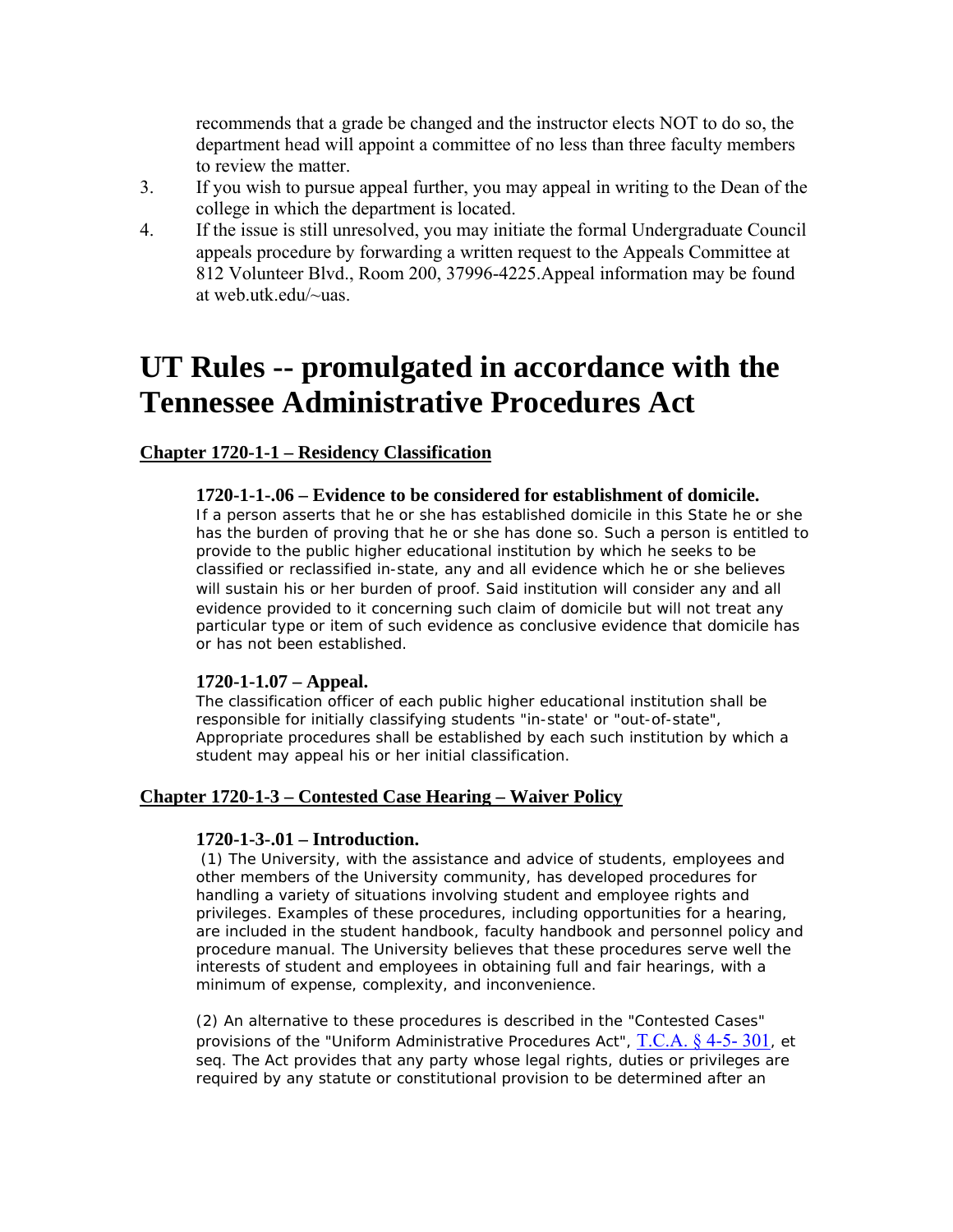opportunity for a hearing shall be afforded that opportunity for hearing in accordance with the "Contested Cases" provisions of the Act.

### **1720-1-3-.02 – Right to Hearing**.

Whenever a student, employee or other person entitled to a hearing by virtue of the "Uniform Administrative Procedures Act" requests a hearing, that hearing will be conducted in accordance with the provisions of the "Contested Cases" section of the Act unless the party requesting a hearing executes a waiver of right to proceed under the Act and elects to follow the informal procedures set forth in the student or faculty handbook, personnel policies and procedures manual or other applicable University procedure. A person electing to proceed under the "Contested Cases" provisions of the "Uniform Administrative Procedures Act" shall have no right to be heard on the same matter under a University procedure.

**1720-1-3-.03 – Waiver Forms.** Appropriate waiver forms will be made available to students or employees desiring to proceed under the University's procedures.

### **Chapter 1720-1-5 – Procedure for Conducting Hearings in Accordance with the Contested Case Provisions of the Uniform Administrative Procedures Act**

**1720-1-5-.01 – Hearings in Contested Cases as Defined by the "Uniform Administrative Procedures Act" (APA)** are conducted in accordance with the following procedures:

(1) Contested cases refers to a proceeding in which the legal rights, duties or privileges of a University student or employee or other individual are required by any statute or constitutional provision to be determined by the University only after that individual has been provided an opportunity for a hearing.

Contested cases may include, but are not limited to:

- (a) Student disciplinary proceedings;
- (b) Employee disciplinary proceedings;
- (c) Traffic and parking violation proceedings;

(2) Notice - A hearing in a contested case shall be provided only after each party to the contested case is notified in writing of the following:

(a) The time, place, nature of the hearing, and the right to be represented by counsel;

(b) That the hearing is held under authority and jurisdiction granted to the "University of Tennessee by Acts of 1807" Chapter 64 and "Acts of 1839-40" Chapter 98;

(c) The particular University rule(s) involved;

(d) A short and plain statement of the matters asserted. (If it is not possible to state the matters in detail at the time the notice is served, the initial notice may be limited to statement of the issues involved. Thereafter, upon timely written application by a party to the contested case, a more definite and detailed statement shall be furnished by the University at least ten (10) days prior to the time set for the hearing.)

(3) The conduct of all aspects of a hearing provided in a contested case shall be by a hearing examiner designated by the President or the appropriate Vice President/Provost or Chancellor (hereinafter referred to as "Agency Head") (a) Pre-hearing Proceedings - An opportunity shall be afforded to all parties to respond in person or by attorney, including appropriate responsive pleadings, and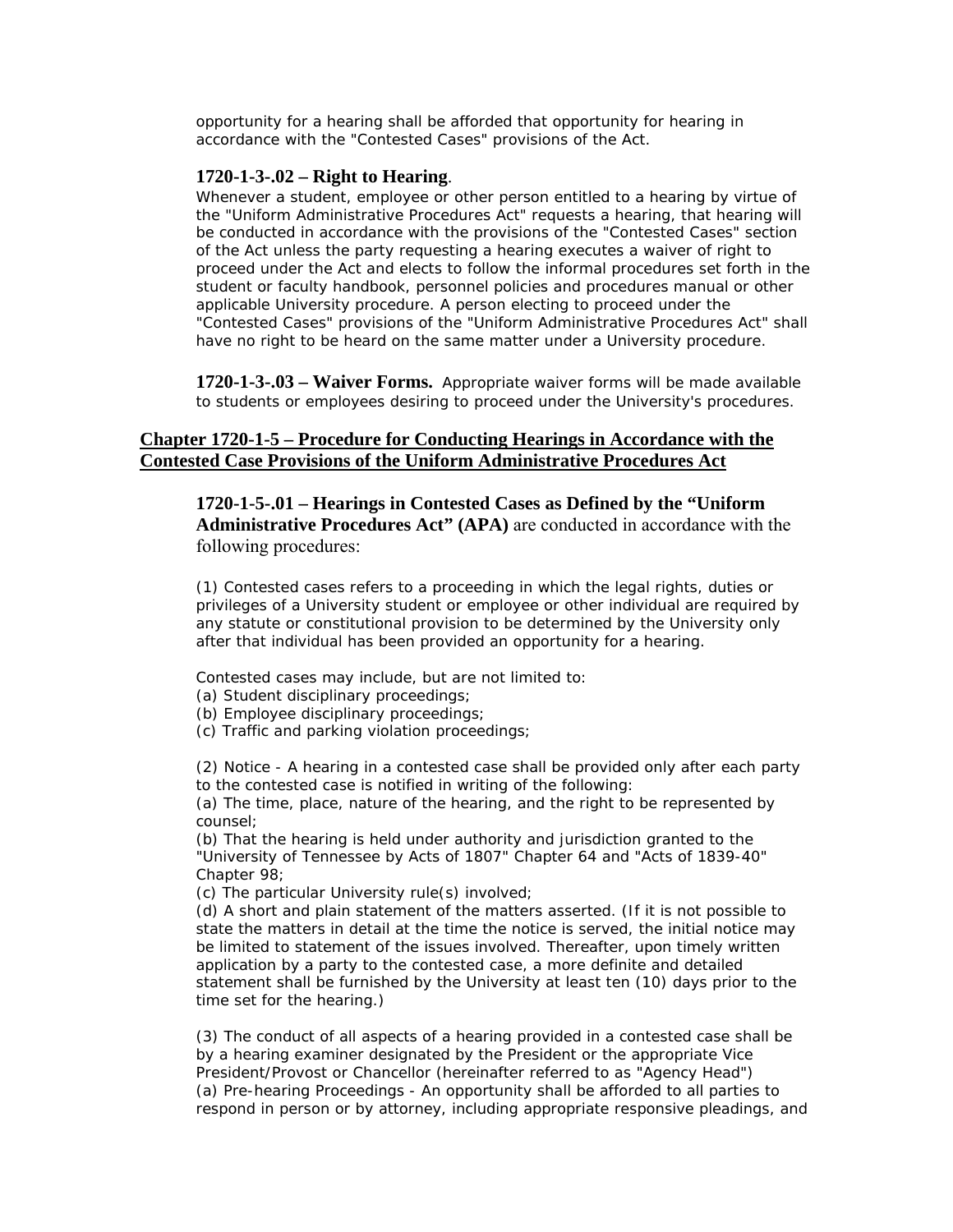present evidence and argument on all issues involved.

(b) In any action set for hearing the hearing examiner assigned to hear the case may, upon his own motion or motion of a party, direct the parties and/or the attorneys for the parties to appear before him for a conference to consider: 1. The simplification of issues;

2. The necessity or desirability of amendments to the pleadings;

3. The possibility of obtaining admissions of fact and of documents which will avoid unnecessary proof;

4. The limitation of the number of expert witnesses;

5. Such other matters as may aid in the disposition of the action.

(4) Default.

(a) The failure of a party to attend or participate in a prehearing conference, hearing or other stage of contested case proceedings after due notice thereof is cause for holding such party in default. Failure to comply with any lawful order of the hearing examiner, necessary to maintain the orderly conduct of the hearing, may be deemed a failure to participate in a stage of a contested case and thereby be cause for a holding of default.

(b) After entering into the record evidence of service of notice to an absent party, a motion may be made to hold the absent party in default and to adjourn the proceedings or continue on an uncontested basis.

(c) The hearing examiner determines whether the service of notice is sufficient. (d) If the notice is held to be adequate, the hearing examiner shall grant or deny the motion for default. Grounds for the granting of a default shall be stated and shall thereafter be set forth in a written order. If a default is granted, the proceedings may then be adjourned or conducted without the participation of the absent party.

(e) The hearing examiner shall serve upon all parties written notice of entry of default for failure to appear. The defaulting party, no later than ten (10) days after service of such notice of default, may file a motion for reconsideration, requesting that the default be set aside for good cause shown and stating the grounds relied upon. The hearing examiner may make any order in regard to such motion as is deemed appropriate, pursuant to reconsideration.

(5) Record of Contested Case - The record in a contested case shall include: (a) All applications, pleadings, motions, intermediate rulings and exhibits and appendices thereto;

(b) Evidence received or considered, stipulations and admissions;

(c) A statement of matters officially noticed;

(d) Questions and offers of proof, objections and rulings thereon;

(e) Any proposed findings or decisions and exceptions;

(f) Any decision, opinion, or report by the officer presiding at the hearing or other appropriate University official;

(g) All staff memoranda or data submitted to the hearing officer or the Agency Head in connection with their consideration of the case.

A record (which may consist of a tape or similar electronic recording) shall be made of all oral proceedings. Such record or any part thereof shall be transcribed on request of any party, at his expense, or may be transcribed by the University at its expense. If the University elects to transcribe the proceedings, any party shall be provided copies of the transcript upon payment to the University of a reasonable compensatory fee.

Findings of fact shall be based exclusively on the evidence and on matters officially noticed.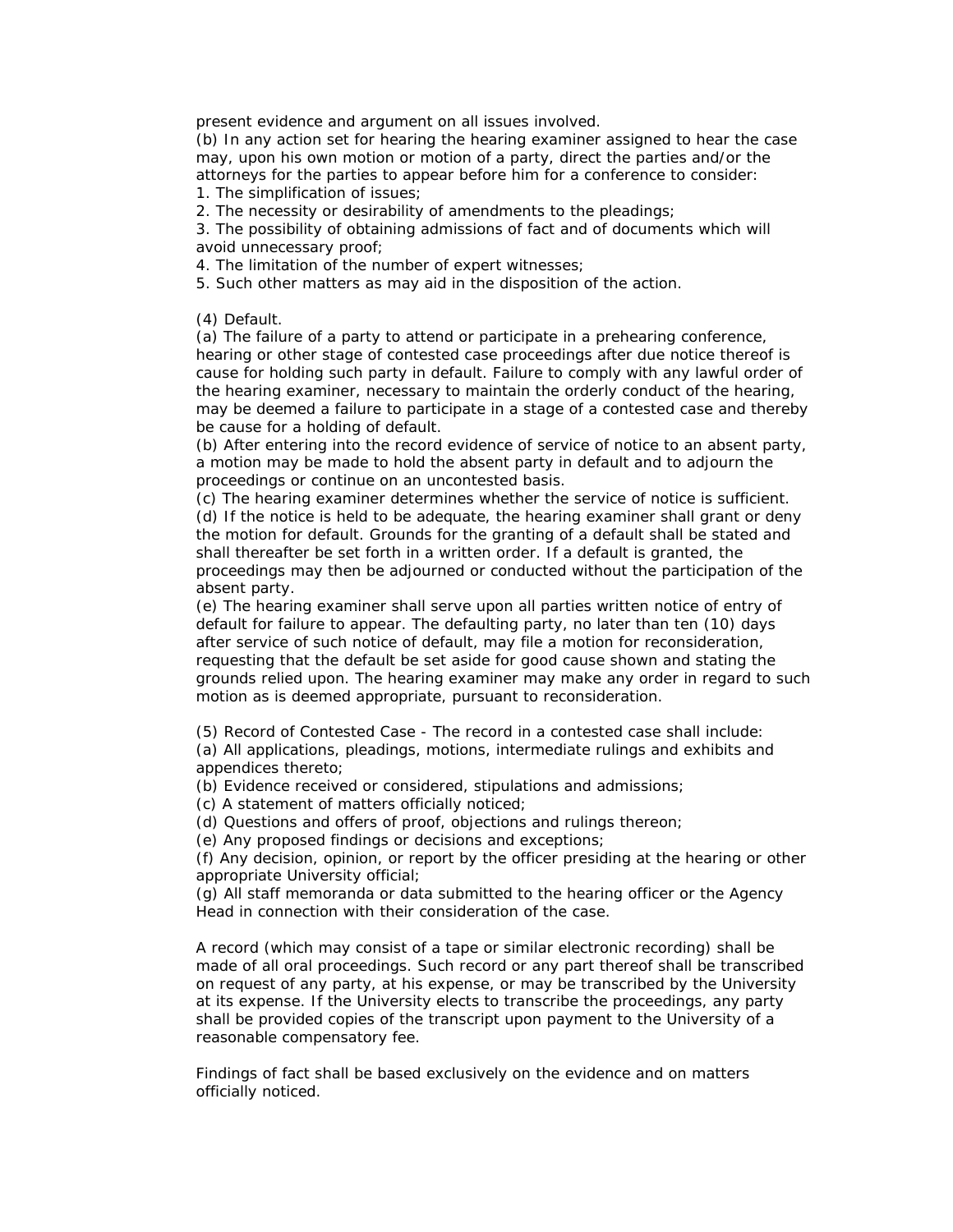(6) Rules of Evidence - The following rules of evidence shall govern the conduct of a hearing:

(a) The hearing examiner shall admit and give probative effect to evidence admissible in a court and when necessary to ascertain facts not reasonably susceptible to proof under the rules of court, evidence not admissible thereunder may be admitted if it is of a type commonly relied upon by reasonably prudent men in the conduct of their affairs. The hearing examiner shall give effect to the rules of privilege recognized by law and shall exclude evidence which in its judgment is irrelevant, immaterial or unduly repetitious;

(b) Affidavits may be utilized as follows:

1. At any time not less than ten (10) days prior to a hearing or a continued hearing, any party shall deliver to the opposing party a copy of any affidavit which he proposes to introduce in evidence, together with a notice in form provided in subsection (c). Unless the opposing party, within seven (7) days after delivery, delivers to the proponent a request to cross-examine an affiant, his right to crossexamination of such affiant is waived and the affidavit, if introduced in evidence, shall be given the same effect as if the affiant had testified orally. If an opportunity to cross-examine an affiant is not afforded after proper request is made as herein provided, the affidavit shall not be admitted into evidence. Delivery for purposes of this section shall mean actual receipt;

2. The hearing examiner may admit affidavits not submitted in accordance with this section where necessary to prevent injustice;

3. The notice referred to in subsection (a) shall contain the following information and be substantially in the following form:

The accompanying affidavit of (here insert name of affiant) will be introduced as evidence at the hearing in (here insert title of proceeding). (Here insert name of affiant) will not be called to testify orally and you will not be entitled to question him unless you notify (here insert name of the proponent or his attorney) at (here insert address) that you wish to cross-examine him. To be effective your request must be mailed or delivered to (here insert name of proponent or his attorney) on or before (here insert a date seven days after the date of mailing or delivering the affidavit to the opposing party);

(c) Documentary evidence otherwise admissible may be received in the form of copies or excerpts, or by incorporation by reference to material already on file with the University. Upon request, parties shall be given an opportunity to compare the copy with the original, if reasonably available;

(d) Every party shall have the right to cross-examine witnesses;

(e) The hearing examiner may take notice of judicially cognizable facts. In addition, notice may be taken of generally recognized technical or scientific facts within the hearing examiner's specialized knowledge. Parties shall be notified either before or during the hearing, or by reference in preliminary reports or otherwise, of the material noticed including any staff memoranda or data, and they shall be afforded an opportunity to contest the material so noticed. The hearing examiner's experience, technical competence, and specialized knowledge may be utilized in the evaluation of the evidence;

(f) Following commencement of a contested case by service of notice on a party entitled to a hearing, the hearing examiner may, upon his own motion or upon timely motion of any party, decide any procedural question of law.

### (7) Subpoenas

(a) The hearing examiner shall, upon request of any party to a contested case, issue discovery orders, issue subpoenas for witnesses, or subpoenas duces tecum to compel the production of books, records, papers, or other objects, which may be served by certified mail or in any manner prescribed by law for the service of discovery orders and subpoena in a civil action. Subpoenas shall extend to all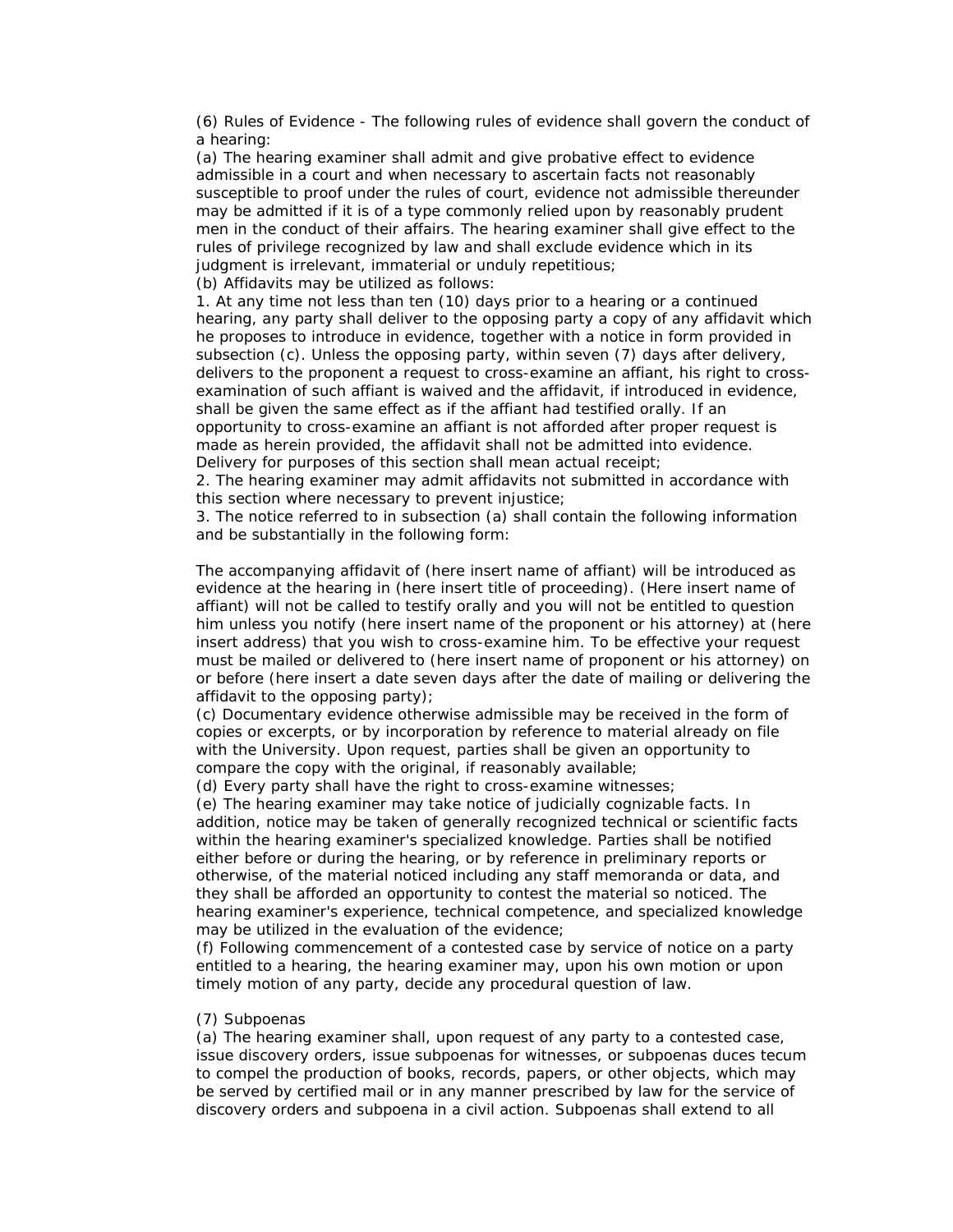parts of the state. The witness shall be entitled to the same fees as are now or may hereafter be provided for witnesses in civil actions in the circuit court. A party making an unreasonable request for a subpoena for witnesses or for a subpoena duces tecum under this subsection may be taxed with reasonable costs as set by the University;

(b) In case of disobedience to any subpoena issued and served under this section or to any lawful hearing examiner requirement for information, or of the refusal of any person to testify in any matter regarding which he may be interrogated lawfully in a proceeding before a University examiner, the University may apply to the circuit or chancery court of the county of such person's residence, or to any judge or chancellor thereof, for an order to compel compliance with the subpoena or the furnishing of information of the giving of testimony.

(c) A hearing examiner, or any party to a contested case before him, may take the depositions of parties or witnesses, or may serve interrogatories upon any party, within or without the state, in the same manner as is provided by law for the taking of depositions and interrogatories in civil actions. Depositions and interrogatories so taken shall be admissible in proceedings under these rules. All or any part of the deposition or interrogatory may be objected to at the time of the hearing and may be received in evidence or excluded from the evidence by the hearing examiner in accordance with the provisions of these rules regarding evidence;

(d) The right to subpoena witnesses and to compel the production of records, and the right to take depositions shall be subject to such limitations and restrictions as the hearing examiner may determine to be necessary to prevent abuse and oppression.

(8) Admission of Facts - Discovery - Inspection of University Files.

(a) After commencement of a contested case a party may serve upon any other party a written request for the admission by the latter of the genuineness of any relevant documents described in and exhibited with the request or of the truth of any relevant matters of fact set forth in the request. Copies of the document shall be served with the request unless copies have already been furnished. Each of the matters of which an admission is requested shall be deemed admitted unless within a period designated in the request, not less than fifteen (15) days after service thereof or within such shorter or longer time as the hearing examiner may allow on motion and notice, the party to whom the request is directed serves upon the party requesting the admission either:

1. A sworn statement denying specifically the matters of which an admission is requested or setting forth in detail the reasons why he cannot truthfully admit or deny those matters, or

2. Written objections on the ground that some or all of the requested admissions are privileged or irrelevant or that the request is otherwise improper in whole or in part, together with notice of hearing the objections at the earliest practicable time. If written objections to a part of the request are made, the remainder of the request shall be answered within the period designated in the request. A denial shall fairly meet the substance of the requested admission, and when good faith requires that a party deny only a part or a qualification of a matter of which an admission is requested, he shall specify so much of it as is true and deny only the remainder.

(b) Any admission made by a party pursuant to a request for such is for the purpose of the pending action only and neither constitutes an admission by him for any other purpose nor may be used against him in any other proceedings; (c) In a contested case, depositions for purposes of discovery may be taken as the same are taken in courts of record, and the hearing examiner shall have the same powers and discretion with respect thereto as are vested in courts by law; (d) Parties are encouraged where practicable to attempt to achieve any necessary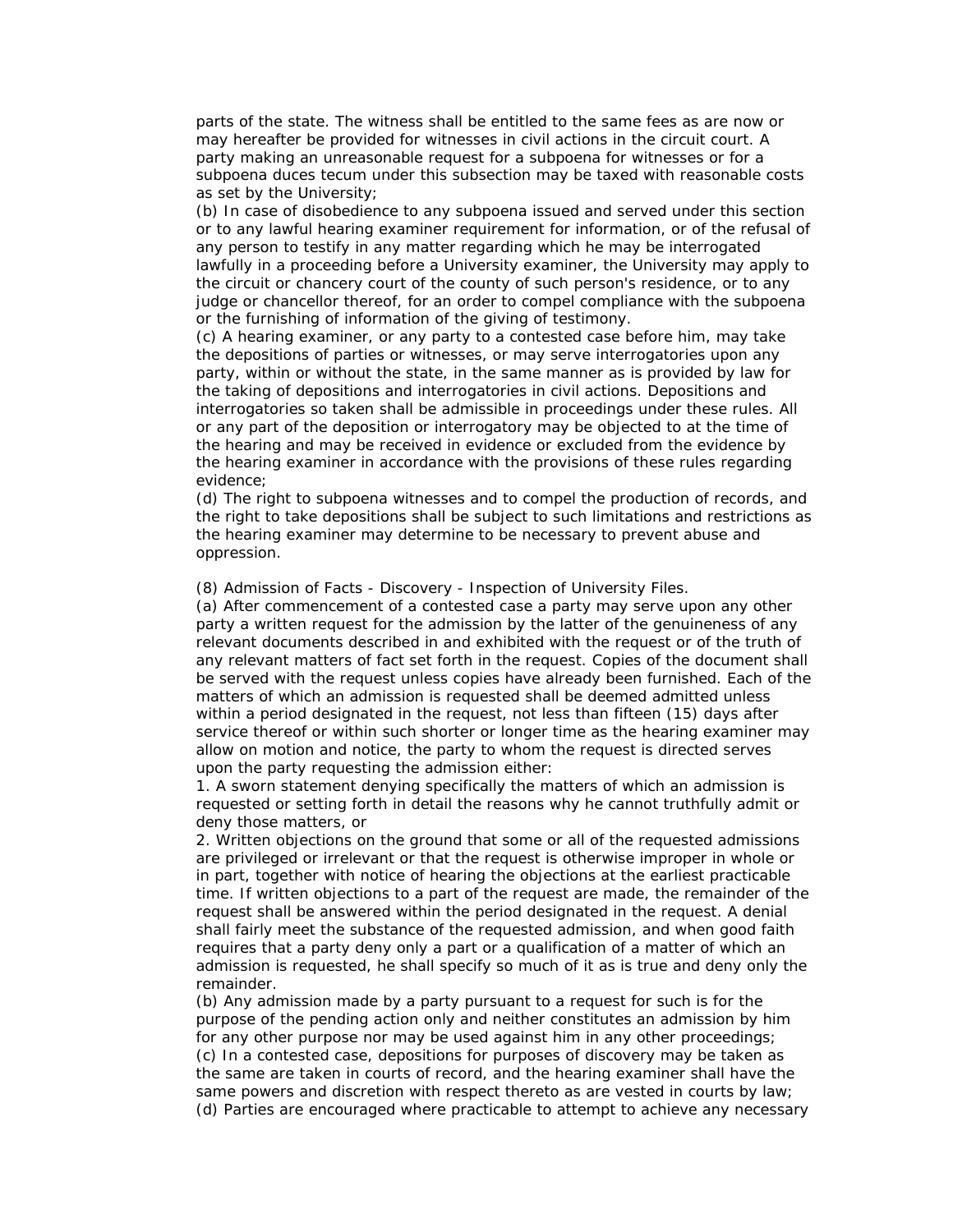discovery informally, in order to avoid undue expense and delay in the resolution of the matter at hand. When such attempts have failed, or where the complexity of the case is such that informal discovery is not practicable, discovery shall be sought and effectuated in accordance with the Tennessee Rules of Civil Procedure. (e) Upon motion of party or upon the hearing examiner's own motion, the hearing examiner may order that the discovery be completed by a certain date.

(f) Any party to a contested case shall have the right to inspect the files of the University with respect to the matter and to copy therefrom except that records may not be inspected the confidentiality of which is protected by law.

#### (9) Intervention

(a) All petitions for leave to intervene in a pending contested case shall state any and all facts and legal theories under which the petitioner claims to be qualified as an intervenor.

(b) In deciding whether to grant a petition to intervene, the following factors shall be considered:

1. Whether the petitioner claims an interest relating to the case and that he or she is so situated that the disposition of the case may as a practical matter impair or impede his ability to protect that interest;

2. Whether the petitioner's claim and the main case have a question of law or fact in common;

3. Whether prospective intervenor interests are adequately represented;

4. Whether admittance of a new party will render the hearing unmanageable or interfere with the interests of justice and the orderly and prompt conduct of the proceedings.

(c) In deciding a petition to intervene, the administrative judge may impose conditions upon the intervenor's participation in the proceedings as follows:

1. Limiting the intervenor's participation to designated issues in which the intervenor has a particular interest demonstrated by the petition;

2. Limiting the intervenor's use of discovery, cross-examination, and other procedures so as to promote the orderly and prompt conduct of the proceedings; and

3. Requiring two (2) or more intervenors to combine their presentations of evidence and argument, cross-examination, discovery, and other participation in the proceedings.

(d) The hearing examiner at least twenty-four (24) hours before the hearing shall render an order granting or denying each pending petition for intervention, specifying any conditions, and briefly stating the reasons for the order. The administrative judge, hearing officer or agency may modify the order at any time, stating the reasons for the modification. The hearing examiner shall promptly give notice of an order granting, denying, or modifying intervention to the petition for intervention and to all parties.

#### (10) Continuances

(a) Continuances may be granted upon good cause shown in any stage of the proceeding. The need for a continuance shall be brought to the attention of the hearing examiner as soon as practicable.

(b) Any case may be continued by mutual consent of the parties when approved by the hearing examiner.

(11) Hearing Procedures - The hearing examiner conducts the hearing in the following manner. These procedures may be altered, at the discretion of the hearing examiner, in order to serve the ends of justice.

(a) Meeting is called to order by the hearing officer;

(b) Hearing examiner introduces self and gives a very brief statement of the nature of the proceedings, including a statement of the hearing examiner's and the Agency Head's role in the hearing process;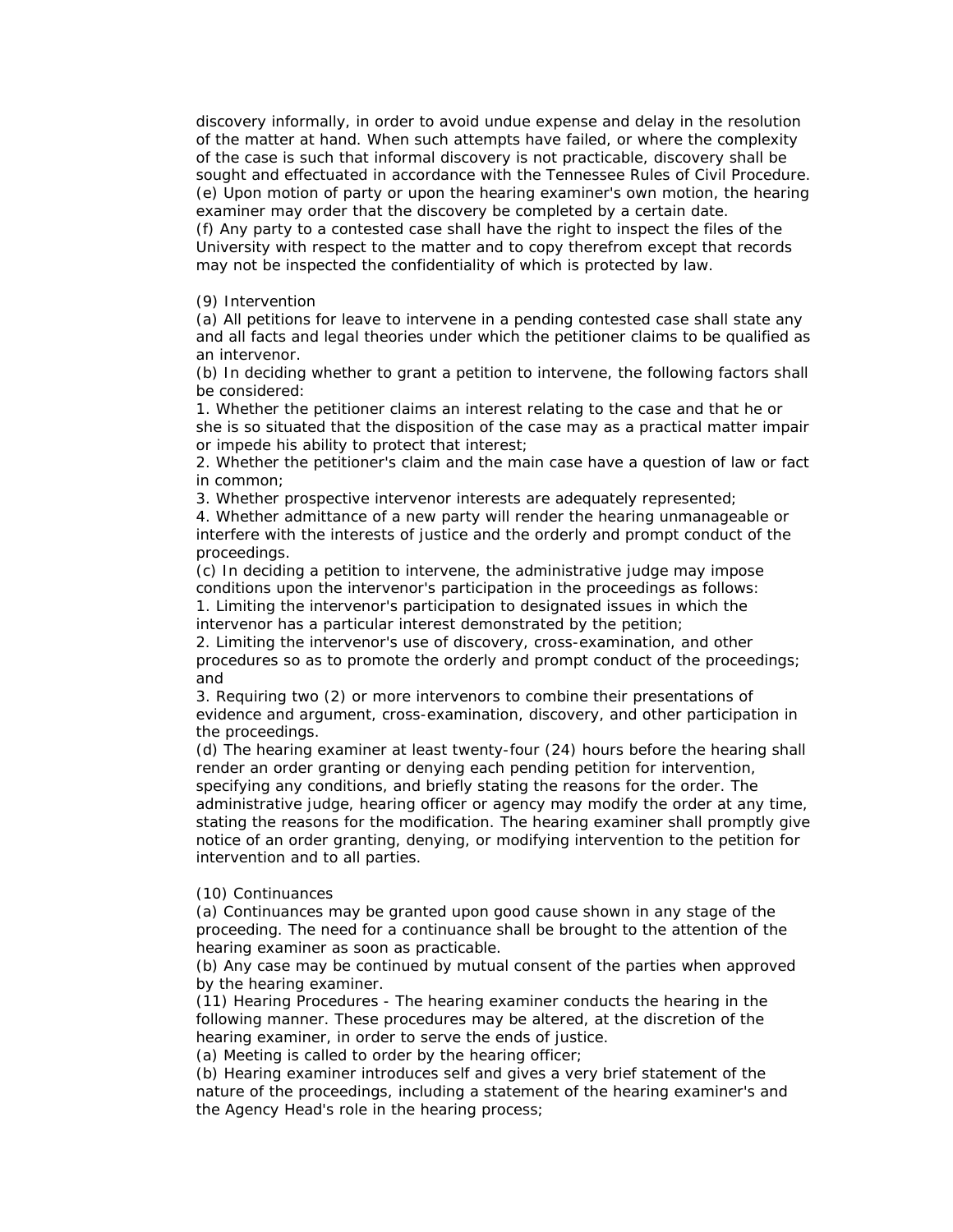(c) Hearing examiner then calls on the respondent asking if he is represented by counsel and if so, counsel is asked to introduce himself. The hearing officer then introduces the complainant's counsel and any other individual who may be present at the hearing;

(d) The hearing examiner reads the charges as set out in the notice with regard to the respondent with reference to appropriate statutes and rules;

(e) The respondent is asked how he pleads to the charges; if he pleads guilty, no further hearing may be necessary; if he pleads not guilty, the hearing proceeds; (f) The hearing examiner then presents a brief explanation, primarily for the benefit of the respondent and his counsel, of how the hearing will proceed with respect to the presentation of proof including a statement that cross-examination and re-direct will be completely open and a statement of the admissibility standards for evidence in the hearing.

(g) The hearing examiner swears all witnesses;

(h) The respondent is asked if he wishes to exclude the complainant's witnesses from the hearing room so that no witness for the complainant hears the others' testimony. The complainant is given the same option with regard to the respondent's witnesses;

(i) Any preliminary motions, stipulations, or agreed orders are entertained;

(j) Opening statements are allowed by both the complainant and the respondent; (k) Moving party (usually a University official) calls his witnesses and questioning proceeds as follows:

1. (Complainant) moving party questions;

2. (Respondent) other party cross-examines;

- 3. (Complainant) moving party re-directs;
- 4. (Respondent) other party re-cross-examines.

(Questioning proceeds as long as is necessary to provide all pertinent testimony.) (l) Other party (usually the respondent) calls his witnesses and questioning proceeds as follows:

- 1. (Respondent) other party questions;
- 2. (Complainant) moving party cross-examines;
- 3. (Respondent) other party re-directs;
- 4. (Complainant) moving party re-cross-examines.

(Questioning proceeds as long as is necessary to provide all pertinent testimony.) (m) Complainant and respondent allowed to call appropriate rebuttal and rejoinder witnesses with examination proceedings as outlined above;

(n) Closing arguments are allowed to be presented by the complainant and by the respondent;

(o) The hearing examiner tells the parties that he will consider all the evidence in the case including supporting written materials to support any legal objections that were made, and that a decision will be written and served on the parties; (p) Hearing examiner closes hearing.

#### (12) Initial order and final order

(a) Upon completion of the hearing, the hearing examiner shall render an initial order, which shall become a final order unless review is sought by a party or the Agency Head in the manner hereinafter described.

(b) An initial order or final order shall be in writing and shall include conclusions of law, the policy reasons therefor, and findings of fact for all aspects of the order, including the remedy prescribed and, if applicable, the action taken on a petition for stay of the effective date of the order. Findings of fact shall be accompanied by a concise and explicit statement of the underlying facts of record which support the finding. The order must also include a statement of the available procedures and time limits for seeking reconsideration or other administrative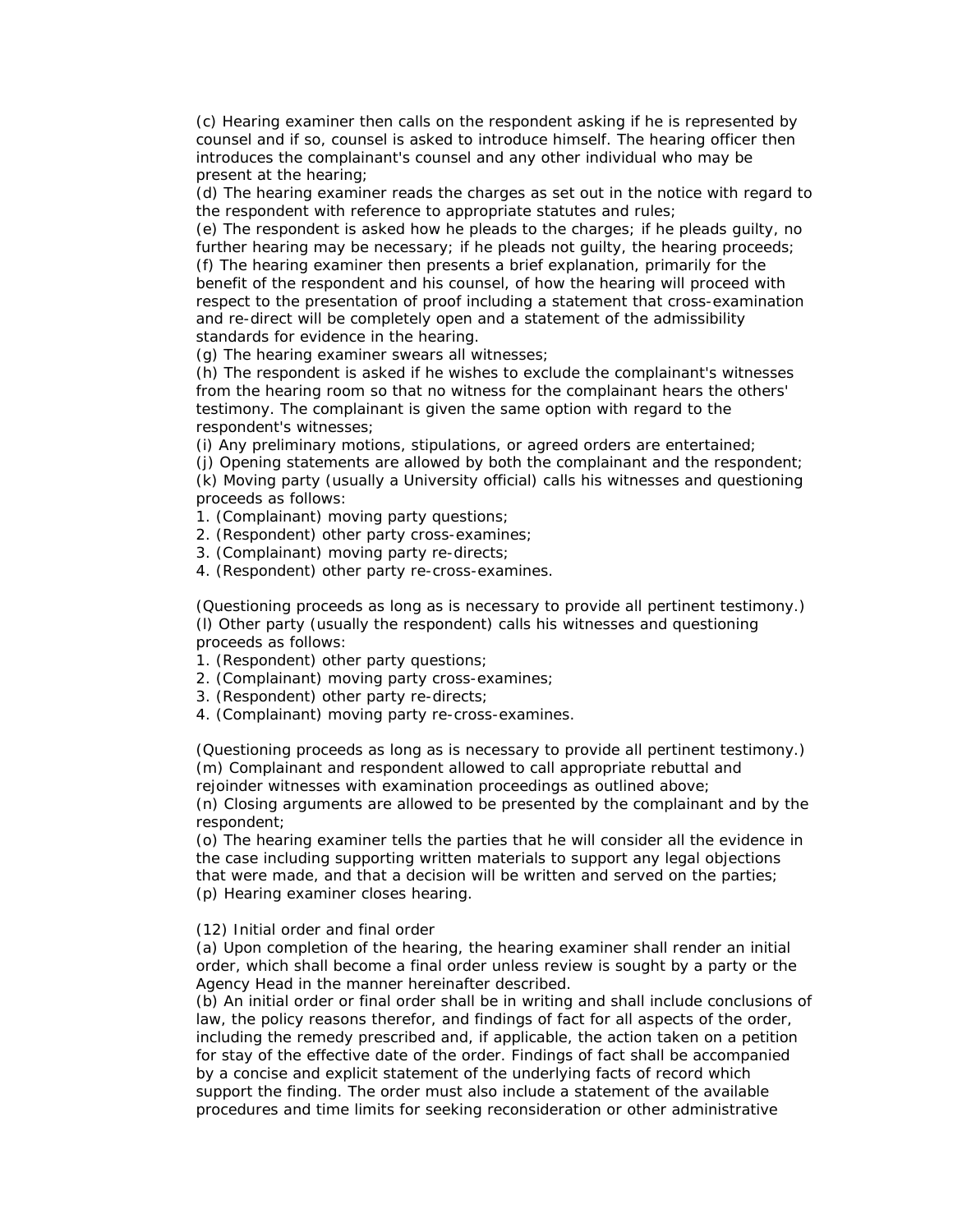relief and the time limits for seeking judicial review of the final order. An initial order shall include a statement of any circumstances under which the initial order may, without further notice, become a final order.

(c) Findings of fact shall be based exclusively upon the evidence of record in the adjudicative proceeding and on matters officially noticed in that proceeding. The hearing examiner's experience, technical competence, and specialized knowledge may be utilized in the evaluation of evidence.

(d) The petitioner in a contested case bears the burden of proving, by a preponderance of the evidence, that an issue should be resolved in his favor. (e) If a hearing examiner becomes unavailable, for any reason, before rendition of the initial or final order, a substitute shall be appointed by the Agency Head. The substitute shall use any existing record and may conduct any further proceedings as is appropriate in the interest of justice.

(f) The hearing examiner may allow the parties a designated amount of time after conclusion of the hearing for the submission of proposed findings.

(g) An initial order shall be rendered within ninety (90) days after conclusion of the hearing or after submission of proposed findings unless such period is waived or extended with the written consent of all parties or for good cause shown.

(h) The hearing examiner shall cause copies of the initial order to be delivered to each party.

#### (13) Review of Initial Order.

(a) The Agency Head upon his own motion may, and upon appeal by any party shall, review an initial order, except to the extent that such review is restricted or prohibited by law or rule of The University of Tennessee.

(b) A petition for appeal from an initial order shall be filed with the Agency Head within ten (10) days after entry of the initial order. If the Agency Head on his own motion decides to review an initial order, the Agency Head shall give written notice of his intention to review the initial order within ten (10) days after its entry. The ten (10) day period to file a petition for appeal or for the Agency Head to give notice of his intention to review an initial order on his own motion shall be tolled by submission of a timely petition for reconsideration of the initial order in the manner hereinafter stated, and a new ten (10) day period shall start to run upon disposition of the petition for reconsideration and to a petition for appeal or to review by the Agency Head on his own motion, the petition for reconsideration shall be disposed of first, unless the Agency Head determines that action on the petition for reconsideration has been unreasonably delayed.

(c) The petition for appeal shall state its basis. If the Agency Head on his own motion gives notice of his intent to review an initial order, the Agency Head shall identify the issues that he intends to review.

(d) The Agency Head, in reviewing an initial order, shall exercise all the decision making power that he would have had had he presided over the hearing himself, except to the extent that the issues subject to review are limited by law or rule of the University or by the Agency Head upon notice to all parties.

(e) The Agency Head shall afford each party an opportunity to present briefs and may afford each party an opportunity to present oral argument.

(f) Before rendering a final order, the Agency Head may cause a transcript to be prepared, at the University's expense, of such portions of the proceeding under review as the Agency Head considers necessary.

(g) The Agency Head may render a final order disposing of the proceeding or may remand the matter for further proceedings with instructions to the hearing examiner who rendered the initial order. Upon remanding a matter, the Agency Head may order such temporary relief as is authorized and appropriate.

(h) A final order or an order remanding the matter for further proceedings pursuant to this section, shall be rendered and entered in writing within sixty (60) days after receipt of briefs and oral argument, unless that period is waived or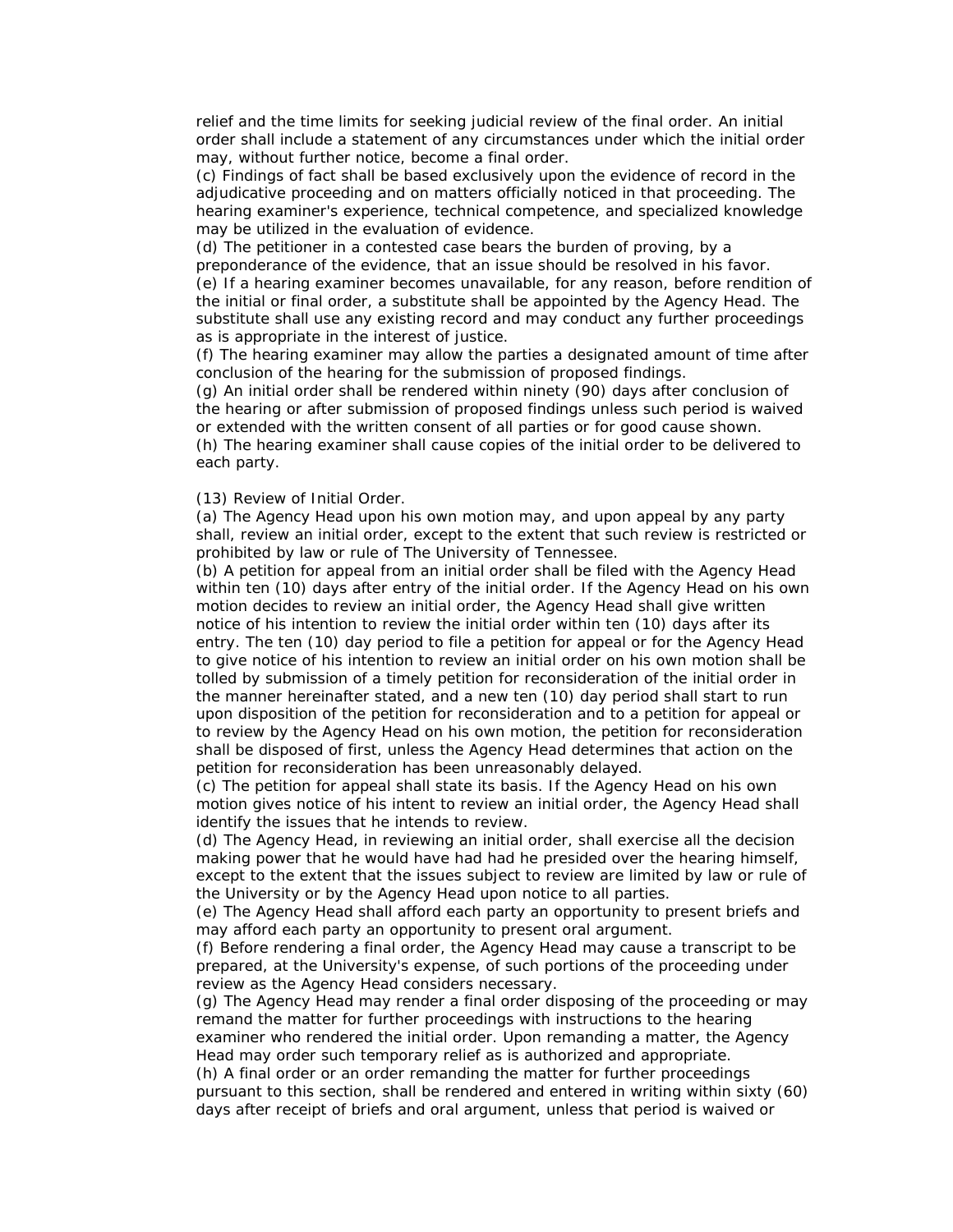extended with the written consent of all parties or for good cause shown. (i) A final order or an order remanding the matter for further proceedings under this section shall identify any difference between such order and the initial order, and shall include, or incorporate by express reference to the initial order, all the matters required to be included in an initial order.

(j) The Agency Head shall cause copies of the final order or order remanding the matter for further proceedings to be delivered to each party and to the hearing examiner who conducted the contested case.

#### (14) Reconsideration.

(a) Any party, within ten (10) days after entry of an initial or final order, may file a petition for reconsideration, stating the specific grounds upon which relief is requested. However, the filing of the petition shall not be a prerequisite for seeking administrative or judicial review.

(b) The petition shall be disposed of by the same person rendering the initial or final order, if available.

(c) The person who rendered the initial or final order, which is the subject of the petition shall, within twenty (20) days of receiving the petition, enter a written order either denying the petition, granting the petition and setting the matter for further proceedings; or granting the petition and issuing a new initial or final order. If no action has been taken on the petition within twenty (20) days, the petition shall be deemed to have been denied.

(d) An order granting the petition and setting the matter for further proceedings shall state the extent and scope of the proceedings which shall be limited to argument upon the existing record and no new evidence shall be introduced, unless the party proposing such evidence shows good cause for his failure to introduce the evidence in the original proceeding.

(e) The sixty (60) day period for a party to file a petition for review of a final order shall be tolled by granting the petition and setting the matter for further proceedings, and a new sixty (60) day period shall start to run upon the disposition of the petition for reconsideration by issuance of a final order by the agency.

(f) A party may submit to the person entering the order a petition for stay of effectiveness of an initial or final order within seven (7) days after its entry unless otherwise provided by statute or stated in the initial or final order. Action may be taken on the petition for stay, either before or after the effective date of the initial or final order.

#### (15) Effective date of order.

(a) Unless a later date is stated in an initial or final order, or a stay is granted, an initial or final order shall become effective upon entry of the initial or final order. All initial and final orders shall state when the order is entered and effective. (b) All initial orders shall be signed by the hearing examiner conducting the subject contested case, or a substitute duly appointed by the Agency Head, and all final orders shall be signed by the Agency Head or another University official duly authorized by the Agency Head to sign such final order in his absence. (c) A party may not be required to comply with the final order unless the final order has been mailed to the last known address of the party or unless the party has actual knowledge of the final order.

(d) Unless a later date is stated in an initial order or a stay is granted, the time when an initial order becomes a final order is ten (10) days after entry of the initial order if no appeal is taken from the initial order.

#### (16) Ex parte communication.

(a) Unless required for the disposition of ex parte matters specifically authorized by statute, a hearing examiner or an Agency Head serving in a contested case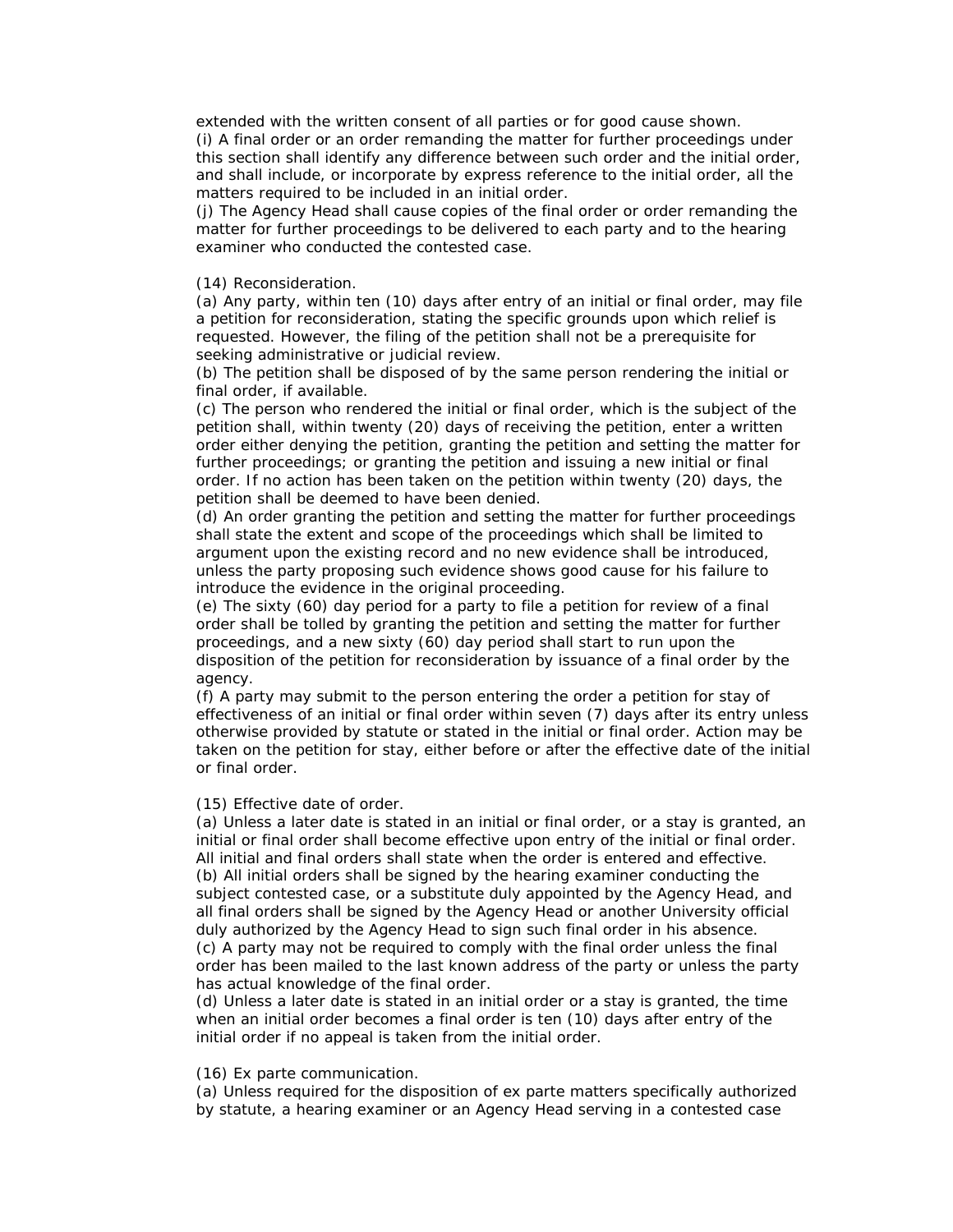proceeding may not communicate, directly or indirectly, regarding any issue in the proceeding, while the proceeding is pending, with any person without notice and opportunity for all parties to participate in the communications.

(b) Notwithstanding subsection (a), a hearing examiner or Agency Head may communicate with staff assistants, members of the Attorney General's staff, or outside counsel if such persons do not receive ex parte communications of a type that the hearing examiner or Agency Head would be prohibited from receiving, and do not furnish, augment, diminish, or modify the evidence in the record. (c) Unless required for the disposition of ex parte matters specifically authorized by statute, no party to a contested case, and no other person may communicate, directly or indirectly, in connection with any issue in that proceeding, while the proceeding is pending, with the Agency Head or any person serving as a hearing examiner, without notice and opportunity for all parties to participate in communication.

(d) If the Agency Head or hearing examiner, before serving in that capacity, receives an ex parte communication of the type which may not properly be received while serving, he shall promptly disclose such communication to all parties to the contested case.

(e) A hearing examiner or Agency Head who receives an ex parte communication in violation of this section shall place in the record of the pending matter all written communications received, all written responses to the communications received, all written responses to the communications, and a memorandum stating the substance of all oral communications received, all responses, made, and the identity of each person from whom the person received an ex parte communication, and shall advise all parties that these matters have been placed on the record. Any party desiring to rebut the ex parte communication shall be allowed to do so, upon requesting the opportunity for rebuttal within ten (10) days after notice of the communication.

#### **Chapter 1720-1-8 – Assembly Policy**

### **1720-1-8-.01 – Introduction.**

(1) The right of peaceable assembly is a guaranteed constitutional right and one which this institution does not intend to abrogate.

### **Chapter 1720-4-2 – Types of Registered Student Organizations**

#### **1720-4-2-.01 – Policy Overview.**

(1) At UT, voluntary associations of students are an important part of the educational process. The University has a positive responsibility to encourage such associations as a means by which students can develop full civic and social awareness. In doing so it neither endorses nor disclaims any particular idea, system of thought or point of view. The ultimate testing place for all of these is not in any one office or council, but in the minds of responsible citizenry.

(2) When groups of students wish to have a continuous association causing them to congregate for activities on the campus, requiring from time to time the use of University facilities and holding themselves out to the general public as a group centered on the campus, it is proper that they be registered by the University. All registered associations shall be accorded the same privileges and bound by the same obligations. Registration by the University does not constitute endorsement of the purposes or activities of an association by the faculty, administration or student body.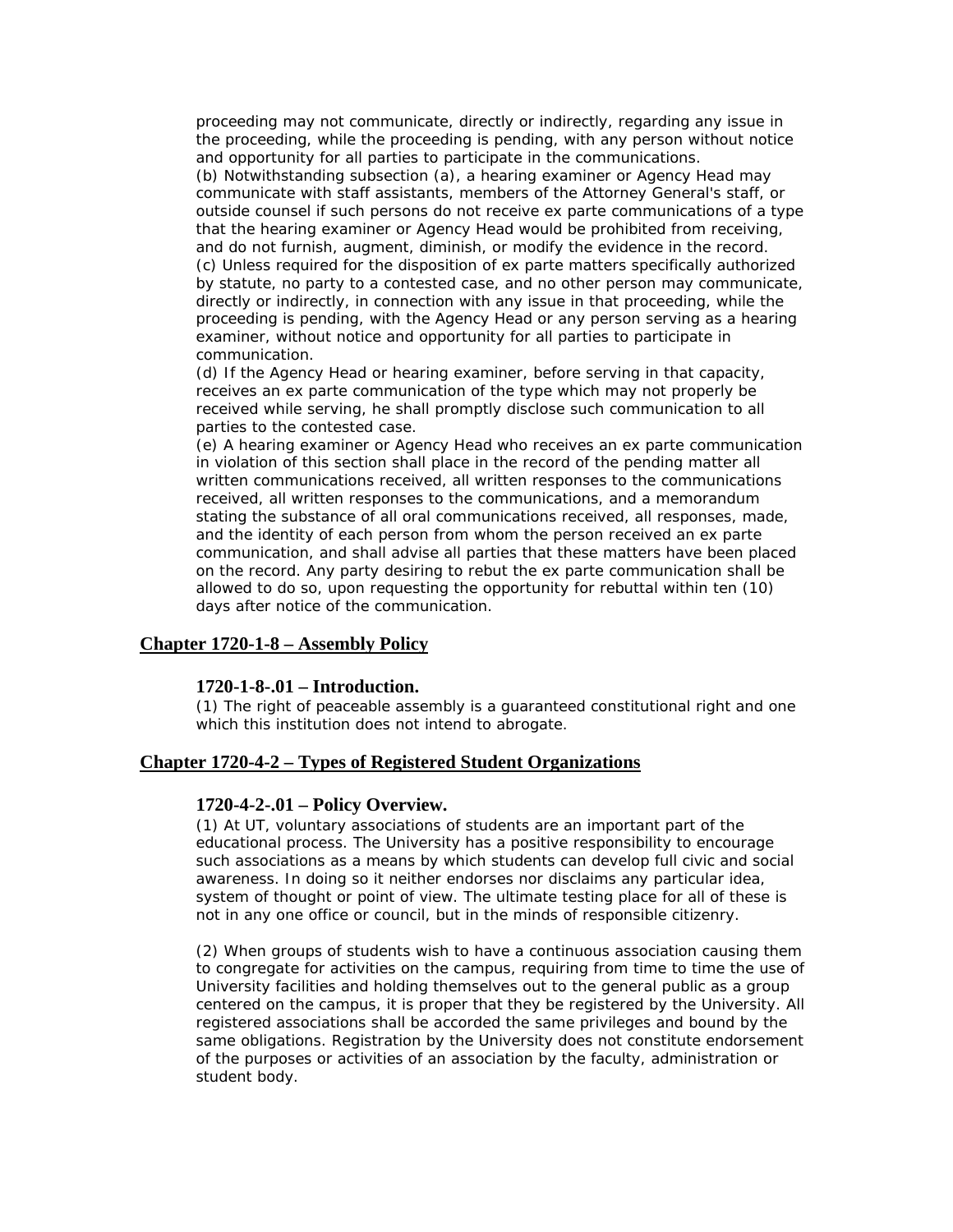### **1720-4-2-.08 – Denial of Registration**

(1) A refusal by the ACSO (Advisory Committee on Student Organizations) to recommend registration of a student organization or a refusal by the Dean of Students to register an organization must be based on one or more of the following grounds:

(a) The statement of purpose is illegal under local, state, or federal laws or does not conform with written University regulations.

(b) The organization would, in the opinion of the ACSO or the Dean of Students, constitute a danger to the continued or proper functioning of the University.

### **1720-4-2-.10 – Appeals.**

(1) Any decision by the Dean of Students refusing to register an organization or any decision by the ACSO to withdraw registration from an organization may be appealed to the Students Affairs Council by the affected organization. In addition, any decision by the ACSO to refuse to withdraw registration from an organization upon request by the Dean of Students may be appealed by the Dean of Students to the Student Affairs Council.

(2) When a decision by the ACSO or the Dean of Students is appealed, the Student Affairs Council shall abide by the following procedures in hearing the appeal:

(a) The ACSO or Dean of Students (depending on whose decision is being appealed) has the burden of proving the charges against the organization, including the presentation of a detailed statement of why the organization should be denied registration or registration should be withdrawn under the University's policy governing student organizations.

(b) The organization may be represented by an advisor of its choice.

(c) The organization may present a defense against the charges. A copy of the charges must have been provided to the organization a reasonable time in advance of the hearing, along with all information available to the ACSO or the Dean of Students in drawing up the charges.

(3) The decision of any board or administrative officer of The University of Tennessee is subject to review by the Provost and the President.

### **Chapter 1720-4-3 – Student Rights and Responsibilities**

### **1720-4-3-.01 - Introduction**

(1) The responsibility to secure and to respect general conditions conducive to the freedom to learn is shared by all members of the academic community. This University has a duty to develop policies and procedures which provide a safeguard to this freedom. Such policies and procedures are developed at this institution with the participation of all members of the academic community.

(2) By registering in the University, the student neither loses the rights nor escapes the duties of a citizen. Each student should conduct his/her personal life in the context of mutual regard for the rights and privileges of others. Therefore, it is expected that students will demonstrate respect for the law and for the necessity of orderly conduct in the affairs of the community.

(3) Students are responsible for being fully acquainted with the University catalog, handbook, and other regulations relating to students and for complying with them in the interest of an orderly and productive community. Failure or refusal to comply with the rules and policies established by the University may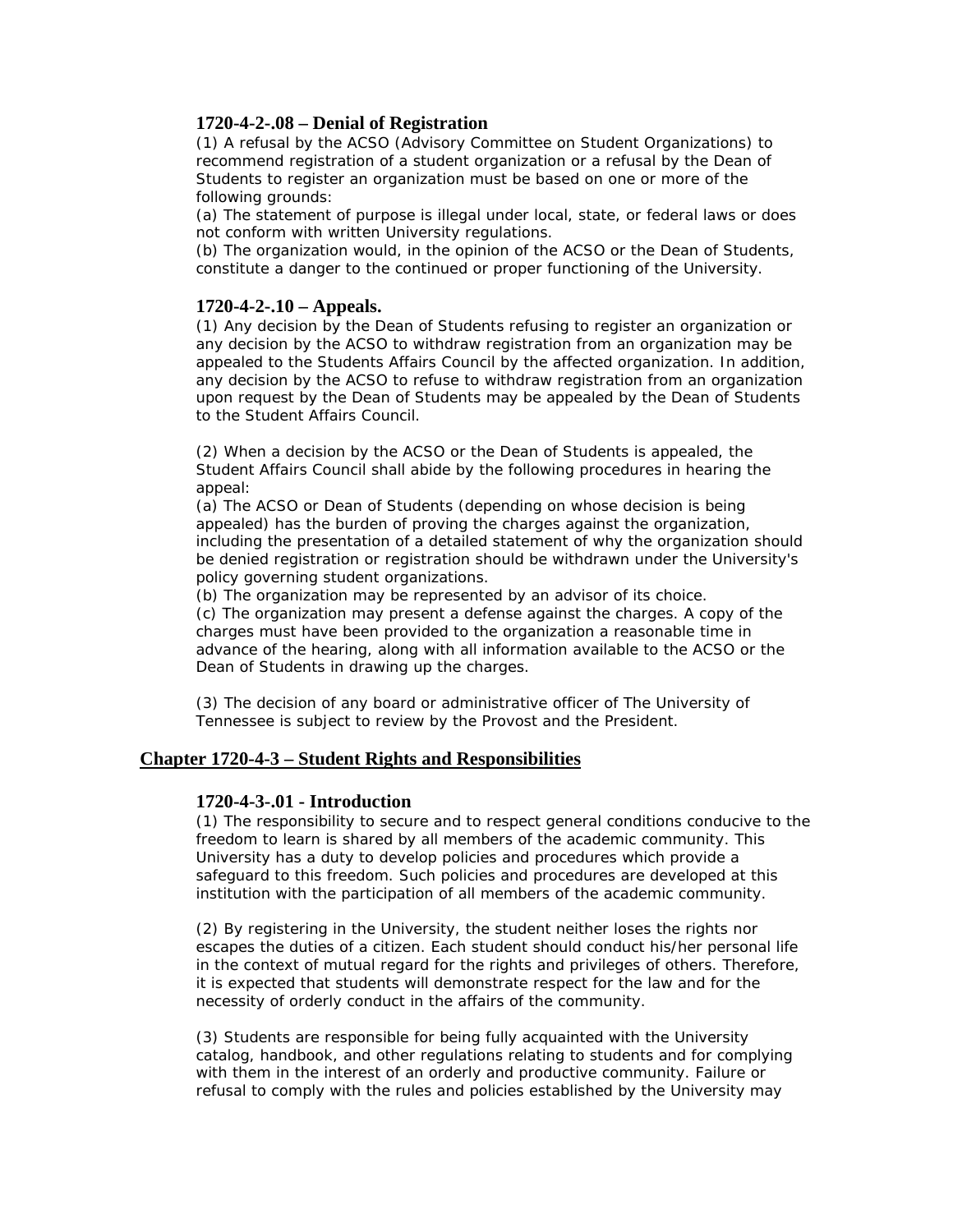subject the offender to disciplinary action up to and including permanent dismissal from the University.

### **1720-4-3-.04 – Fundamental Rights of the Accused.**

(1) Under The University of Tennessee Judicial System, persons accused of violations of existing rules and/or regulations of the residence halls, food services, the Interfraternity Council, the Panhellenic Council, and The University of Tennessee are entitled to the following rights:

(a) Written notice of charge(s), account of the alleged misconduct, witnesses, and notice of the scheduled hearing delivered 72 hours before the hearing. The student may request additional time by showing good cause.

(b) The right to a public hearing. A public hearing can involve only a limited number of spectators and appropriate control measures will be established by the Dean of Students. If there is difficulty with crowd control, the hearing board chairperson can designate those parties to be present.

(c) Notice of the maximum allowable penalty (i.e., permanent dismissal).

(d) The assistance of the counsel of his/her choice.

(e) Testify or remain silent at his/her option.

(f) Present witnesses.

(g) The presumption of innocence. The burden of proof rests with the University, such that the University must prove the student's guilt by a preponderance of the evidence.

(h) A written decision specifying the rule violated, penalty assessed, and right of appeal.

(i) Challenge the seating of any board member for good cause. The dismissal of a challenged hearing board member shall be at the discretion of the hearing board chairperson. If the chairperson is challenged, he/she may be excused at the discretion of the majority of the hearing board.

(j) Have his/her case heard only on the misconduct specified in the written notice. (k) Challenge the admissibility of evidence.

(l) Remain silent or confront or cross-examine all available adverse witnesses.

(m) Appeal to the next higher board.

### **1720-4-3-.05 – Inspection and Search Policy**

(1) Entry by University authorities into occupied rooms in residence halls will be divided into three categories; inspection, search, and emergency. Inspection is defined as the entry into an occupied room by University authorities in order to ascertain the health and safety conditions in the room, to check the physical condition of the room, to make repairs on facilities, or to perform cleaning and janitorial operations. Search is defined as the entry into an occupied room by oncampus authorities for the purpose of investigating suspected violations of campus regulations and/or city, state or federal law. An emergency situation exists when the delay necessary to obtain a search authorization constitutes a danger to person, property, or the building itself.

(a) Inspection: Scheduled inspections by on-campus authorities with the exception of daily janitorial operations shall be preceded, if possible, by twentyfour hours notice to the residents. During the inspection there will be no search of drawers, closets, or personal belongings. This policy is applicable for residence halls and fraternity houses.

(b) Search: On-campus authorities will not enter a room for purposes of search without permission from the resident(s) or prior permission from (1) Dean of Students, (2) the Vice Provost for Student Affairs, or (3) Designee of Dean of Students or Vice Provost for Student Affairs, unless in compliance with federal or state law.

(c) Procedure for Search in Residence Hall Rooms: A request for permission to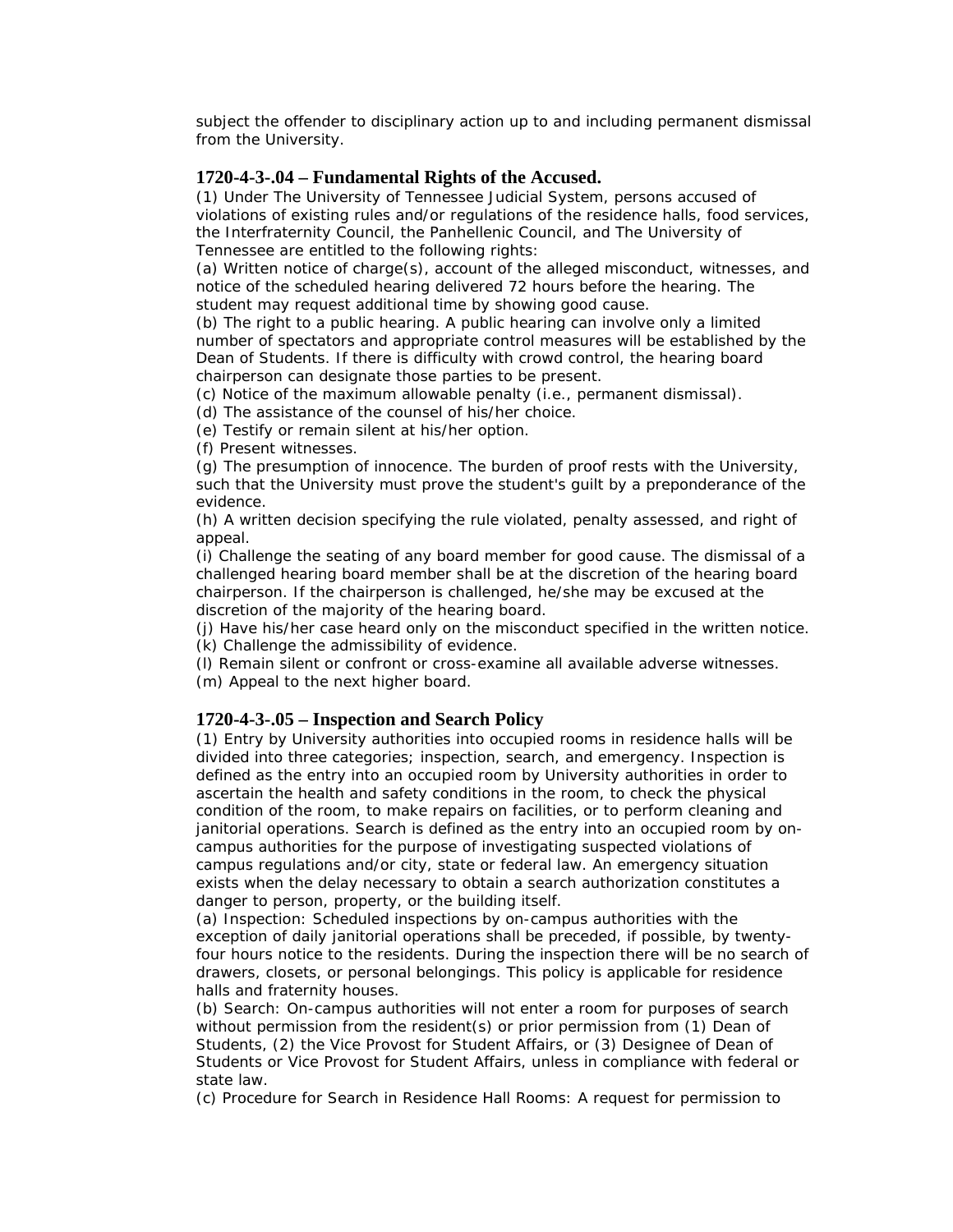search may be made by the Hall Director, Assistant Hall Director, or their superiors when reasonable cause exists to suspect that a violation is occurring or has occurred. If permission to search is verbally authorized, it must be verified in writing to the occupant(s) of the facility searched by the hall staff members requesting the search. A copy of the authorization form is presented to the occupant(s) or left in the room if the occupant(s) is absent. The authorization form shall contain the following:

- 1. Description of the place to be searched;
- 2. Name of the person authorizing the search;
- 3. Description of the item(s) sought; and
- 4. Name of the person requesting the search authorization.

(d) Procedure for Search in Fraternity Houses: For purposes of search, the fraternity house will be divided into open and closed areas. The closed areas will be the dorm section and chapter room. University authorities may enter the open areas for purpose of inspection or search without permission, but there will be no search of personal belongings or closed areas of the house. University authorities will not enter the closed areas without the written permission of the

- 1. The Dean of Students,
- 2. The Vice Provost for Student Affairs, or
- 3. Their designees, or in compliance with federal or state laws.

(e) Resident Complaint: should a resident believe that a University staff member has misused or abused his/her authority to inspect his/her room, the resident should file a complaint. He/she may prepare a written statement for review by the Judicial Advisory Board. The statement should be delivered to the Office of the Dean of Students. Or, if he/she prefers, the resident may state his/her complaint to an Area Coordinator or to a staff member of the Dean of Students Office. The complaint will then be investigated, appropriate action will be taken, and the student will be informed in writing of the results of the investigation.

#### **1720-4-3-.07 – Administrative Procedures.**

(1) Residence Hall Regulations. Initially, violations of residence hall regulations will be handled by the Hall Director of the appropriate residence hall. Based upon the nature of the alleged violations and the past conduct of the accused, the Hall Director shall determine if the Hall Director Option is appropriate or refer the case to the Dean of Students. If the Hall Director Option is deemed appropriate, it will be administered as follows:

(a) The accused student will be notified in writing;

- 1. That he/she is suspected of an alleged violation;
- 2. Of circumstances of the violation;
- 3. Of his/her rights under the judicial system;
- 4. Of his/her rights to have his/her case heard by a student disciplinary board;

5. That the Hall Director Option does not include imposition of a penalty; and

6. That acceptance of the Hall Director Option constitutes an admission of guilt which may be introduced at any subsequent disciplinary hearing.

(b) If the student accepts the Hall Director Option he/she shall reply, in writing.

1. Acknowledging his/her participation in the alleged offense;

2. Waiving his/her right to a hearing before the Student Disciplinary Board; and 3. Waiving a right to appeal the administrative decision.

(c) If the student requests that his/her case be heard by a Student Disciplinary Board, the case shall be referred to the Dean of Students for action in accordance with violations of Standards of Conduct.

(2) Standards of Conduct. When allegations of individual misconduct are referred to the Dean of Students, the student will be scheduled for a conference. In the event that the student wishes to waive his/her right to a hearing before the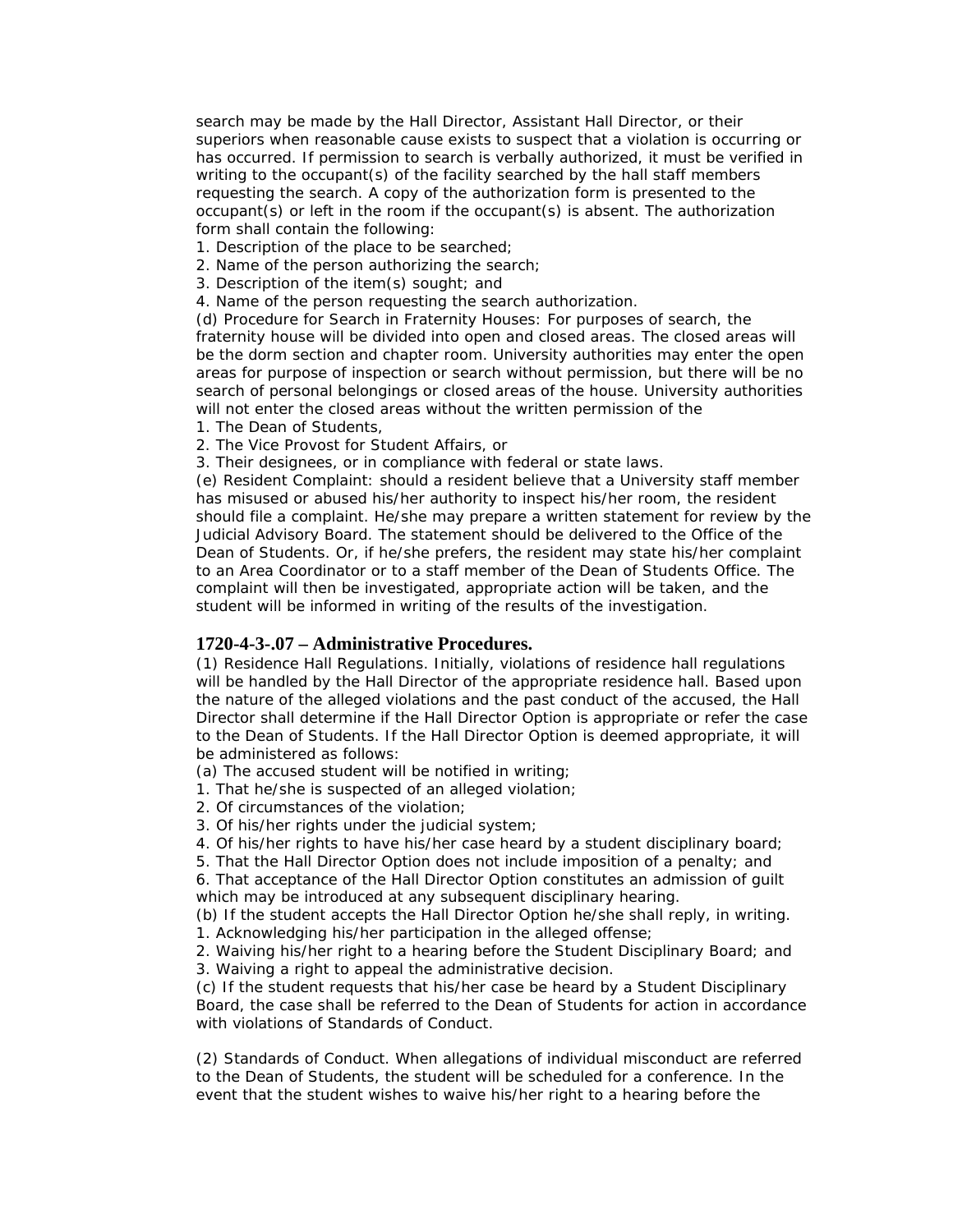Student Disciplinary Board and have his/her case determined administratively, he/she may request the Dean of Students to assume jurisdiction. If the Dean accepts jurisdiction, he/she may, after determining that a violation was committed, impose an appropriate penalty. Once a student has been informed of his/her rights and has voluntarily waived, in writing, his/her right to a hearing before the board, the action of the Dean of Students shall be final, except in cases of indefinite suspension or permanent dismissal which may be appealed to the Student Affairs Council. If the matter is not resolved by the conference, the Dean of Students shall refer it to an appropriate board.

### **1720-4-3-.08 – The Hearing Boards.**

(1) Interfraternity Council Judicial Board.

(a) This board has primary jurisdiction in cases in which a fraternity, fraternities, or fraternity members having allegedly violated the IFC rules, Constitution, or By-Laws or University Standards of Conduct. Following a hearing, the board shall determine guilt or innocence and decide upon an appropriate penalty. Appeals of these decisions are to the Student Tribunal and must be made in writing within seven (7) calendar days of notice of decision.

(b) An individual(s) alleged to have violated a University Standard of Conduct will be referred to the Dean of Students for appropriate action. The Dean of Students, who will decide all jurisdictional questions, may assign jurisdiction over cases of individual discipline to the IFC Judicial Board. In such cases the board will operate under the procedures established for the Student Disciplinary Boards. Appeals from these decisions are to Student Disciplinary Boards and must be filed with the Dean of Students in accordance with the requirements of "Appeal and Scope of Review" (below).

(c) Students serving as members of the Interfraternity Council Judicial Board must be active members of fraternities, in good standing during their terms of office. Guidelines for appointing, replacing and removing board members will be suggested by the Interfraternity Council to the Dean of Students for approval. Members of this board will be required to participate in training seminars scheduled by the Dean of Students.

(2) Panhellenic Judicial Board: This board has primary jurisdiction in cases in which a sorority, sororities, or sorority members have allegedly violated the Panhellenic rules, Constitution, or By-Laws, or University Standards of Conduct. Appeals of these decisions are to the Student Tribunal and must be made in writing within seven (7) calendar days of notice of decision. Additionally, the Dean of Students may assign jurisdiction over cases of individual discipline to the Panhellenic Judicial Board. In such cases the board will operate under the procedures established for the Student Disciplinary Boards. Appeals of such decisions are to Student Disciplinary Boards and must be filed with the Dean of Students in accordance with the requirements of "Appeal and Scope of Review" (below).

(3) Student Publications Board: If, in the opinion of either the Manager of Student Publications or the appropriate student editor, a student staff member of a University publication has violated a standard in the Code of Ethics of the American Society of Newspaper Editors or other University regulation, and by doing so has compromised his/ her effectiveness in the position he/she holds, that student staff member may be temporarily suspended, for a period not to exceed ten (10) calendar days without financial penalty, until the Student Publications Board meets, considers, and adjudicates the alleged infraction. A finding by the Student Publications Board may be appealed by either party through the appropriate administrative channels.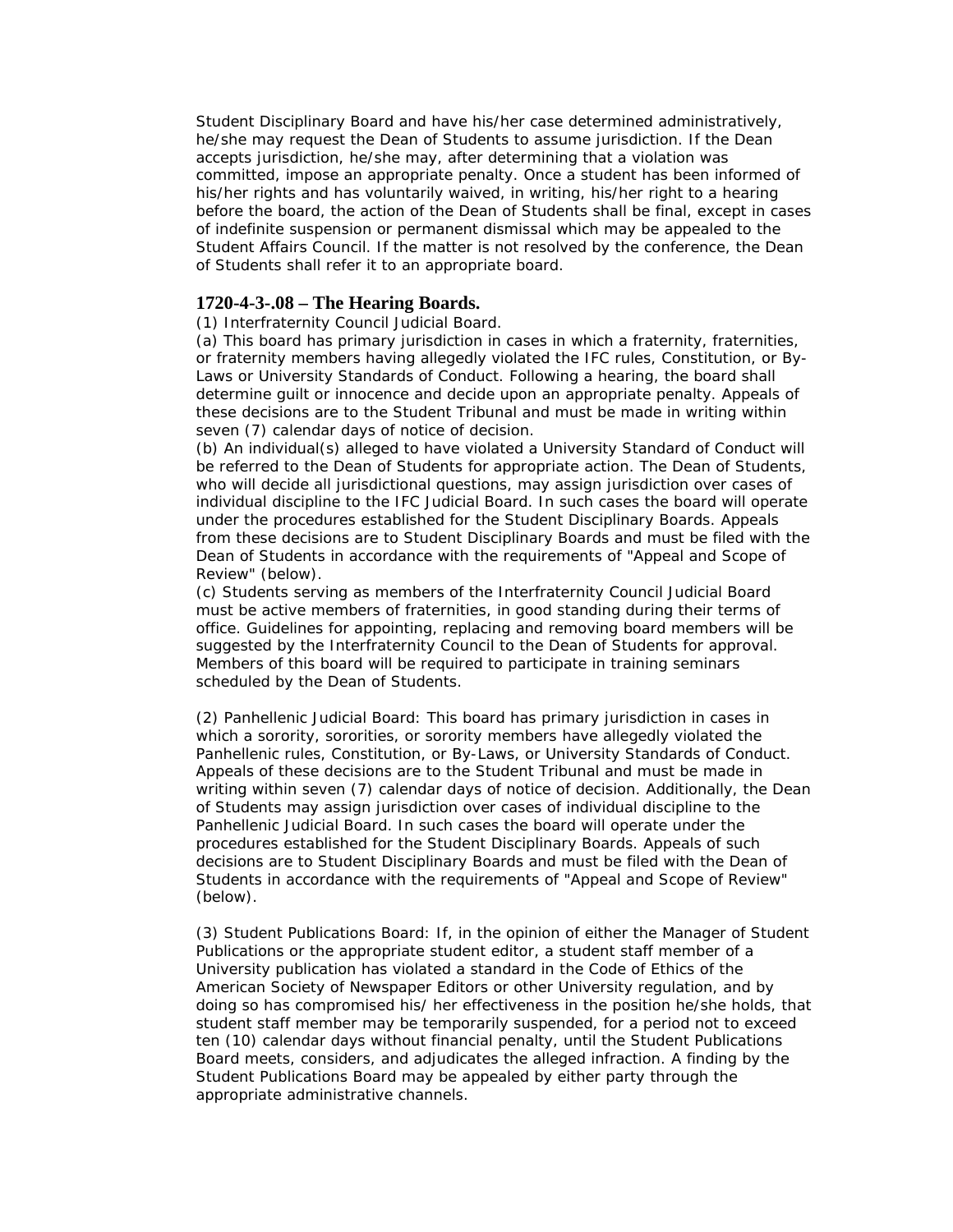(4) Student Disciplinary boards.

(a) Jurisdiction. The primary hearing boards are the Student Disciplinary Boards, each comprised of five student members. The number of boards required will be determined by the Dean of Students. These boards share a pool of 15 alternate members to be used as needed during the year. The Student Disciplinary Boards have the following responsibilities:

1. To hear allegations of student misconduct involving violations of the Standards of Conduct or residence halls or food services rules and regulations referred to the board for original jurisdiction by the Dean of Students.

2. To determine the innocence or guilt of the student charged and establish an appropriate penalty.

3. To hear individual discipline cases appealed from the Interfraternity Council Judicial Board and to make decisions appropriate with appellate responsibility. 4. Appeals from the Student Disciplinary Boards may be made to the Student Tribunal or Student Affairs Council in accordance with the procedure provided in "Appeal and Scope of Review" (below).

(b) Membership: During Spring Term, and at other times when vacancies arise, the Dean of Students shall call for applications for membership on the Student Disciplinary Boards by placing an appropriate announcement in The Daily Beacon. Members or alternates selected for membership must be sophomores or above. Undergraduate and law students must have at least a 2.0 overall grade point average. Graduate students must have at least a 3.0 grade point average in all graduate work attempted. Members and alternates of the Student Disciplinary Boards shall be screened and selected by a committee composed of the Student Discipline Specialist, a chairperson of one of the Student Disciplinary Boards, and the Dean of Students, or their representatives. No person may serve more than one academic year (not including summer school) unless he/she has been reappointed to the board by the screening committee (screening is not required for reappointment). A member may be removed from office, for cause, by the Student Affairs Council following notice and a hearing. At the first meeting in the fall, or after a vacancy in the office, the Student Discipline Specialist shall appoint a chairperson for each board. Unless reappointed, the chairperson's term ends at the first meeting in the fall. In the absence of the chairperson, one of the members shall assume the duties of the chairperson and shall conduct the hearing and rule on all motions, subject to objection from other board members. (c) Hearing Procedures:

1. A quorum of three board members must be present in order to hear a case. A majority vote of the members present is required for all decisions of the board. 2. Any board member who cannot hear the evidence fairly and objectively for any reason is obligated to dismiss himself/herself from the case.

3. The chairperson shall ascertain that the accused has been advised of his/her rights and shall then read the statement of charges. A student who fails to appear before the Student Disciplinary Board in accordance with proper notification shall be deemed to have waived his/her rights to be present during the board's deliberation, to know the evidence against him/her, to present evidence in his/her own behalf, and to exercise reasonable cross-examination of witnesses appearing against him/her. This waiver shall become effective if the student fails to appear at the designated time and place of the hearing unless prior to the time set for the hearing, the student communicates in writing to the Dean of Students good cause for granting a continuance of a scheduled hearing.

4. The accused shall enter a plea of guilty or not guilty. If a guilty plea is entered, he/she shall be advised of the maximum penalty.

5. The chairperson is in charge of maintaining an orderly discussion throughout the hearing. Proceedings should be conducted with fitting dignity and should reflect the importance and seriousness of the hearings. Any person who fails to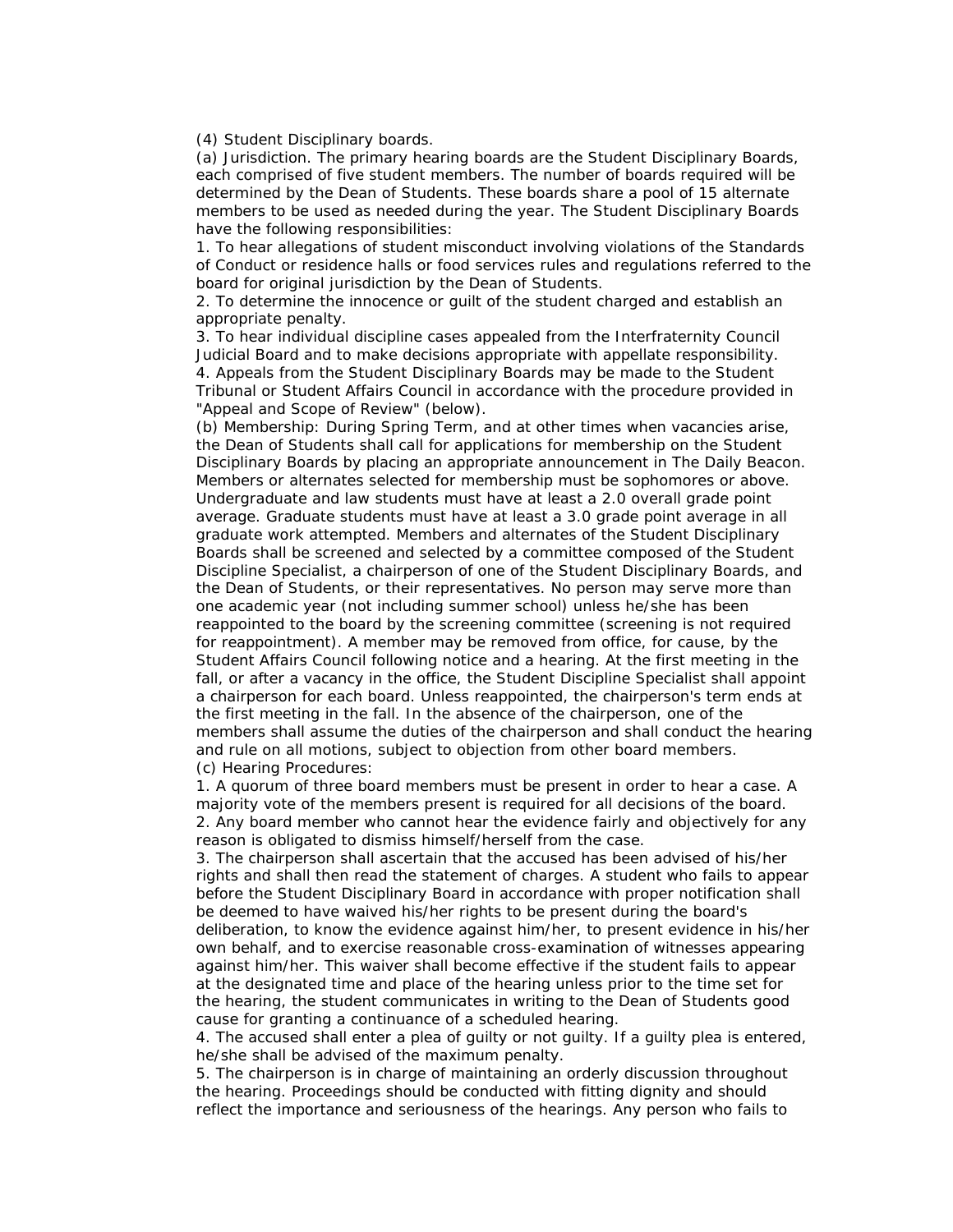follow the instructions of the chairperson, after a warning, shall be referred to the Dean of Students for appropriate disciplinary action.

6. In the event that the accused pleads guilty, the board shall review the circumstances of the case and make appropriate decisions or recommendations regarding the penalty.

7. The Dean of Students or his/her designee shall present such evidence as he/she has at the hearing, including any witnesses. He/she shall not present written statements as evidence, unless circumstances make such presentation necessary and unavoidable. Under similar restrictions the accused may present written statements in his/her defense. Unsigned statements shall not be admitted as evidence. Hearsay evidence is, however, admissible.

8. After the presentation of evidence by the Dean of Students, the accused shall be allowed to present all relevant evidence. If a not guilty plea has been entered, evidence in mitigation of the alleged offense shall be presented only after the board has determined the issue of innocence or guilt.

9. During board deliberations all persons except the board members shall be excused from the hearing room. All matters upon which the decision may be based solely upon the evidence presented. No mention will be made during the hearing on innocence or guilt of the student's previous disciplinary record, unless appropriate as rebuttal to character evidence introduced by the accused.

10. After a determination of guilt by the board, the previous disciplinary record of the accused, if any, shall be given to the board together with the recommendation of the Dean of Students as to an appropriate penalty.

11. After the Board determines the penalty, the accused shall be advised in writing of its decision.

12. The results of the board's decision shall be kept on official University judicial forms, and such a record will be considered sufficient. If a verbatim record of the hearing is prepared, it shall be retained in the custody of the Dean of Students and considered a confidential disciplinary record. If necessary for adjudication of an appeal, the Dean of Students may prepare a summary, certified by the chairperson of the Student Disciplinary Board, or that portion of the record that has been designated by the Tribunal or Student Affairs Council as material to the appeal.

13. A board member shall not discuss cases prior to or after the hearing. The information received by members of a judicial board during a case is considered strictly confidential. Violations of this confidence by any board member could result in disciplinary action.

#### (5) Student Tribunal

(a) Appellate Jurisdiction: The Student Tribunal consists of seven members. It has appellate jurisdiction to review decisions of the Student Disciplinary Boards, the Panhellenic Judicial Board, and decisions of the Interfraternity Council Judicial Board in those cases concerning alleged violations of the IFC rules, Constitution, or By-Laws or violations of University Standards of Conduct by a Fraternity. Any other jurisdiction may be assigned by the Dean of Students. The forms to be used on appeal and other procedural requirements shall be established by Tribunal By-Laws. The Tribunal By-Laws must be approved by the Judicial Advisory Board and the Dean of Students.

(b) Original Jurisdiction: The Student Tribunal has original jurisdiction in cases of conflicts between student organizations or conflicts between individuals and student organizations, cases which involve interpretation of the Student Government Constitution, cases of challenge to results of Student Government elections, and discipline cases involving charges of dishonesty in these elections. Procedures for hearing are set forth in the Tribunal By-Laws.

(c) Membership: During Spring Term, and at other times when vacancies arise, the Dean of Students shall call for applications for membership by placing an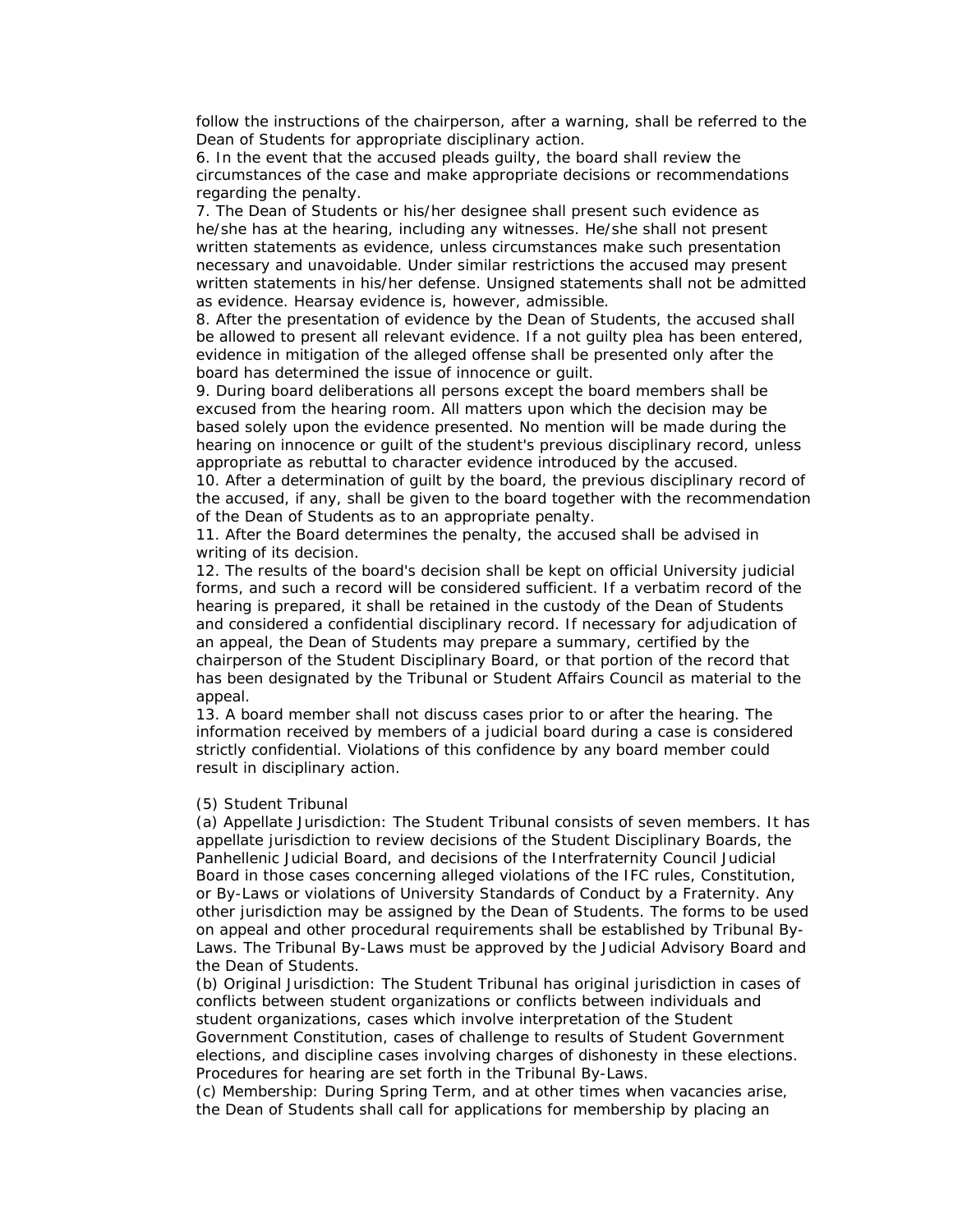appropriate announcement in The Daily Beacon. Members or alternates selected must be juniors or above. The minimum overall grade point average required is 2.0 for undergraduates and law students and 3.0 for graduate students. Members and alternates will be selected by a screening committee composed of the Student Discipline Specialist, the Chairperson of the Tribunal, and the Director of Student Judicial Affairs, or their representatives. Because of the basic appellate name of this board, special consideration will be given to an applicant with a legal background or previous experience on a Student Disciplinary Board. No person may serve more than one academic year (not including summer school) unless he/she has been reappointed to the board by the screening committee (screening is not required for reappointment).

(6) Student Affairs Council. The Student Affairs Council is the hearing board for appeals from decisions of the Academic Review Boards and the Student Tribunal and for appeals filed by the Dean of Students. It is the final decision making board in the judicial system. A majority of the Student Affairs Council shall constitute a quorum for the conducting of all business.

The council is composed of the following members:

(a) The Vice-Provost for Student Affairs, who serves as chairperson;

(b) All the Deans of The University of Tennessee, Knoxville;

(c) Three (3) faculty members, associate professor or above, appointed by the Faculty Senate (the initial appointments shall be staggered in terms so that one new faculty member is appointed each year after the initial appointment); and (d) Eight (8) student members (one of whom shall be a graduate student), appointed by the Student Government Association, for a period of one year. The council shall periodically review the status of student conduct and the judicial system and make appropriate recommendations.

### **1720-4-3-.10 – Appeal and Scope of Review**

(1) Appeal. The disciplinary action of any board may be appealed to the next higher board.

#### **1720-4-3-.12 – Student Academic Conduct**

(1) Academic integrity is a responsibility of all members of the academic community. In a university as large and complex as The University of Tennessee, a system to monitor, supervise, and guarantee the essentials of academic integrity is necessary…

#### (3) Instructor's Responsibilities:

(a) Academic Dishonesty. Student classroom conduct, including academic dishonesty, is the immediate responsibility of the instructor. He/she has full authority to suspend a student from his/her class, to assign an "F" in an exercise or examination, or to assign an "F" in the course. In addition to or prior to establishing a penalty, the instructor may refer the case to an Academic Review Board by notifying the administrative head of his/her academic unit and the Dean of Students, which shall prepare and present the case to the appropriate Academic Review Board. In all cases involving suspension of a student from his/her class, the student must be provided a hearing, as hereinafter described, prior to the effective date of such suspension.

(b) Notification. An instructor shall notify, in writing, countersigned by the department head, any student to whom a penalty is assigned, pointing out to the student the penalty and the route of appeal. Copies shall go to the Dean of Students, the administrative head of the instructor's academic unit, and where different, the head of the academic unit in which the student is enrolled.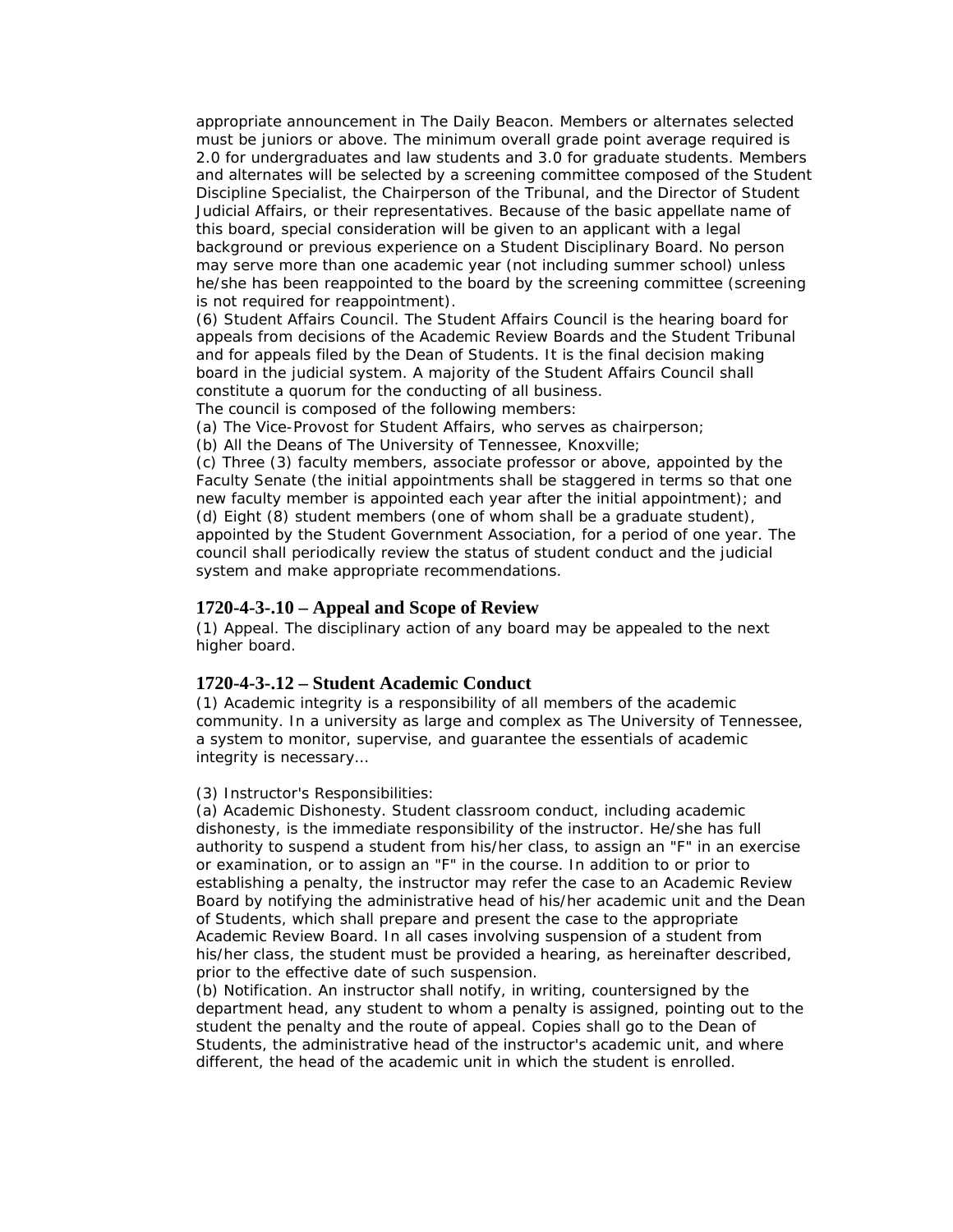(4) Appeal of Professorial Penalty.

(a) Initial Discussions. Initially, a student shall discuss the penalty with the instructor involved and, if necessary, the department head. (When no Department exist within the academic unit, the administrative head may appoint an individual to fulfill this responsibility). If the student is unable to resolve the penalty with the instructor and department head, he/she may appeal said penalty to the Academic Review Board by notifying the Dean of Students within seven calendar days of receipt of written notice of the penalty from the instructor… (c) Hearing.

1. Procedure. The procedure for this type of hearing shall be established by the Academic Review Board with the approval of the Student Affairs Council. The procedure adopted shall provide necessary safeguards to insure that fundamental fairness is extended both to the student and the instructor involved. The hearing procedure shall also provide for a two step process as follows:

(i) Step One. The Academic Review Board shall review all written documentation and, if necessary, conduct a preliminary investigation to determine if a full evidentiary hearing by the board is necessary.

(ii) Step Two. If a formal hearing is approved by the Academic Review Board, the procedure for that hearing shall include the right to counsel, the right to cross examination, the right to a closed hearing, the right to challenge members of the board for cause, and right to receive a written decision of the board.

2. Decision and Right of Appeal.

(i) Supporting Penalty. If the board supports the determination made by the instructor, the case is terminated. However, an appeal based upon procedural due process may be made to the Student Tribunal in accordance with its prescribed procedure.

(ii) Not Supporting Penalty. If the board makes findings and recommendations at variance with the determination of the instructor, these recommendations shall be forwarded to the instructor, and to the administrative head of the academic unit. (I) Instructor Accepts Recommendation. If the instructor accepts the recommendations of the board, the case is terminated.

(II) Instructor Does Not Accept Recommendation. If the instructor elects not to follow the recommendation of the Academic Review Board, the student may appeal the penalty to the Student Affairs Council by notifying the Office of the Dean of Students.

I. Student Affairs Council. If the Student Affairs Council supports the determination of the instructor, the case is terminated.

II. Provost. Any other recommendations of the Student Affairs Council will be forwarded to the Provost for final adjudication (when a case involves a graduate student, it shall be forwarded to the Dean of the Graduate School and the Provost for final adjudication).

III. The results of the appeal shall be forwarded by the Dean of Students to the administrative head of all academic units involved.

(5) Academic Dishonesty Cases.

(a) Procedure. The procedure for adjudication of alleged acts of academic dishonesty by the Academic Review Board shall be in accordance with the rules governing other violations of University Standards of Conduct.

(b) Appeal. An appeal of a decision of the Academic Review Board concerning alleged academic dishonesty is to the Student Affairs Council and shall be conducted in accordance with the appeal procedure specified in Hilltopics, XVI. …

### **1720-4-3-.15 – Termination of Student Employees.**

(1) General:

(a) The provisions of this policy statement apply to all student employees except those on college workstudy (sec policy statement on termination of financial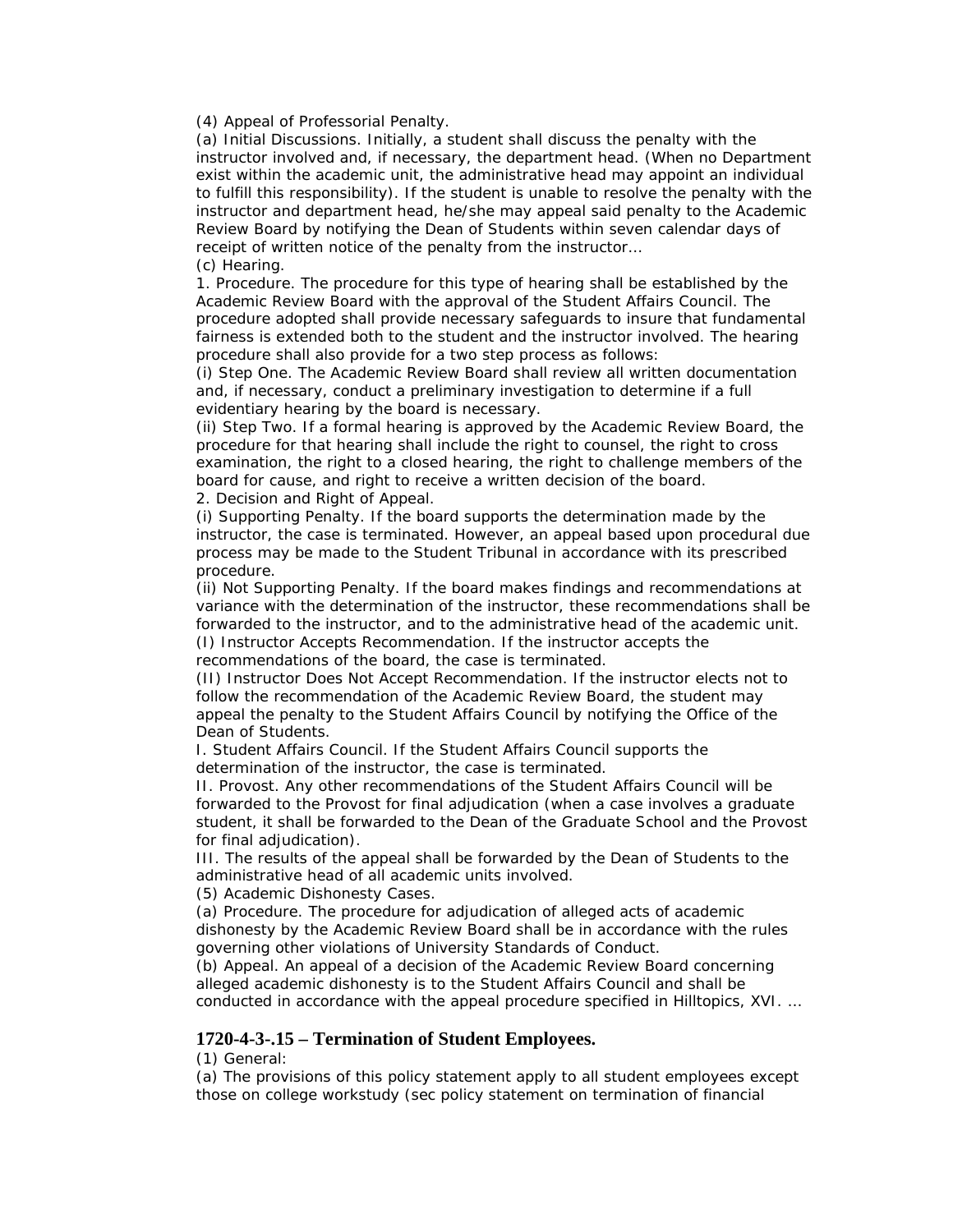#### assistance.)

(b) The purpose of this statement is to provide procedures for the termination of student employees…

#### (3) Notice:

(a) Non-Contract Employees. Whenever, in the opinion of the supervisor, a noncontract employee should be terminated, he/she shall be notified in writing setting forth the date of termination. If the reason for termination involves gross misconduct, the supervisor will, prior to termination, consult with the Vice Provost having administrative responsibility for the employee.

(b) Contract Employees. Whenever a supervisor is of the opinion that a contract employee should be terminated, he/she shall notify the appropriate Vice Provost. The Vice Provost shall notify the employee in writing of the reasons for his/her immediate termination or suspension, as appropriate, and of his/her right to request a hearing in accordance with the Administrative Procedures Act (T.C.A. § 4-507, et seq.) or as hereinafter provided.

#### (4) Request for a Hearing:

(a) Contract Employee. The request of the employee together with his/her election of an Administrative Procedures Act hearing or one under this policy statement shall be forwarded in writing within five working days to the Vice Provost having administrative responsibility for the employee.

1. If the employee elects a hearing under the provisions of the Administrative Procedures Act, the Vice Provost shall forward the file to the Provost for the appointment of a hearing officer.

2. If the employee elects a hearing under this policy statement, the Vice Provost shall immediately thereafter establish a three member hearing committee. (b) Non-Contract Employees. Non-contract employees may appeal their termination through the appropriate Dean/Director and Vice Provost to the Provost. No right to a hearing accompanies this right of appeal.

(5) Responsibility of the Hearing Committee: It shall be the responsibility of the hearing committee to:

(a) Conduct a hearing within ten working days of the employee's request for said hearing;

(b) Make findings of fact and recommendations to the appropriate Vice Provost; (c) Notify the employee within five working days after the hearing of the committee's findings and recommendations;

(d) Prepare and forward as soon as it is practicable a written report of the hearing to the appropriate Vice Provost.

(6) Hearing Procedures: Employees who are entitled to a hearing as provided above are entitled to the following procedural rights:

(a) A written account of the alleged misconduct or grounds for inadequate work performance;

(b) Reasonable notice of the time and place of the requested hearing;

(c) The assistance of a representative of his/her choice; if the employee requesting a hearing desires to be represented by an attorney, the appropriate Vice Provost must be notified by the employee at least three days prior to the scheduled hearing;

(d) To present all pertinent evidence including witnesses;

(e) To confront and cross-examine all adverse witnesses.

(7) Decision and Appeal:

(a) Hearing Committee. The appropriate Vice Provost shall within five working days after receipt of findings and recommendations of the hearing committee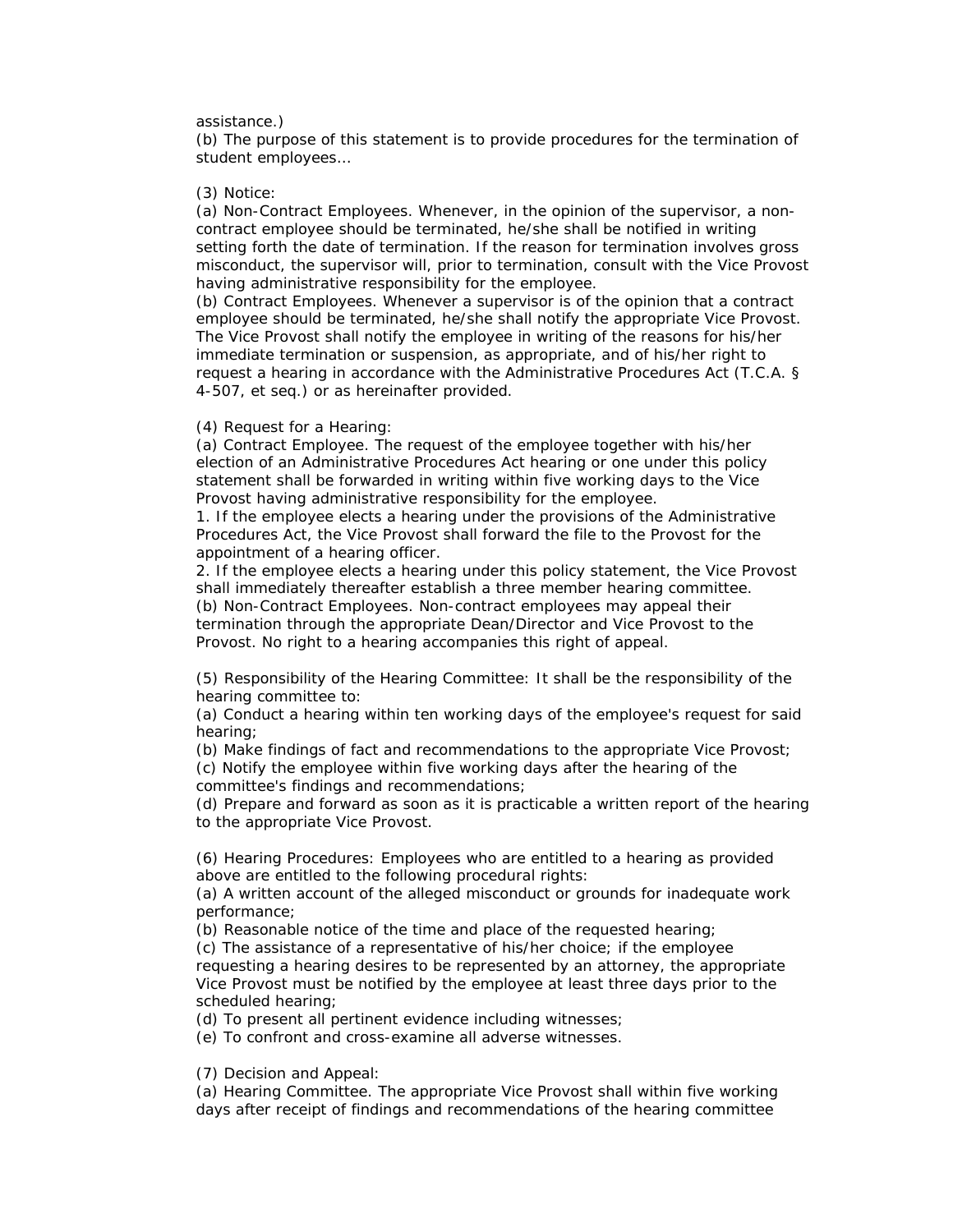notify the employee in writing of his/her decision and of the employee's right to appeal as provided by Article 5, Section 7 of the University By-Laws:

Officers, faculty and staff members, students, employees, alumni and all others who feel that they may have a grievance against the University shall have the right of appeal through the Provost to the President.

An employee's appeal must be submitted in writing to the Provost within ten working days after receipt of the decision.

(b) Administrative Procedures Act. The decision of the Provost is final in all cases heard under the contested case provision of the Administrative Procedures Act. Further appeal shall be in accordance with the provisions of that act.

### **1720-4-3-.16 – Termination of Financial Assistance.**

(1) General:

(a) Coverage: The provisions of this policy apply to student financial assistance except graduate assistantships and fellowships.

(b) Purpose: The purpose this policy is to provide procedures for the termination of financial assistance….

(3) Notice:

(a) Athletic Grant-in-Aid.

1. Whenever the Athletic Department proposes that the financial assistance be terminated within the contract period, the student shall be notified in writing by the Director of Financial Aid of the proposed termination. The notice shall contain the reasons for termination, the student's right to a hearing in accordance with the contested case provision of the Administrative Procedures Act or in accordance with the provisions hereinafter provided.

2. Whenever athletic financial aid is not to be renewed at the end of the contract period, the student shall be notified of his/her right to a hearing, in accordance with the requirements of the Constitution of the National Collegiate Athletic Association, before the Financial Aid Hearing Committee.

(b) Financial Aid. Whenever financial aid is to be modified or terminated, the student shall be notified of the reasons for the proposed modification or termination and of the right to appeal by contacting the Director of Financial Aid. If the Director of Financial Aid is unable to amiably resolve the student's appeal, it shall proceed as follows:

1. If the appeal concerns interpretation of policy, the student shall be afforded the right of further appeal through the Dean of Admissions and Records and the Vice Provost for Academic Affairs to the Provost.

2. If the appeal concerns a disputed question of fact, the student shall be advised of the right to a hearing before the Financial Aid Hearing Committee or in accordance with the Administrative Procedures Act.

(4) Request for a Hearing: The request for a hearing together with his/her election of an Administrative Procedures hearing or one under this policy shall be made in writing to the Director of Financial Aid within five (5) calendar days of receipt of the notice of proposed termination.

(a) If the student elects a hearing under the provision of the Administrative Procedures Act, the Director of Financial Aid shall forward the file to the Provost for the appointment of a hearing officer.

(b) If the student elects a hearing under this policy statement, the Director of Financial Aid shall immediately forward the request for a hearing together with a copy of the complete file to the Chairperson of the Advisory Committee on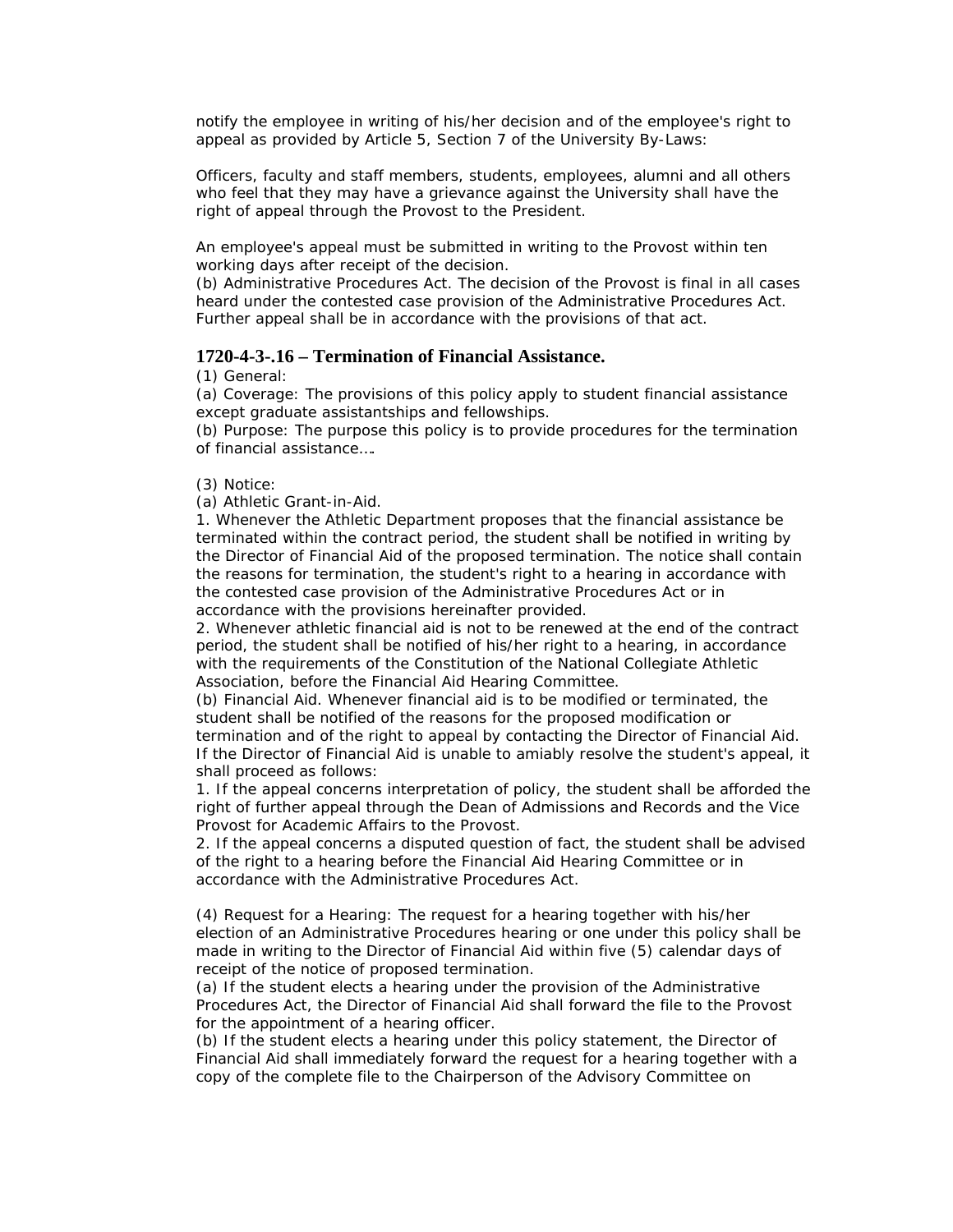Student Financial Aid.

(5) Hearing Committee. At the beginning of each semester, the Chairperson of the advisory committee on Student Financial Aid shall appoint a hearing subcommittee of not less than three (3) persons who shall be charged with the responsibility of hearing all appeals during that semester.

(6) Responsibility of the Hearing Committee: It shall be the responsibility of the hearing committee to:

(a) Conduct a hearing within ten working days of the student's request for said hearing. When the University is not in session, the hearing shall be held as soon as reasonably possible.

(b) Make findings of fact and a determination as to the termination of financial aid.

(c) Notify the student as soon as possible of the committee's decision.

(d) Notify the student of his/her right to appeal, as indicated below.

(7) Hearing Procedures: Students who are entitled to a hearing as above provided are entitled to the following procedural rights:

(a) A written notice of the alleged grounds for termination of financial assistance. (b) To reasonable notice of the time and place of the requested hearing.

(c) The assistance of a representative of his/her choice. If the student requesting a hearing desires to be represented by an attorney, the University must be notified by the student at least three days prior to the scheduled hearing.

(e) To confront and cross-examine all adverse witnesses.

(8) Appeal:

(a) Hearing Committee Decision. The student may appeal the decision of the hearing committee in accordance with Article V, Section 7 of the University By-Laws:

1. Officers, faculty and staff members, students, employees, alumni and all others who feel that they may have a grievance against the University shall have the right of appeal through the Provost to the President.

2. An appeal must be submitted in writing to the Provost within five (5) working days.

(b) Administrative Procedures Act. The decision of the Provost is final in all cases heard under the contested case provision of the Administrative Procedures Act. Further appeal shall be in accordance with the provisions of that act.

### **Chapter 1720-4-4 – Student Housing Regulations**

#### **1720-4-4-.15 – Termination of Housing Contract.**

(1) The Statement of Terms and Conditions of Occupancy of The University of Tennessee, Knoxville housing contract states that:

(a) The University may cancel the contract if the student fails to meet the full terms and conditions stated herein, for violation of University or Residence Hall regulations as stated in Hilltopics or The Guidebook for Residence Hall Life which are made a part of this contract by reference hereto. Cancellation of the contract for the above reasons may result in the eviction of the student upon ten (10) days notice, except where University determines that the continued residency of the student would pose a danger to the life, limb, health, or general well-being of other members of the residential community, in which case the student may be evicted upon twenty- four (24) hours notice.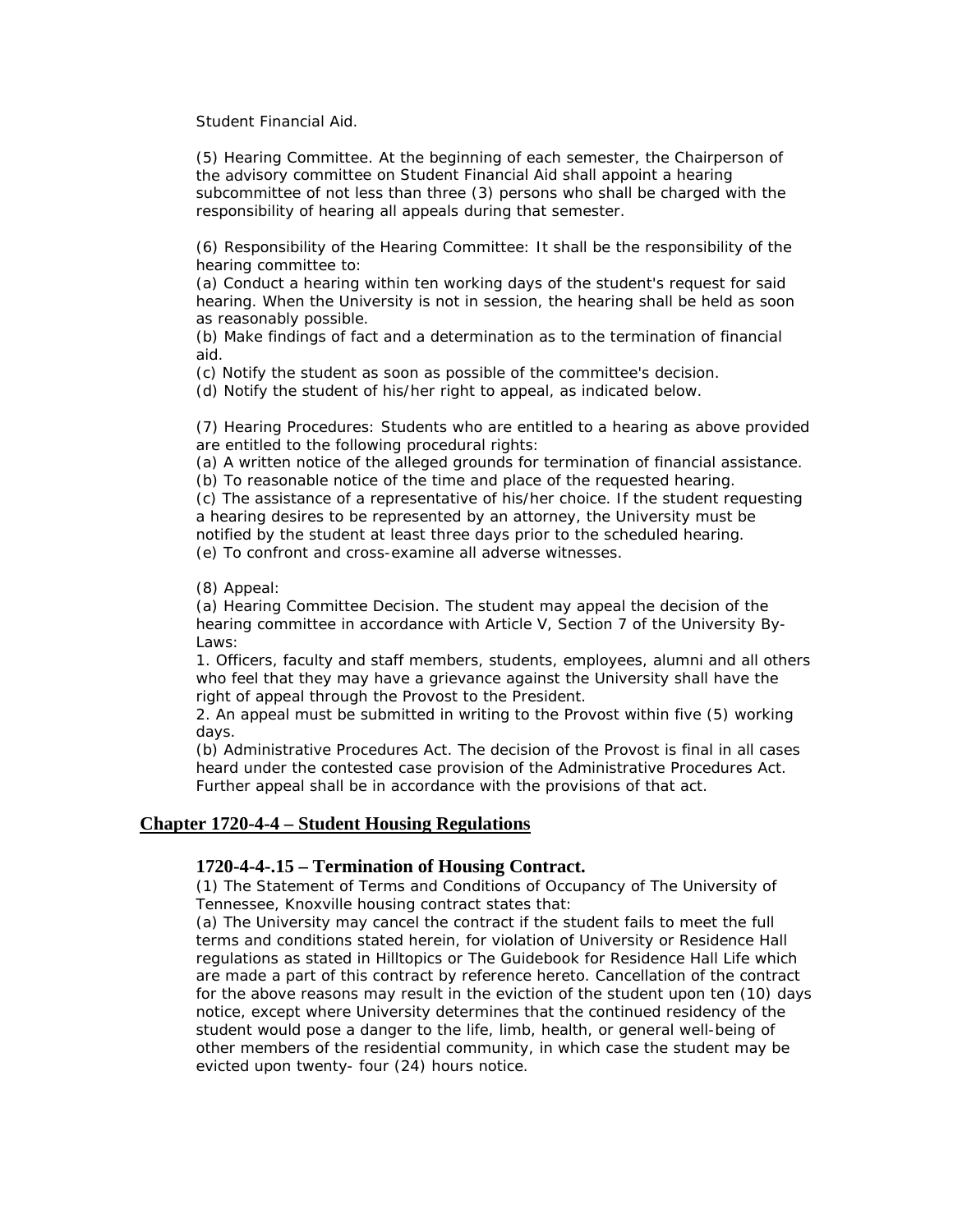(2) The procedures followed by the University in terminating a housing contract and evicting a student from the residence hall are as follows:

(a) An Area Coordinator or Hall Director may recommend the termination of a housing contract. If an investigation indicates that a student has violated University or Resident Hall regulations which would justify the termination of the housing contract, the appropriate staff members shall forward a written recommendation of termination together with the findings of the investigation supporting that recommendation to the Director of Residence Halls.

(b) If the Director of Residence Halls determines that the alleged misconduct would indicate that the continued residency of a student would pose a danger to the life, limb, health, or general well-being of other members of the residential community, the director will advise the student in writing that his/her housing contract will be terminated twenty-four (24) hours from the date of the receipt of the notice, the specific reasons for this action, and the time and place of the preliminary hearing. The Director of the Residence Halls will schedule a preliminary hearing prior to the twenty-four (24) termination date, the purpose of which will be to determine if sufficient grounds exist to support eviction upon twenty-four (24) hours notice as provided in the housing contract. At the conclusion of the preliminary hearing the student will be advised of the decision of the Director, and if immediate eviction is upheld, of the student's right to a full evidentiary hearing, as provided in paragraph (3) below, as soon as practicable. If the student does not attend the preliminary hearing, the termination and eviction will become effective as set forth in the original letter of notification.

(c) If the Director of Residence Halls determines that the alleged misconduct of the student would justify termination of the housing contract after ten (10) days notice, he/she shall notify the student in writing of the date of the proposed termination, the reasons therefore, and the student's right to an evidentiary hearing in accordance with the "contested cases section of the Administrative Procedures Act,  $T.C.A.$  §§ 4-5-301 through [4-5-323](http://web2.westlaw.com/find/default.wl?DB=1000039&DocName=TNSTS4%2D5%2D323&FindType=L&AP=&mt=LawSchoolPractitioner&fn=_top&sv=Split&vr=2.0&rs=WLW6.02), or by the Director of Residence Halls or his/her designated representative.

1. If the student elects a hearing under the provisions of the Administrative Procedures Act, the Director of Residence Halls shall forward the file to the Chancellor of the University for the appointment of a hearing officer.

2. If the student elects a hearing by the Director of Residence Halls, or his/her designated representative, he/she shall schedule a hearing prior to the effective date of the termination and notify the student in writing as follows: (i) The date and time of the hearing;

(ii) That the hearing will consider the allegations of misconduct contained in the original letter of notification;

(iii) That at the hearing the student will have the right to make a personal appearance, to call witnesses, to present evidence, and to a representative of his/her choice;

(iv) That the Director of Residence Halls will notify the student in writing of his/her decision prior to the effective date of the termination.

(d) The student shall have a right of appeal as hereinafter provided:

1. The student may appeal the decision of the Director of Residence Halls to the Vice Chancellor for Administration and Student Affairs by notifying him/her in writing within forty-eight (48) hours of receipt of the Director s written decision. In the event of an appeal the eviction will not become final until acted upon by the Vice Chancellor for Administration and Student Affairs. Article V, Section 7 of the University By-Laws allows further appeal through the Chancellor to the President.

2. The decision of the Chancellor is final in all cases heard under the "contested cases" provision of the Administrative Procedures Act. Further appeal shall be in accordance with the provision of that act.